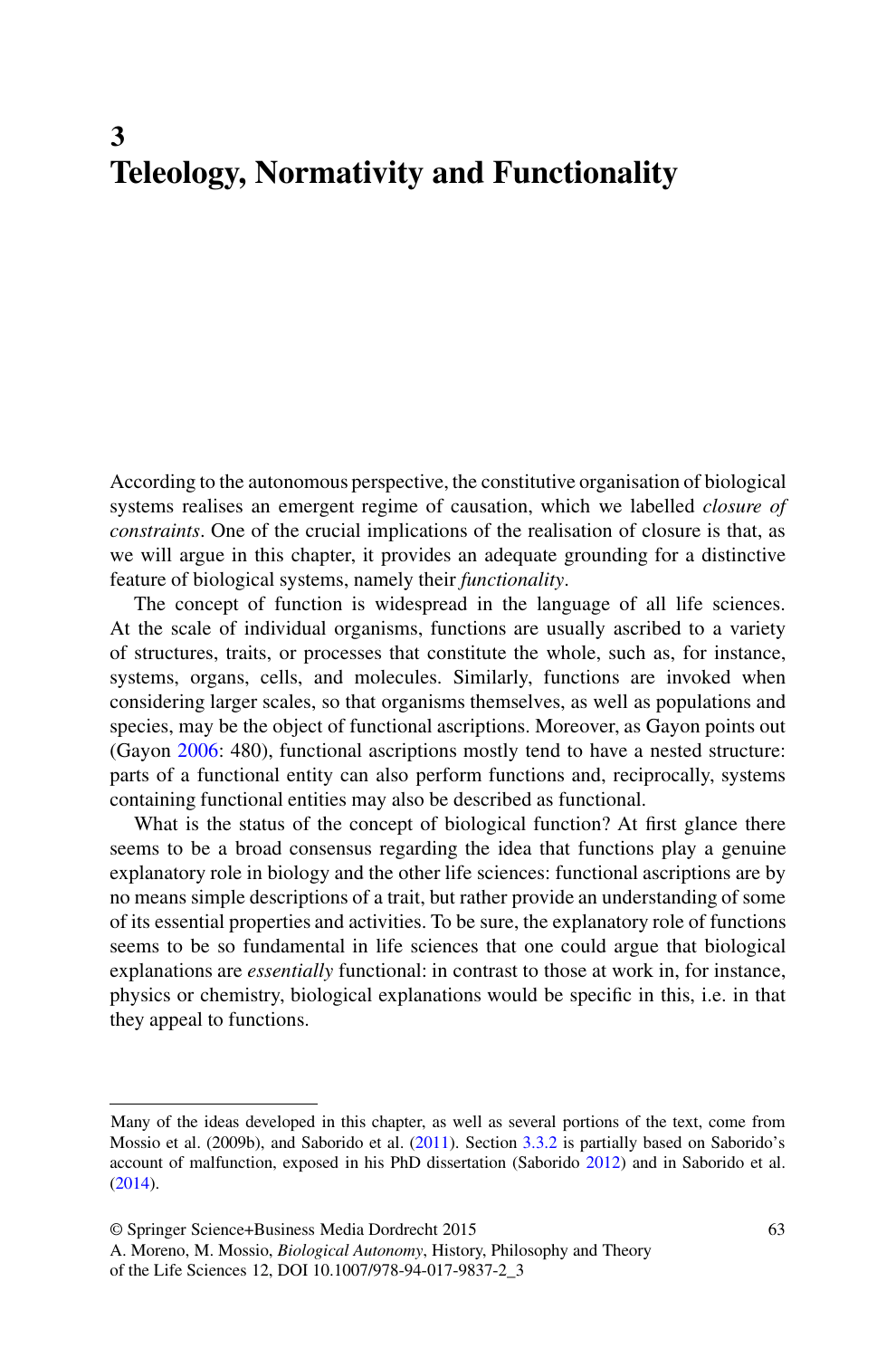Even though it is not our aim to adopt a final position in relation to this last issue, it cannot be denied that the concept of function is at the very heart of scientific discourse in life sciences. Yet it generates a major epistemological problem, since it seems to be, at least at first sight, at odds with the ordinary structure of scientific explanation, because of its characteristic dimensions, i.e. its *teleology* and *normativity*. But what does this actually mean?

On the one hand, functions have an explanatory role in accounting for the existence of function bearers. Affirming that (to cite a classic example) "the function of the heart is to pump blood" does not correspond to a simple description of what the heart does; rather, in addition, it means that this effect has specific relevance in explaining the existence, structure and morphology of hearts (see also Buller 1999: 1–7). Hearts exist to some extent because they pump blood. Functional attributions thus introduce a teleological dimension into the structure of explanation, in the sense that the existence of a trait could be explained by appealing to some specific effects or consequences of its own activity, which reverses the conventional order between causes and effects.

On the other hand, the concept of function possesses a normative dimension, to the extent that it refers to some effect that the trait is *supposed* to produce (Hardcastle 2002: 144). Attributing functions to a trait implies a reference to some specific norm, against which the activity of the trait can be evaluated. The claim that "the function of the heart is to pump blood" implies also that the heart must pump blood. Whereas, usually, causal effects simply occur, functional causal effects must occur.

Because of its teleological and normative dimensions, the concept of function seems then to be in conflict with the accepted structure of scientific explanation. The central question is then: is the concept of function a legitimate and admissible scientific concept?

To answer this question, two alternative strategies are possible. The first is an eliminativist one, and consists of denying that functions do in fact play an explanatory role. All functional claims can be reformulated in terms of an ordinary causal claim, without losing information or meaning. In this case functions would constitute, at best, a linguistic shortcut. The second strategy, in contrast, claims that while functional statements cannot be reduced to ordinary causal ones, they are compatible with the structure of scientific discourse. In this case, a naturalisation of teleological and normative dimensions is required, i.e. a justification of the idea that these dimensions are grounded in some objective features and properties of biological systems and, consequently, can be analysed in adequate scientific terms.

In this chapter, we will suggest that the autonomous perspective adopts the second strategy, and puts forward a naturalised "organisational"  $account<sup>1</sup>$  of functionality, based on the emergent properties of closure.

<sup>1</sup>For terminological clarity, note that we will dub "organisational account" (OA) the account of functions stemming from the view of living beings as organisationally closed systems, and, in particular, from the autonomous perspective.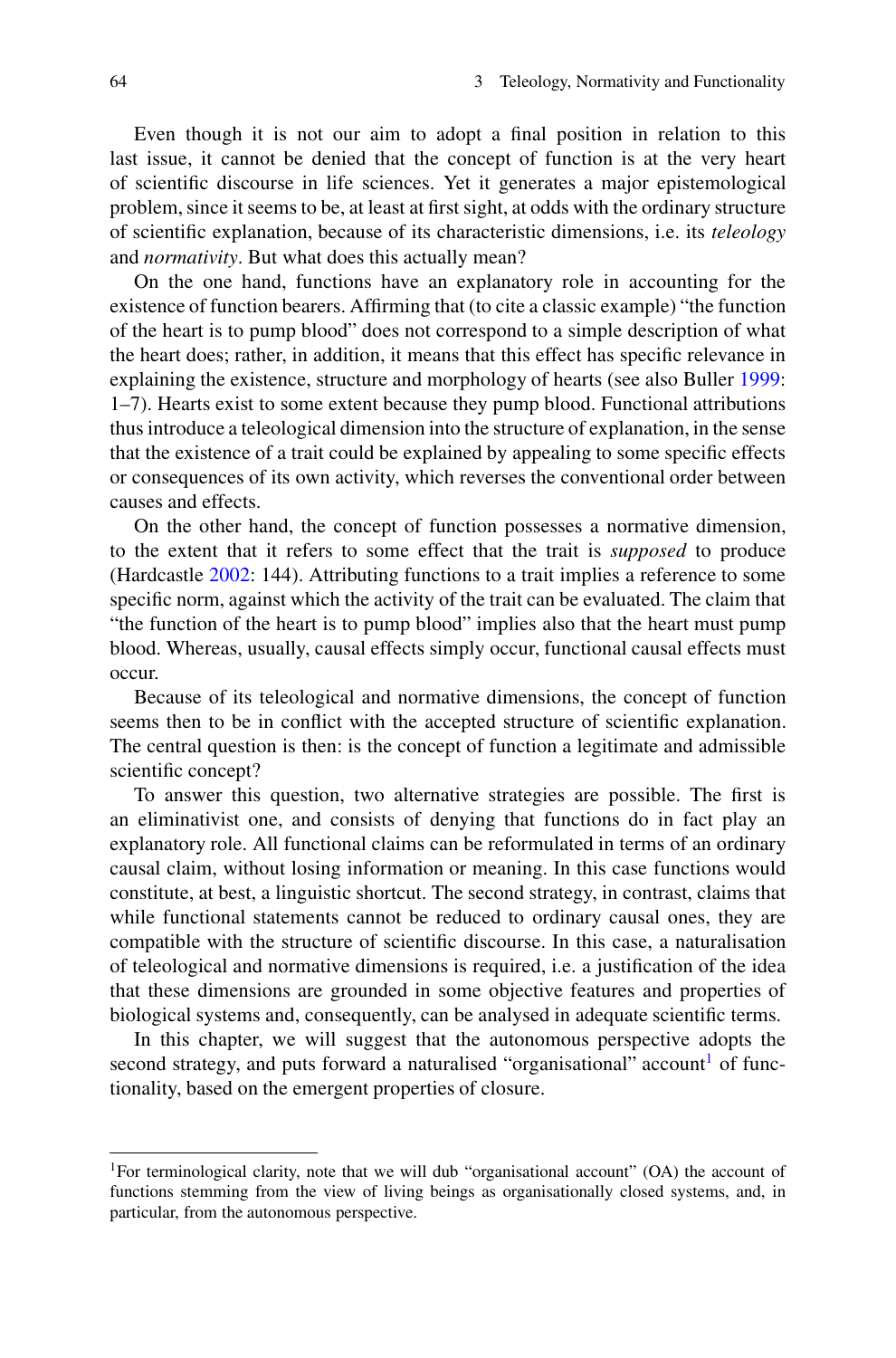### **3.1 The Philosophical Debate**

Broadly speaking, the philosophical analysis of the concept of function is very old, to the extent that it has always developed hand in hand with scientific research into biological phenomena. However, the debate on functions, in its contemporary form, has been framed during the last four decades, during which an increasing number of studies have been conducted in philosophy of science and philosophy of biology (several collections have published that survey the recent philosophical debate: see Ariew et al. 2002; Buller 1999; Allen et al. 1998; Gayon and de Ricqlès 2010).

The contributions that gave rise to the contemporary debate were formulated during the sixties by Nagel (1961, 1977) and Hempel (1965) who, by adopting an eliminativist stance, tried to reduce functional statements to the nomologicaldeductive model (Hempel and Oppenheim 1948). Because of the difficulties inherent in their approach (Saborido 2012: 51–59), the vast majority of subsequent literature has focused on justifying functional discourse through naturalisation.

Current philosophical accounts of functions are usually grouped into two main traditions, called "dispositional" (or "systemic") and "aetiological". As we will argue, the autonomous perspective advocates a third one, the "organisational" view, which aims to combine the previous accounts into an integrated framework. Before expounding our own view, we shall first provide a brief overview of the other two accounts, and describe their respective strengths and weaknesses.

# *3.1.1 Dispositional Approaches*

In the philosophical debate on functions, several authors have, against the eliminativist stance, advocated the idea that functional attributions do indeed refer to current features of the system under examination. By explicitly discarding teleology as a constitutive dimension of the concept of function, these authors hold that functions do not refer to a causal process that would explain the existence of the function bearer by appealing to its effects. Rather, functional relations are interpreted as a particular class of causal effects or dispositions of a trait – means-end relationships contributing to some distinctive capacity of the system to which they belong.<sup>2</sup>

The philosophical agenda of dispositional approaches focuses on providing naturalised and appropriate criteria for identifying what counts as a target capacity of a functional relationship, from which the relevant norms can be deduced, and the different dispositional approaches have proposed various criteria to identify these target capacities.

<sup>&</sup>lt;sup>2</sup>On the basis of this common theoretical stance, these approaches have been labelled "causal role", "dispositional" or "forward-looking", as opposed to "backward-looking" etiological ones. Here we will use the general label "dispositional" to refer to this class of theories.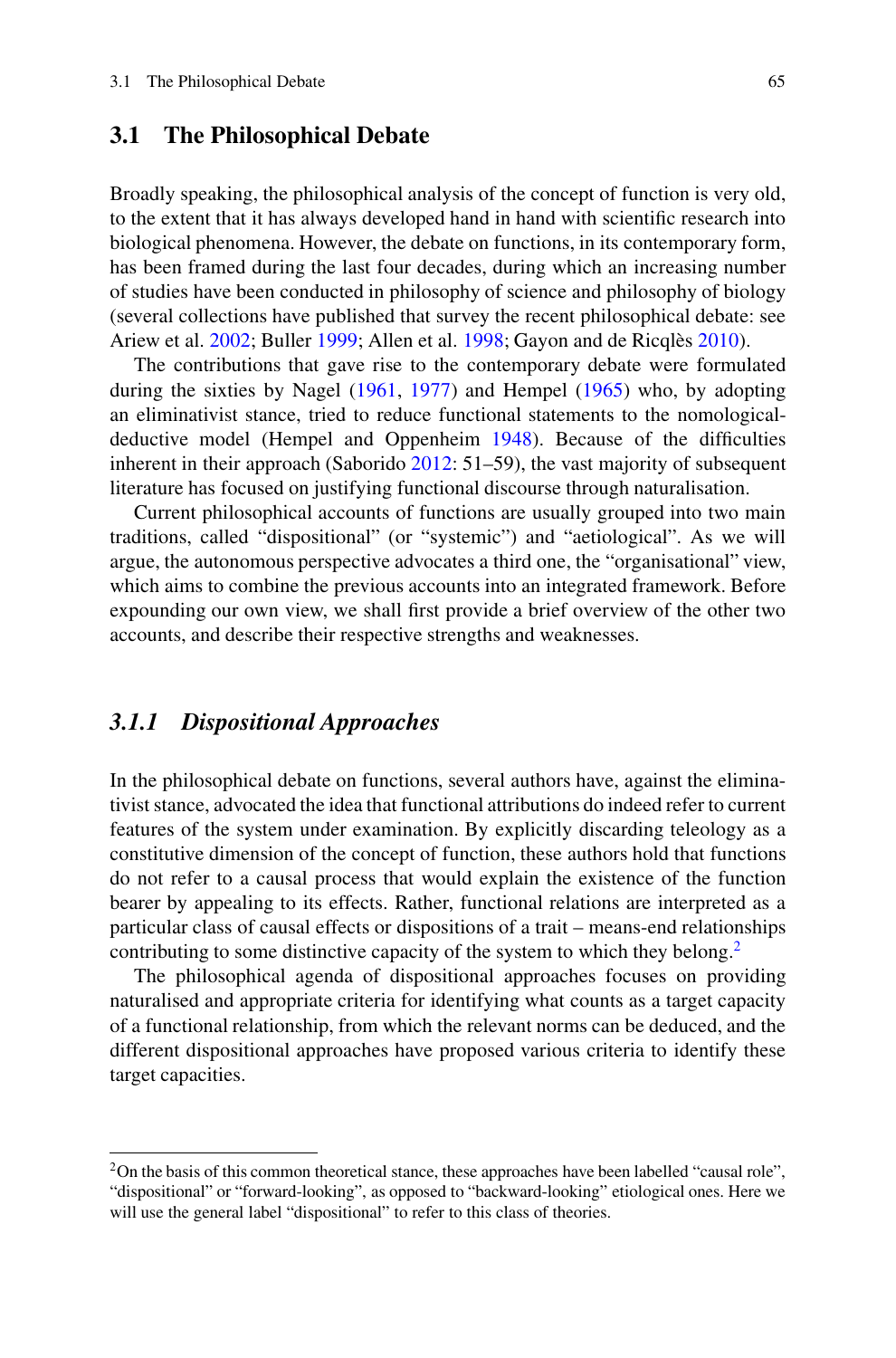The more classical dispositional approach is the "systemic approach" (SA), which defines a function  $F$  as the contribution of a process  $P$  to a distinctive higherlevel capacity *C* of the system *S* to which it belongs (Craver 2001; Cummins 1975; Davies 2001). In the SA, explaining functions means analysing a given higher-level capacity of the system in terms of the capacities of the system's components, which jointly concur in the emergence of the higher-level capacity. The SA dissolves the problem of teleology of functions by reducing them to any causal contribution to a higher-level capacity. In turn, the normative dimension of functions is reduced to the fact that the causal effect must contribute to a higher-level capacity, with no reference to a "benefit" for the system.

The explanatory strategy adopted by the SA is subject to one major criticism, namely that it seriously *under-specifies* functional ascriptions, which in turn generates several problems (see also Wouters 2005). Firstly, the SA fails to draw a principled demarcation between systems whose parts appear to have functions and systems whose parts do not (Bigelow and Pargetter 1987; Millikan 1989). Secondly, the SA lacks a principled criterion for identifying the relevant set of contributions for which functional analysis makes sense. And thirdly, the SA is unable to draw an appropriate distinction between "proper" functions and accidental, useful contributions (Millikan 1993, 2002).

Because of these fundamental weaknesses of the SA, the "goal contribution approach" (GCA) has attempted to introduce more specific constraints on what makes causal relations properly functional, by linking the concept of function to the cybernetic idea of *goal-directedness*. In particular, the GCA restricts functional attributions to causal contributions to those (higher-level) capacities that constitute the "goal states" of the system (Adams 1979; Boorse 1976, 2002; Rosenblueth et al. 1943). In particular, biological systems can be described as having the essential goal of surviving (and reproducing). Hence, biological functions are dispositions that contribute to these goals.

The main virtue of the GCA is that it provides an interpretation of functions that, in contrast to the SA, recognises and substantiates their specificity as meansend causal relationships. Nevertheless, the characterisation of a goal-directed system introduces norms whose application is not restricted to the relevant kinds of systems and capacities. As Bedau (1992) points out, the cybernetic characterisation of the goal state is unable to adequately capture the frontier between "genuinely" goal-directed systems (supposedly biological systems and artefacts) and physical equilibrium systems, which tend to some steady state or state of equilibrium (see also Nissen 1980).

Moreover, as Bedau (1992) and Melander (1997) argue, cybernetic criteria may interpret the dysfunctional behaviours of goal-directed systems as functional and, also, the GCA account lacks the theoretical resources to distinguish between functions and accidental contributions to a goal state. In sum, the GCA still seems to under-specify functional attributions, and in some cases it appears even to be a less satisfactory account than the SA.

The third main dispositional perspective proposes the identification of functions with causal contributions of components to the life chances (or fitness) of the system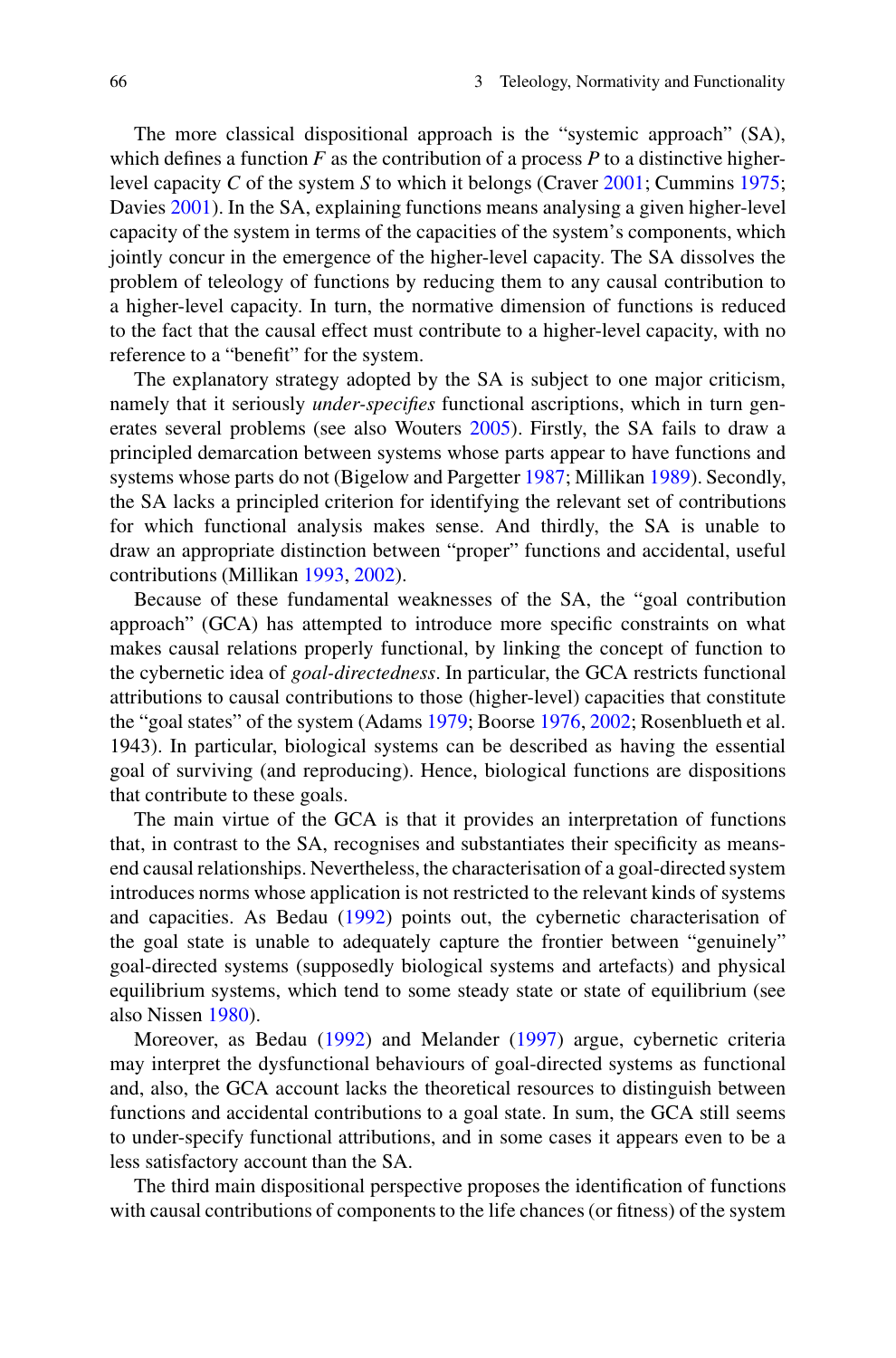<span id="page-4-0"></span>(Bigelow and Pargetter 1987; Canfield 1964; Ruse 1971). Bigelow and Pargetter, in particular, have proposed the "propensity view", according to which "something has a (biological) function just when it confers a survival-enhancing propensity on the creature that possesses it" (Bigelow and Pargetter 1987: 108).

By appealing to survival in terms of enhancing propensities as the goal of a functional relation, the propensity view succeeds in restricting functions to components of biological entities. Moreover, Bigelow and Pargetter's reference to survivalenhancing *propensity* is intended to avoid functional attributions to contingent and/or accidental contributions to survival, which would be contrary to intuition and common use. Yet, as McLaughlin perceptively argues (McLaughlin 2001: 125–8), the appeal to propensities does not fully succeed in restricting functional attributions to the relevant cases. Even by restricting propensity to the current environment (the "natural habitat", in Bigelow and Pargetter's terms), it is possible to imagine, for each specific effect produced by a trait, a situation in which that specific effect would confer a (possibly low) propensity that enhances survival, and thus have a function.

The problem is that propensities to enhance survival in virtual (but not impossible) situations correspond, in a forward-looking approach, to *actual* functions of the existing trait. Moreover, to the extent that the specific contribution of the trait would presumably change in accordance with the particular condition in question, each trait in fact possesses an indefinite list of actual functions. Again, the propensity view fails to provide an adequately restricted definition of what counts as a functional relation. All (biological) functions are survival-enhancing contributions, but not all survival-enhancing contributions are functions. Appealing to propensities does not solve the problem.

To summarise, the main virtue of the dispositional approaches is their capacity to capture the fact that the concept of function points to something more than mere causal relations: functions refer to current means-end relationships, and more specifically to current contributions of components to the emergence of a target capacity of the containing system. Yet, dispositional approaches in the end fail to provide a satisfactory grounding for the normativity of functional attributions, and dispositional definitions turn out to be systematically under-specified, allowing functional ascriptions to irrelevant systems and/or capacities. In a word, the price paid for excluding the teleological dimension as a proper *explanandum* is not compensated for by a satisfactory foundation of the normative dimension.

In fact, most of the existing literature has favoured a different approach, according to which an adequate understanding of functional attributions has to deal with the problem of teleology. In particular, both the teleological and normative dimensions are conceived as being inherently related to the *aetiology* of the functional trait.

#### *3.1.2 Aetiological Theories*

The mainstream philosophical theory of functions is the aetiological approach (Wright 1973, 1976; Millikan 1984, 1989; Neander 1980, 1991; Godfrey-Smith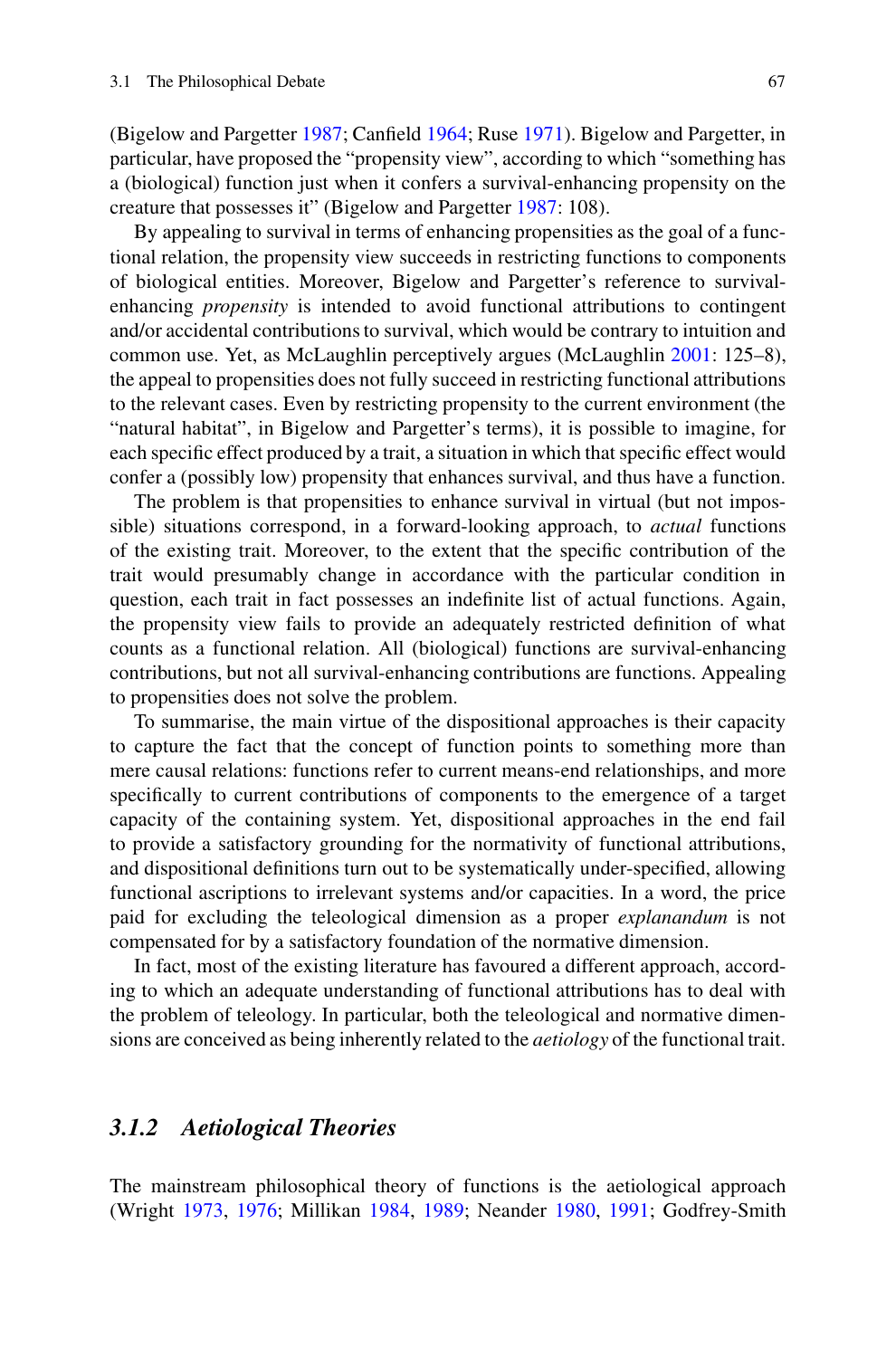1994). The aetiological approach defines a trait's function in terms of its aetiology (i.e. its causal history): the functions of a trait are past effects of that trait that causally explain its current presence. In sharp contrast with dispositional accounts, the aetiological approach explicitly takes the issue of teleology as the central problem of a theory of functions.

The first aetiological approach was proposed by Wright, who defined functions as follows:

The function X is Z means:

1. X is there because it does Z.

2. Z is a consequence (or result) of X's being there (Wright 1976: 48).

Wright's definition explicitly appeals to a form of causal loop, in which the effect of a trait helps to explain – teleologically – its existence. The scientific validity of Wright's definition has been questioned and, moreover, several obvious counterexamples have been formulated (see, for instance, Boorse 1976).

In order to ground the teleological dimension of functions without adopting an unacceptable interpretation of the causal loop described by Wright, mainstream aetiological accounts, usually called "selected effect (SE) theories", have appealed to the Darwinian concept of Natural Selection as the causal process, which would adequately explain the existence (or, more precisely, the maintenance over time) of the function bearer by referring to its effects. The gist of SE theories is that functional processes are not produced by the same tokens whose existence they are supposed to explain. Instead, the function of a trait is to produce the effects for which past occurrences of that trait were selected by Natural Selection (Godfrey-Smith 1994; Millikan 1989; Neander 1991). Selection explains the existence of the *current* functional trait because the effect of the activity of *previous* occurrences of the trait gave the bearer a selective advantage. The main consequence of this explanatory line is its historical stance: what makes a process functional is not the fact that it contributes in some way to a present capacity of the system, but rather that it has the right sort of selective history.

By interpreting functions as selected effects, SE theories are able not only to deal with the problem of teleology, but also to ground the normativity of functions. By defining functions as effects subject to an evolutionary causal loop, SE theories identify the norms of functions with their *evolutionary conditions of existence*: the function of a trait is to produce a given effect because *otherwise*, the trait would not have been selected, and would not therefore exist.

Several virtues of SE theories are often emphasised, including their capacity to exclude functional attributions to traits of physical systems, and their ability to unambiguously identify functions from among the whole set of all processes occurring in a system and to draw a boundary between functions and accidental useful effects. Nevertheless, SE theories have their own weaknesses, which have been extensively discussed in the literature (see, for instance, Boorse 1976; Cummins 2002; Davies 1994, 2000). We will focus here on one specific weakness of the theories, which Christensen and Bickhard (2002) have labelled their *epiphenomenalism*. The crucial drawback of SE theories' explanatory line is the implication that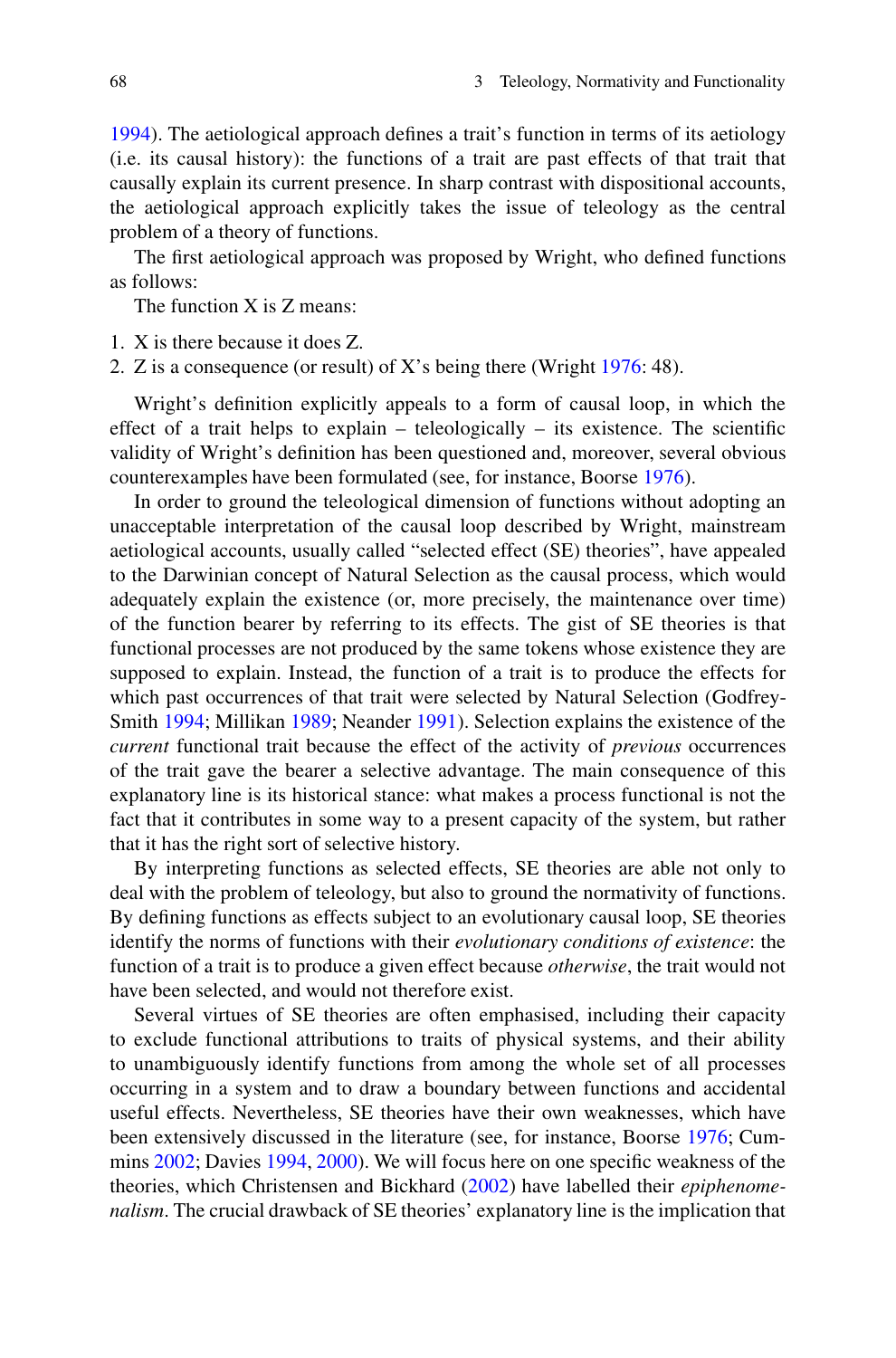functional attributions bear no relation to the *current* contribution of the trait to the system, since they point solely to the selective history of the trait. This is at odds with the fact that functional attributions to biological structures do seem to bear some relation to what they currently do, and not only to what explains their current existence.

To solve some difficulties inherent to previous formulations of aetiological theories (mainly that they attribute proper functions to effects that are, in fact, no longer functional in the current system), Godfrey-Smith (1994) has proposed a "modern history theory" of function. In his approach, functions are "dispositions or effects a trait has which explain the recent maintenance of the trait under natural selection" (Godfrey-Smith 1994: 199; See also Griffiths 1993). While it successfully counters several objections raised against previous versions of the theory, Godfrey-Smith's account is no better placed to deal with the problem of epiphenomenalism. More precisely, as McLaughlin (2001: 116) points out, by reducing the cases in which it attributes functions to currently non-functional traits, Godfrey-Smith's account (which is explicitly an historical one) possibly reduces "uncooperative cases", but does not provide a principled solution to the problem.

Accordingly, SE theories provide an account that is problematically epiphenomenal, in the sense that it maintains that the attribution of a function does not provide information about the current system being observed. From the perspective of SE theories, a function does not tell us anything about the current organisation of the system being analysed.

## **3.2 The Organisational Account of Functions**

The outcome of this brief critical survey is that current theories of functions seem to face a dilemma, arising from the way in which they deal with the two main issues related to the concept of function, i.e. its teleology and its normativity. Dispositional theories try to account for functions in terms of current contributions to some target capacity of a system, and discard the teleological dimension, but seem unable to provide fully adequate normative criteria for functional attributions. Aetiological theories, on the other hand, try to account for both the teleological and normative dimensions of functions, but appear inevitably historical and are unable to justify how functional attributions may refer to features and properties of the current system.

According to some authors, the solution to the dilemma consists of concluding that there is no unified account of functions, and that aetiological and dispositional approaches provide two different yet complementary concepts of function (Allen and Bekoff 1995; Godfrey-Smith 1994; Millikan 1989). Other authors, such as Kitcher (1993), Walsh (1996), and Walsh and Ariew (1996), have claimed that there is, in fact, a single concept of function, in which the aetiological and dispositional formulations can be subsumed as special cases. In this section, we argue that, from the autonomous perspective, there is indeed room for a unified account of functionality, based on the properties of self-determination of biological organisation.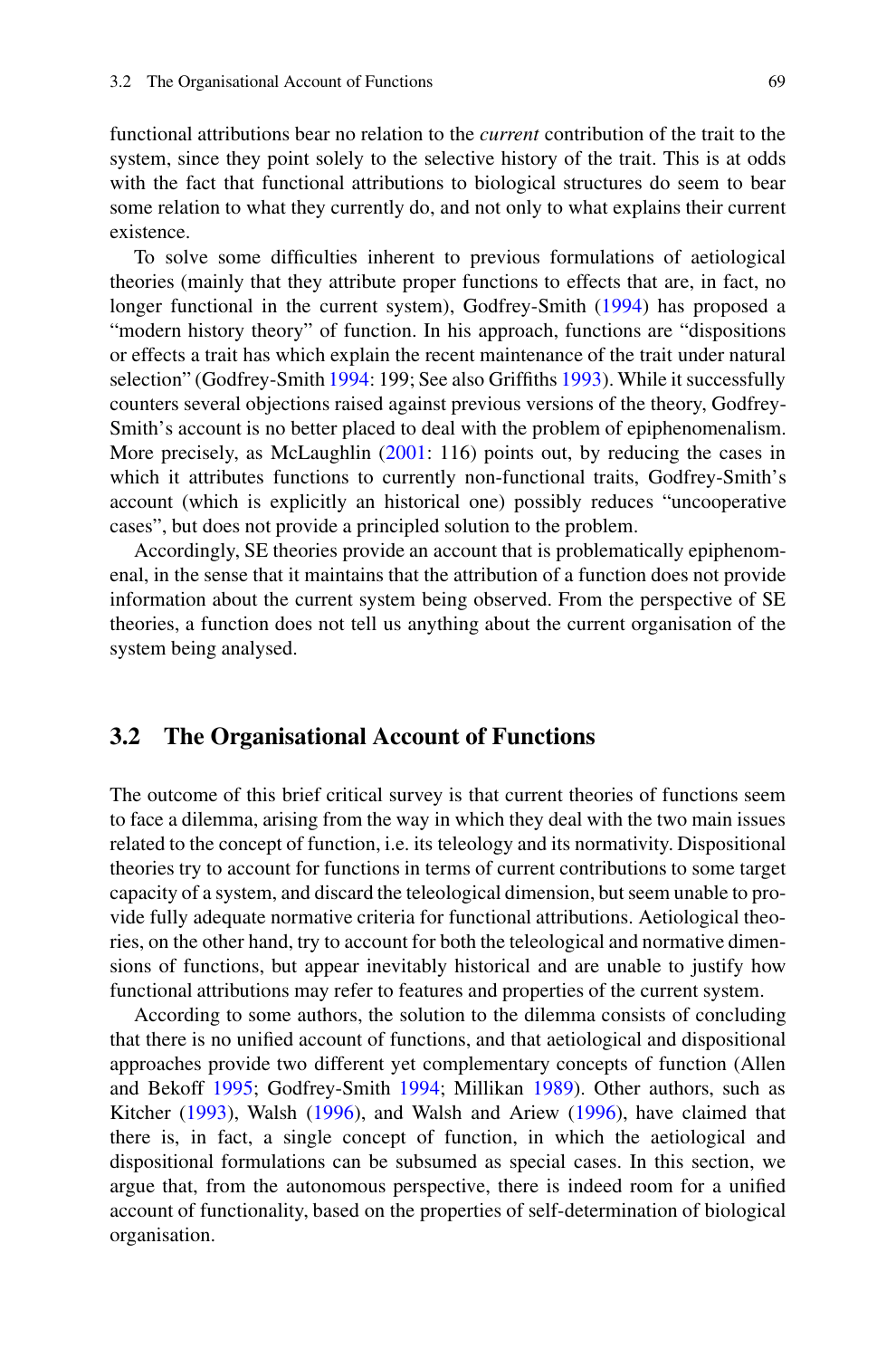The core of the organisational account (OA) is the idea that functional ascriptions do account *at the same time* for both the existence of functional traits and their current contribution to a system capacity, since functions make sense only in relation to the specific kind of organisation which is characteristically at work in biological organisms. In particular, as we shall argue, functions correspond to those causal effects exerted by the constraints subject to closure that contribute to maintaining the organisation.

Before expounding our own version of the OA, it should be mentioned that, very recently, a considerable amount of work has been done in this direction by Bickhard (2000, 2004), Schlosser (1998), Collier (2000), McLaughlin (2001), Christensen and Bickhard (2002), Delancey (2006), Edin (2008), and more recently by ourselves (Mossio et al. 2009b; Saborido et al. 2011; Saborido and Moreno 2015). In spite of some differences between the various formulations, there seems to be substantial convergence<sup>3</sup> regarding the fundamental tenets of the OA, which makes it a credible philosophical alternative to both aetiological (mainly in its "selected-effects" version) and systemic-dispositional accounts.

# *3.2.1 Teleology, Normativity and Self-Determination*

The OA relies on an understanding of biological systems as sophisticated and highly complex examples of natural self-maintaining systems. In particular, the first claim of the OA is that self-determination, as characterised in Chaps. [1](http://dx.doi.org/10.1007/978-94-017-9837-2_1) and [2,](http://dx.doi.org/10.1007/978-94-017-9837-2_2) constitutes the relevant emergent causal regime in which the teleological and normative dimensions of functions can be adequately naturalised.

On the one hand, the causal regime of a self-maintaining system provides a naturalised grounding for the teleological dimension. Since the activity of the system S contributes, by exerting a constraint on its surroundings, to the maintenance of some of the conditions required for its own existence, the question "Why does S exist?" can be legitimately answered by "Because it does Y". This justifies explaining the existence (again, in the specific sense of its *maintenance* over time) of a system in "teleological" terms by referring to its causal effects.

On the other hand, self-maintenance grounds normativity. The activity of a selfmaintaining system has an intrinsic relevance for itself, to the extent that its very existence depends on the constraints exerted through its own activity. Such intrinsic

<sup>3</sup>Christensen and Bickhard (2002) have suggested, relying on their own work on the notion of biological autonomy, that the organisation of autonomous systems provides an adequate grounding for the normativity of functional attributions. In a similar vein, McLaughlin (2001) has developed an account in which both the teleology and normativity of functions can be naturalised in the organisation of self-reproducing systems. Despite some terminological differences, the central idea of these approaches (i.e. that the organisational closure instantiated by living systems provides an adequate basis for naturalising functions) fundamentally coincides with that defended here, and we explicitly recognise this theoretical relationship.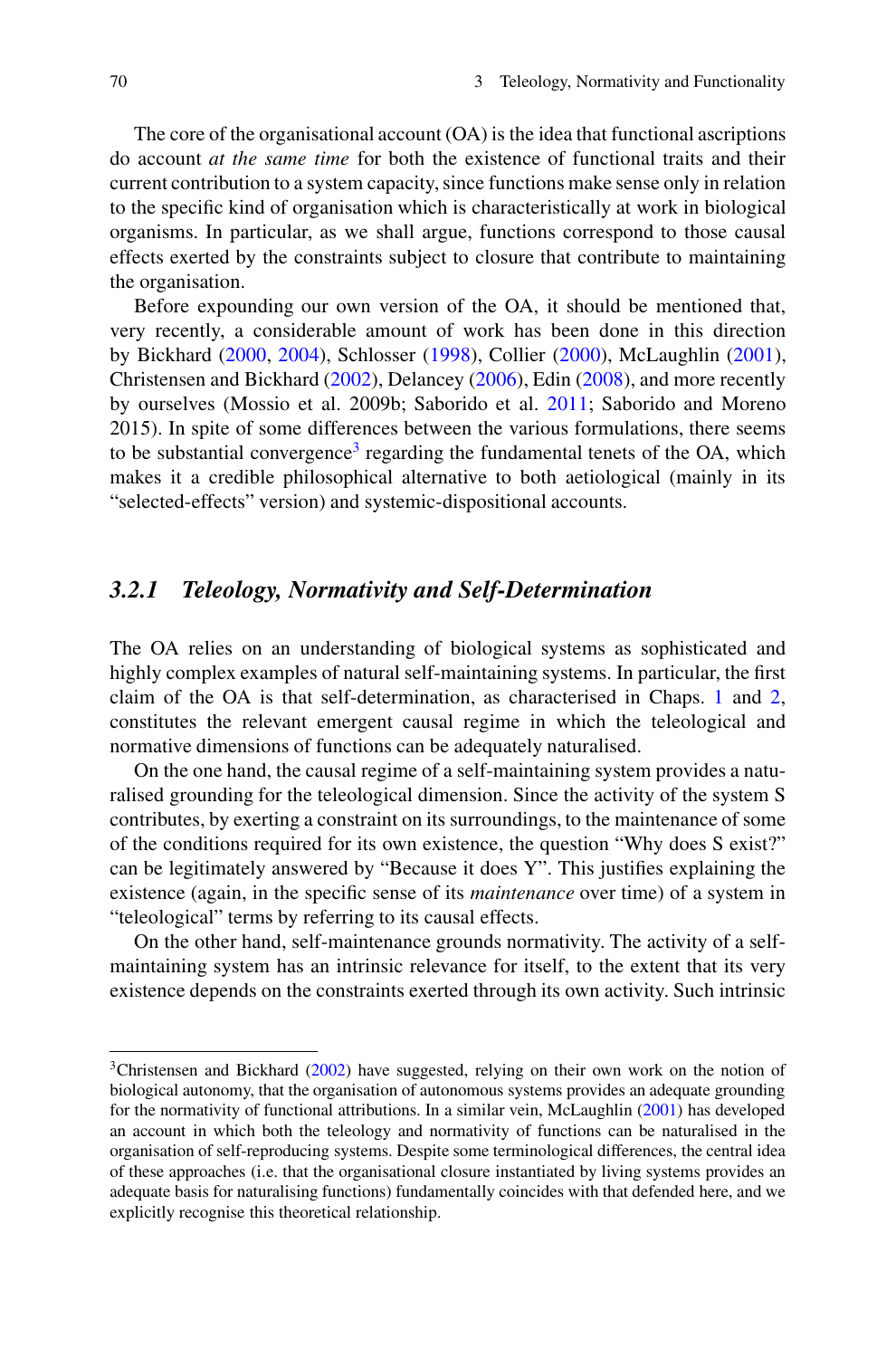relevance generates a naturalised criterion for determining what norms the system is supposed to follow: the system must behave in a specific way, otherwise it would cease to exist. Accordingly, the activity of the system becomes its own norm or, more precisely, its conditions of existence are the intrinsic and naturalised norms of its own activity.

Note that, so far, we have been generally referring to self-maintenance, and not closure. Hence, we acknowledge that the grounding of the teleological and normative dimensions goes beyond the biological domain, and includes some kinds of physical and chemical self-maintaining systems. Let us take the simple example of a candle flame. As Bickhard (2000: 114) points out, by constraining its own surroundings, the flame makes several contributions to the maintenance of the conditions required for its own existence. Indeed, the flame keeps the temperature above the combustion threshold, vaporises wax and induces convection (which pulls in oxygen and removes combustion products). Accordingly, to the question "Why does the flame exist?" it is legitimate to answer "Because it does X": the existence of the combustion reactions (the flame itself) is explained (at least in part) by taking into account the effects of its constraining action. Moreover, what the flame does is relevant and makes a difference for itself, since its very existence depends on the specific effects of its activity. The conditions of existence of the flame are the norms of its own activity: the flame must behave in a specific way, otherwise it would disappear.

One may object that, if self-maintenance as such provides the relevant grounding for teleology and normativity, then the OA should allow functions to be ascribed to physical dissipative systems. But of course, this implication seems unsatisfactory since, usually, no one ascribes functions to physical systems. Hence – the objection could continue – the OA clearly fails to restrict functions to the relevant kind of systems, just as dispositional approaches do. To this objection, we reply by formulating the second claim of the OA, according to which self-maintenance is a necessary but not sufficient condition for grounding functions in a naturalised way. Functions emerge when the self-maintenance is realised in the specific form of closure.

#### *3.2.2 Closure, Organisation and Functions*

The second claim of the OA is that when self-maintenance is realised as closure, then the causal effects of the constraints subject to closure are functional. Accordingly, as we claimed in Chap. [2,](http://dx.doi.org/10.1007/978-94-017-9837-2_2) functionality is an emergent property of closure. Closure of constraints is therefore closure of functions.

Before providing a more precise definition and exploring some implications, let us clarify what is behind the conception of functionality advocated by the autonomous perspective.

The central idea is that functionality, in addition to teleology and normativity, includes a third dimension, that of *organisation*. Functions, we submit, involve the fact that self-determination is achieved through the interplay of a network of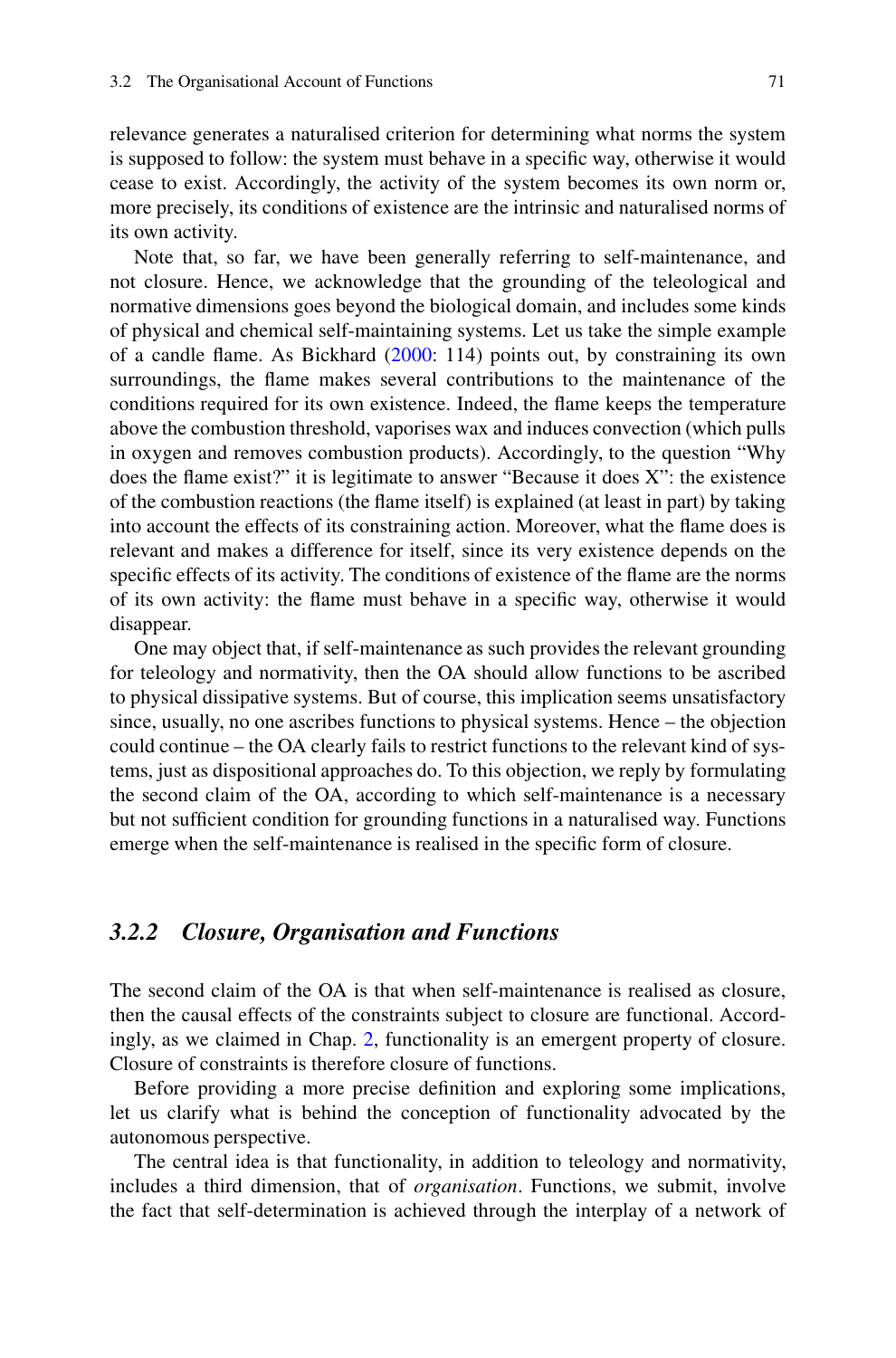mutually dependent entities, each of them making *different* yet *complementary* (and also *hierarchical*, as in the cases of regulation and control, discussed in Chap. [1,](http://dx.doi.org/10.1007/978-94-017-9837-2_1) Sect. [1.8\)](http://dx.doi.org/10.1007/978-94-017-9837-2_1) contributions to the maintenance of the boundary conditions under which the whole system can exist. In other words, to ascribe functions we must distinguish between different causal roles in the system, a division of labour among the parts. And, of course, this is precisely what happens when closure of constraints is realised. As clarified above, closure is realised as the mutual dependence of the whole set of constraints which collectively achieve self-determination. But the very idea of mutual dependence presupposes that the various constraints produce different yet complementary causal effects: if all constraints produced the same effect, they would not depend on each other, and each constraint would be able to self-maintain individually. That is why, in our view, functions are not ascribed to dissipative structures. As discussed earlier, in this case there is only a single entity (the macroscopic structure itself) that acts as a constraint on the surroundings, and contributes to maintaining the conditions of its own existence. Since there is no need to distinguish between different contributions to self-determination generated by different constraints, functional ascriptions are meaningless.

At this point, it is important to set out one general implication of the autonomous perspective. The concepts "closure" and "organisation" are inherently linked. In the technical sense defined in Chap. [1,](http://dx.doi.org/10.1007/978-94-017-9837-2_1) an organisation appears precisely when a set of constraints realise closure. Here, we add a third dimension. To the extent that closure is taken as the naturalised ground of functions, it follows that the concept of functionality itself is theoretically linked to that of closure and organisation. "Functionality", "closure", and "organisation" are then *mutually related concepts*, which refer to the very same causal regime; in other words, in the autonomous perspective an organisation is by definition closed and functional.<sup>4</sup>

Functional ascriptions and explanations are relevant as soon as the kind of organisational complexity realised by closure comes into being. Accordingly, it might be useful to focus on the distinction between the organisational and what could be labelled the "material" complexity of a system, i.e. the variety of its internal components. Minimal self-maintaining systems may indeed differ considerably with respect to their material complexity. Whereas many physical dissipative systems possess a rather homogeneous nature in terms of the variety of molecules of which they are made up (e.g. whirlwinds and Bénard cells), other systems, including chemical dissipative systems such as candle flames, have many different molecular components. Certain types of dissipative chemical systems (the Belousov-Zhabotinsky reaction, for instance) may even possess a high degree of material complexity.

Even high material complexity, however, has nothing to do with organisational closure, and therefore does not imply functions. In the case of the flame, for instance, the different chemical components all "converge" to generate a single macroscopic

<sup>4</sup>Of course, the reciprocal equivalences hold equally: closure refers to a functional organisation, and functionality indicates a closed organisation.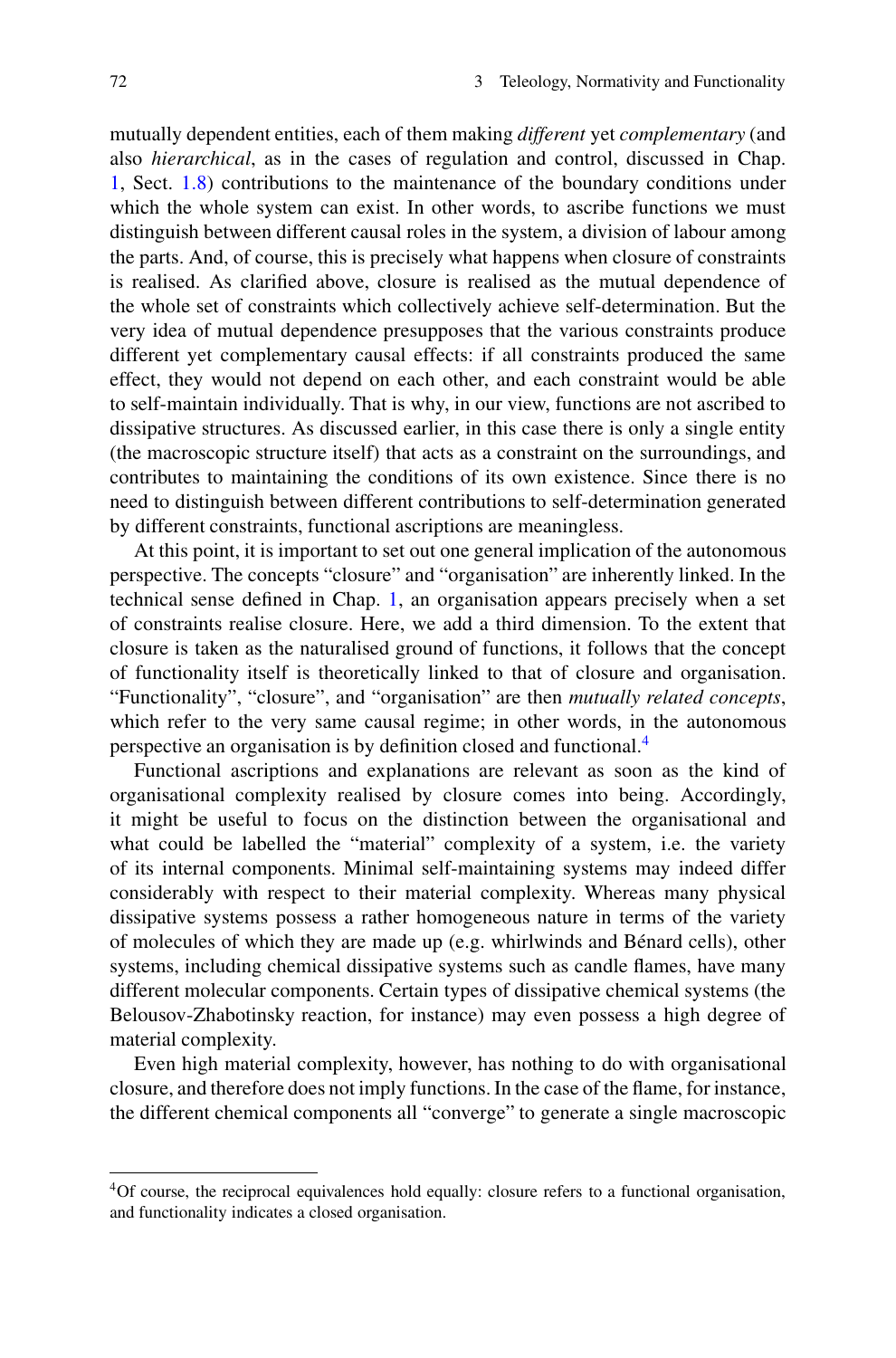pattern (the flame), which in turn constrains the surrounding dynamics. Accordingly, it is not possible in this case to distinguish between the different ways in which the various components contribute to the self-maintenance of the system. The flame, although materially quite complex, is organisationally simple: in fact it has no organisation at all. Hence, functional attributions to components of the flame, as well as to all physico-chemical dissipative structures, are not meaningful. The realisation of closure requires not only that different material components be recruited and constrained to differentially contribute to self-maintenance but, in addition, that the constraints which contribute to self-determination be generated, and maintained, within and by the organisation of the system.

Let us now give an explicit and formal definition of function. According to the organisational account, a trait T has a function if, and only if, it exerts a constraint subject to closure in an organisation O of a given system. This definition implies the fulfilment of three different conditions (Saborido et al. 2011):

 $C_1$ . T exerts a constraint that contributes to the maintenance of the organisation O;

- C2. T is maintained under some constraints of O;
- C3. O realises closure.

Let us apply this definition to the classic example of the heart. The heart has the function of pumping blood since  $(C_1)$  pumping blood contributes to the maintenance of the organism by allowing blood to circulate, which in turn enables the transport of nutrients to and waste away from cells, the stabilisation of body temperature and pH, and so on. At the same time,  $(C_2)$  the heart is maintained under various constraints exerted by the organism, whose overall integrity is required for the ongoing existence of the heart itself. Lastly  $(C_3)$ , the organism realises closure, since it is constituted by a set of mutually dependent structures acting as constraints, which, by contributing in different ways to the maintenance of the organisation, collectively realise self-maintenance.

It should be underscored that this characterisation of functions is consistent with the one proposed by Wright. In this example, the heart is there because it pumps blood (otherwise the organism, and thus the heart, would disappear), and pumping blood is a consequence of the heart's being there. This consistency stems from the fact that the organisational account, by appealing to a causal loop at work in the organisation of the system, provides an argument for naturalising both the teleology and normativity of functions, which, at an organisational level, mirrors the explanatory strategy adopted by the aetiological approaches. The resulting account represents an integration of the aetiological and dispositional perspectives, since it may at the same time explain the existence of the trait and its current contribution to the maintenance of the system.<sup>5</sup>

 $<sup>5</sup>$ In a recent contribution, Artiga (2011) offered a detailed critical analysis of the organisational</sup> account. Some of his remarks have been taken into account in the present formulation of the OA, while others (with which we do not agree) would require a full reply; but we will leave this for a future analysis.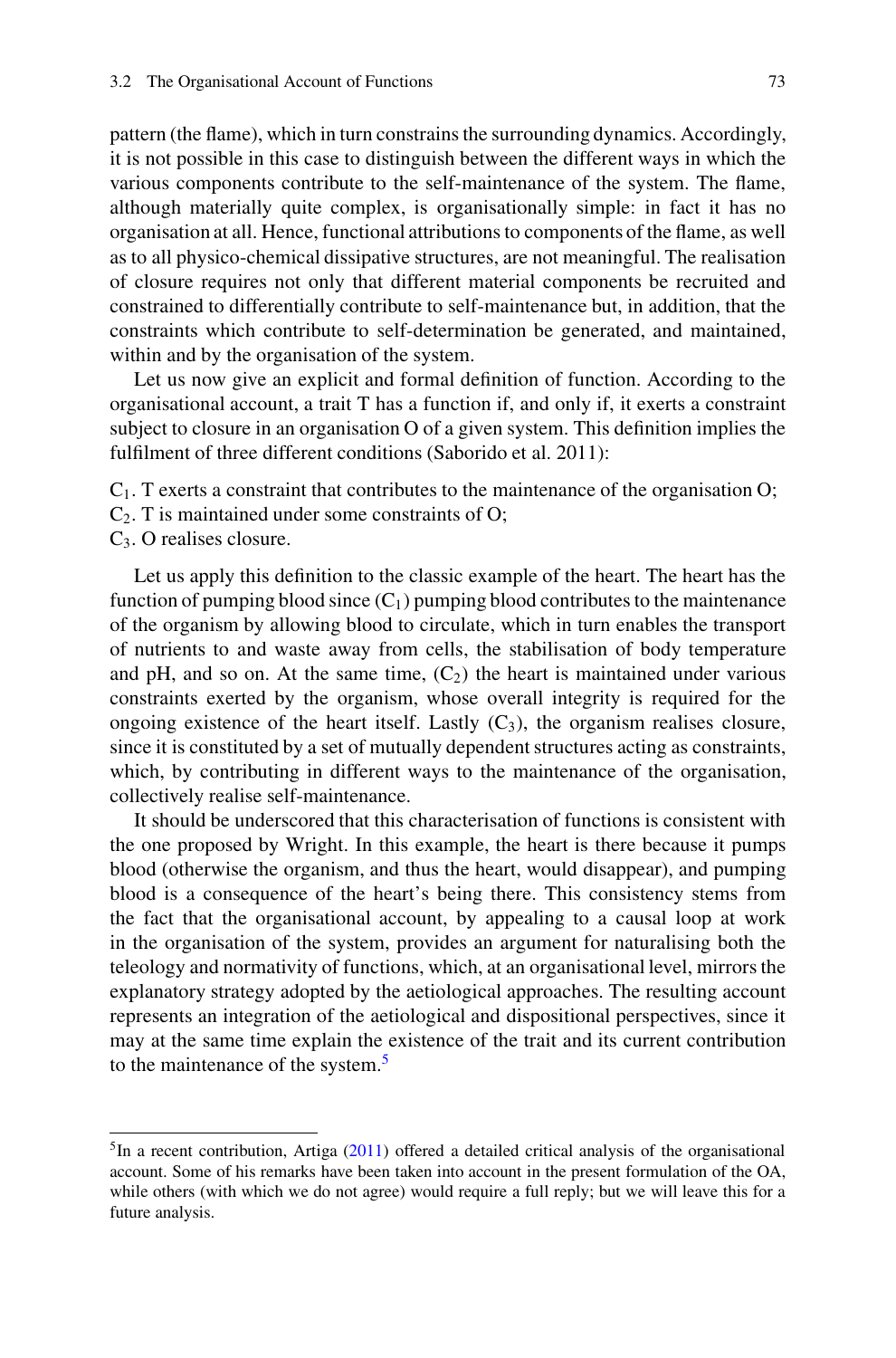The organisational definition given above is very general, and aims at encompassing all particular cases. Yet, actual functional ascriptions would take into account the complexity of autonomous organisation. This means, first of all, that functional ascription could vary according to the specific instance of closure that the system is realising at a given moment (what we called a "regime of self-maintenance"). Also, for each specific constitutive regime, as discussed in Chap. [1,](http://dx.doi.org/10.1007/978-94-017-9837-2_1) Sect. [1.8](http://dx.doi.org/10.1007/978-94-017-9837-2_1) above, autonomous systems can realise different *orders* of closure, in particular insofar as regulation is involved. Moreover, in Chap. [6](http://dx.doi.org/10.1007/978-94-017-9837-2_6) we will discuss how different *levels* of closure (and then of organisation) can be described in certain classes of biological organisms, in particular multicellular ones.

Each specific regime, orders and levels of closure generate, as argued in this chapter, a distinct set of norms and functions. For instance, a given function could be related either to an individual cell (first-level) or to the whole multicellular organism (second-level) to which that cell belongs; in each of these cases, that very function could be either constitutive (first-order) or regulative (higher-order). And that function could be at work only within a specific regime of maintenance of the considered system, realised, for instance, only in some particular conditions or at a given moment. As a consequence, adequate functional ascriptions should make explicit, in each specific case, which are the regime, order, and level of the closure involved in  $C_3$ .

Lastly, it should be noted that, in principle, for each constraint subject to closure, functional ascriptions may concern either the *structure* itself (the trait) or the *effects* produced by that structure. Although the second option would possibly be more precise, here we mainly refer to the functions of traits and structures, which is consistent with the typical use of functional ascriptions in the relevant literature, as well as in ordinary language (see also Wimsatt 2002: 179).

# **3.3 Implications**

The organisational account of functions has several relevant implications for the philosophical debate. Some of them<sup>6</sup> have already been spelled out in a previous study (Mossio et al. 2009b), and shall not be discussed here. In this section, we will focus on two main issues that are of crucial importance for assessing the scope and prospects of the OA: the ascription of cross-generation functions and the characterisation of malfunctions.

<sup>6</sup>For example, the distinction between functionality and usefulness; or the relationship between the concept of primary functions and the aetiological concept of proper functions.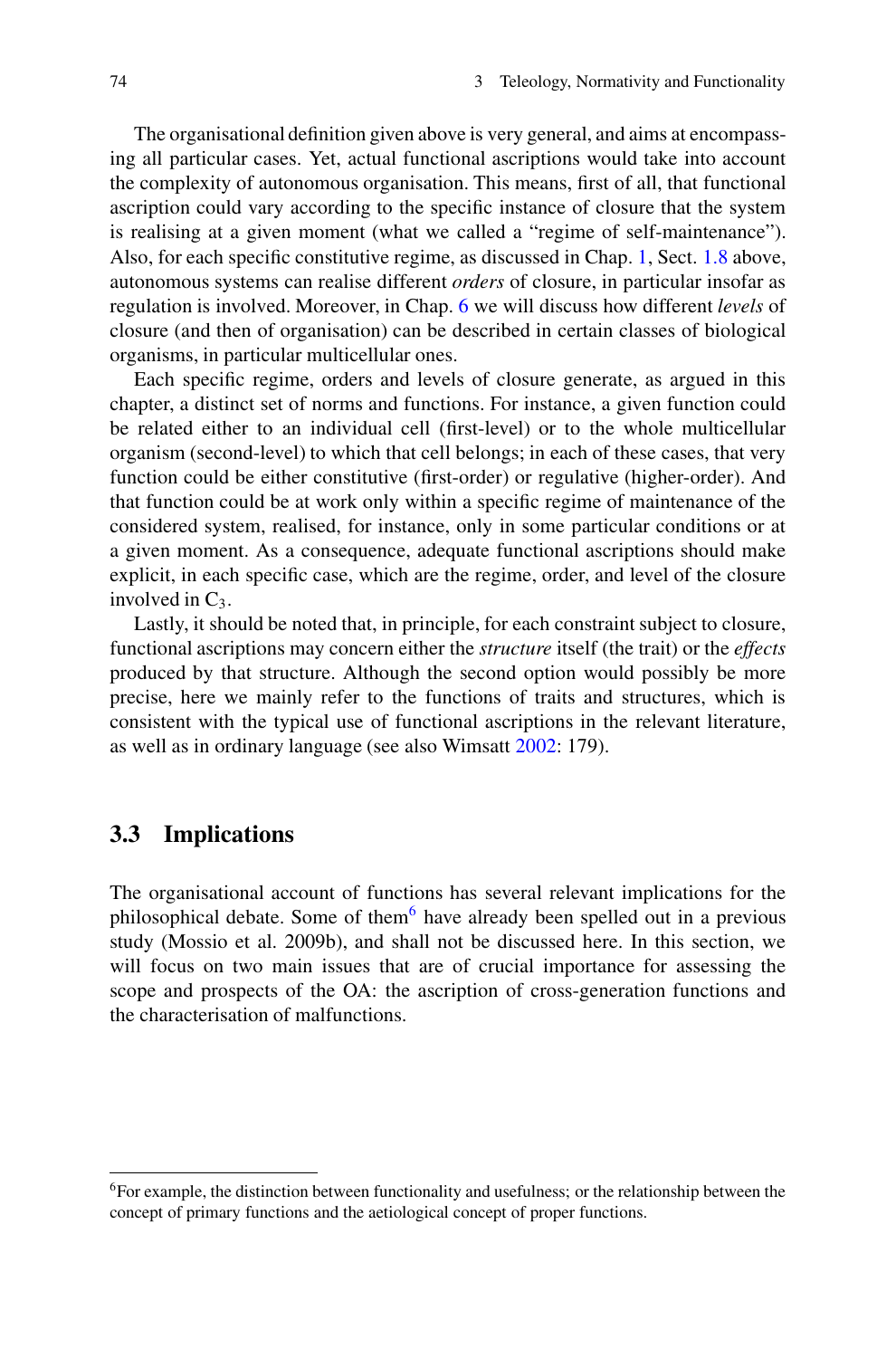## *3.3.1 Cross-Generation Functions*

A major theoretical challenge facing the organisational account concerns, as Delancey (2006) has argued, the capacity to ground "cross-individual functions", i.e. those functions which go beyond the boundaries of individual biological systems. Let us explain what exactly this challenge consists of.

In the OA, functions are characterised as contributions of parts to closed organisations, and since closed organisations are typically realised by individual organisms, the OA appears to have trouble grounding those functions involving several individuals and their interactions. In particular, it is unclear whether and how the organisational approach would account for what Schlosser (1998) calls "cross-generation functions", for instance, the function of reproductive traits (e.g. the function of semen to inseminate the ovum). In these cases, in fact, the trait seems to contribute to maintaining the organisation of a system that is different from the system of which it is a component. Hence, the trait does not contribute either to the maintenance of an organisation or to its own self-maintenance. Still, we do ascribe cross-generation functions, just as we do, for instance, in the case of the reproductive function of semen. At first sight, then, cross-generation functions constitute a major group of counterexamples within the organisational approach.

As we explained in a previous work (Saborido et al. 2011), some of the authors who advocated the organisational account were of course aware of this issue, and proposed (following very different paths) solutions, which were designed to enable the account to embrace both intra- and cross-generation biological functions. Broadly speaking, the existing formulations can be regrouped into two main versions. The first version, advocated by Schlosser (1998) and McLaughlin (2001), tends to characterise reproductive functions as states or processes, which are causally required for the reproduction of the trait that causes them. The emphasis is therefore on the self-reproduction of the trait, rather than specifically on the whole system that, nevertheless, must possess the adequate properties to enable trait self-re-production. The second version, proposed by Collier (2000), Christensen and Bickhard (2002), shifts the focus onto the organisation of the system, and interprets reproductive functions as contributions to a higher-level self-maintaining organisation.

Delancey's analysis criticises all these "unified accounts" by pointing out their weaknesses and drawbacks. As an alternative, he proposes a "splitting account", according to which intra- and cross-generation functions are in fact two different kinds of biological functions, requiring different conceptual treatment within an organisational account.7

<sup>7</sup>We do not describe Delancey's account here. For details, see Saborido et al. 2011.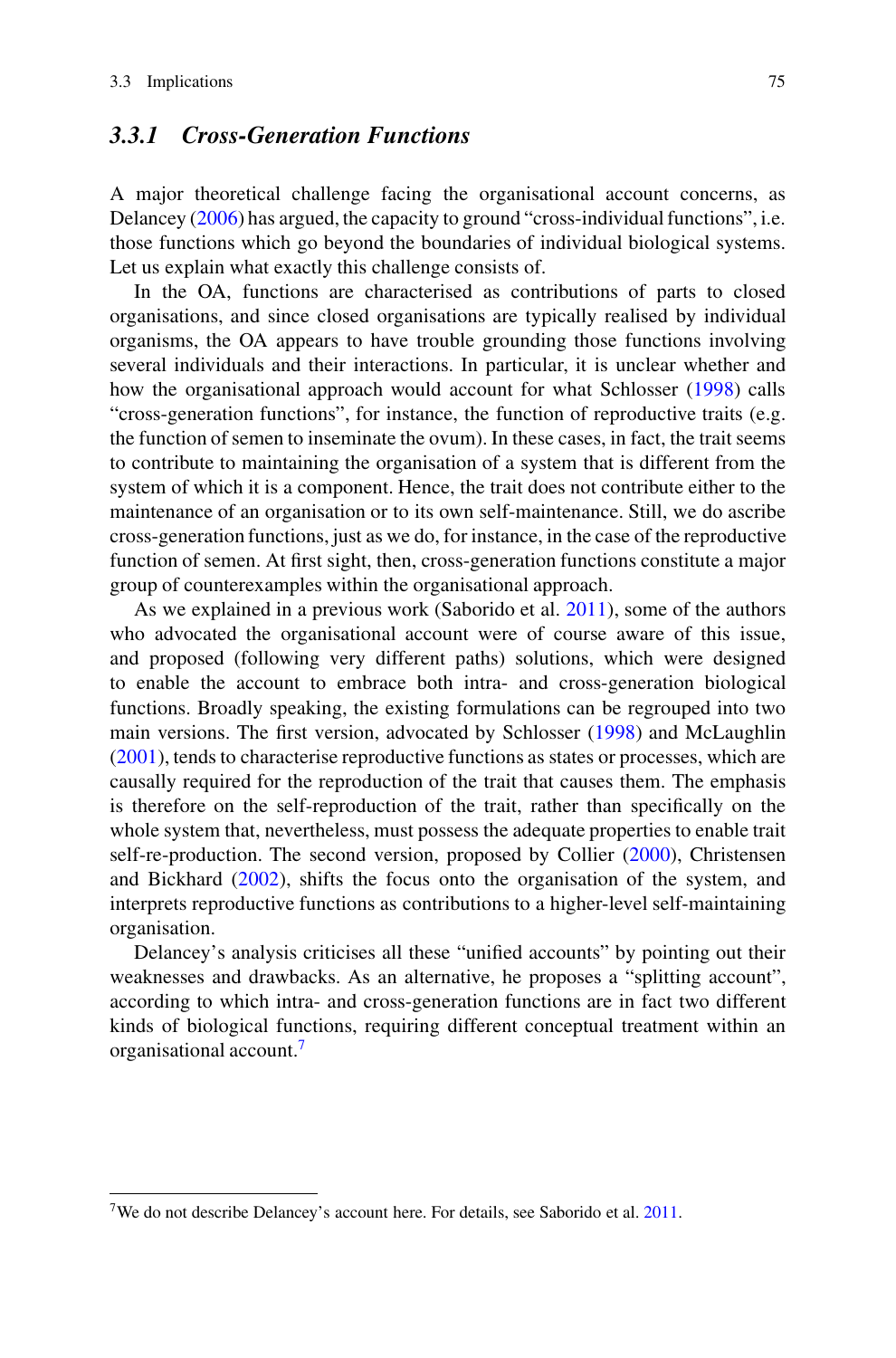It is our contention, however, that the OA may provide a unified definition applying to both intra- and cross-generation functions. The essence of our argument will be that cross-generation functions contribute to the maintenance of systems, which realise a closed self-maintaining organisation in the very same sense as that of systems whose parts are ascribed intra-generational functions. To the extent that the two kinds of systems do not differ in terms of organisational self-maintenance, there is no need to invoke two kinds of functions, and the ontological problem is therefore overcome.

Before developing our own formulation, let us briefly discuss another proposal, put forth by Christensen and Bickhard (2002), which also tries to provide a unified account of intra- and cross-generation functions within the autonomous perspective. Their central move consists of appealing to higher-level organised selfmaintaining systems, composed of individual organised self-maintaining organisms, in which reproductive traits could be subject to closure. In particular, Christensen and Bickhard explicitly grant systems like populations or species the status of autonomous<sup>8</sup> systems, making them relevant supports for functional ascriptions, just like individual organisms:

Living organisms in general are autonomous systems, as are reproductive lineages, species, and some kinds of biological communities (Christensen and Bickhard 2002: 3).

As a consequence, intra- and cross-generation functions are simply contributions to the maintenance of different specific systems, sharing the same kind of organisation at different scales. Whereas intra-generation functions would contribute to the autonomous organisation of individual organisms, cross-generation functions would contribute to the autonomous organisation of the lineage, the species or the biological community in question.

Christensen and Bickhard offer an elegant alternative to the splitting account by admitting the idea of higher-level autonomous systems, namely, systems that would include individual organisms as parts, and that would ground the ascription of crossgeneration functions. Accordingly, the heart is functional because it contributes to the autonomy of each individual vertebrate organism, while semen is functional because it contributes to the autonomy of the species.

Yet, this solution is problematic, as Delancey's lucid criticism (Delancey 2006) shows. As he points out, considering those higher-level systems that are relevant for grounding cross-generation functions as autonomous systems does not come without a price. Whereas an individual organism is a paradigmatic case of an autonomous system, "the sense in which the species or some population is a complex system of the appropriate kind is much more difficult to discern" (Delancey 2006: 90). For instance (and the list could be longer), such higher-level systems

<sup>8</sup>Christensen and Bickhard use the term "autonomy" in a somewhat weaker sense than the one developed in this book. Note that, in our account, closure is a *sufficient* requirement for grounding functions: in other words, functional systems are not necessarily autonomous systems.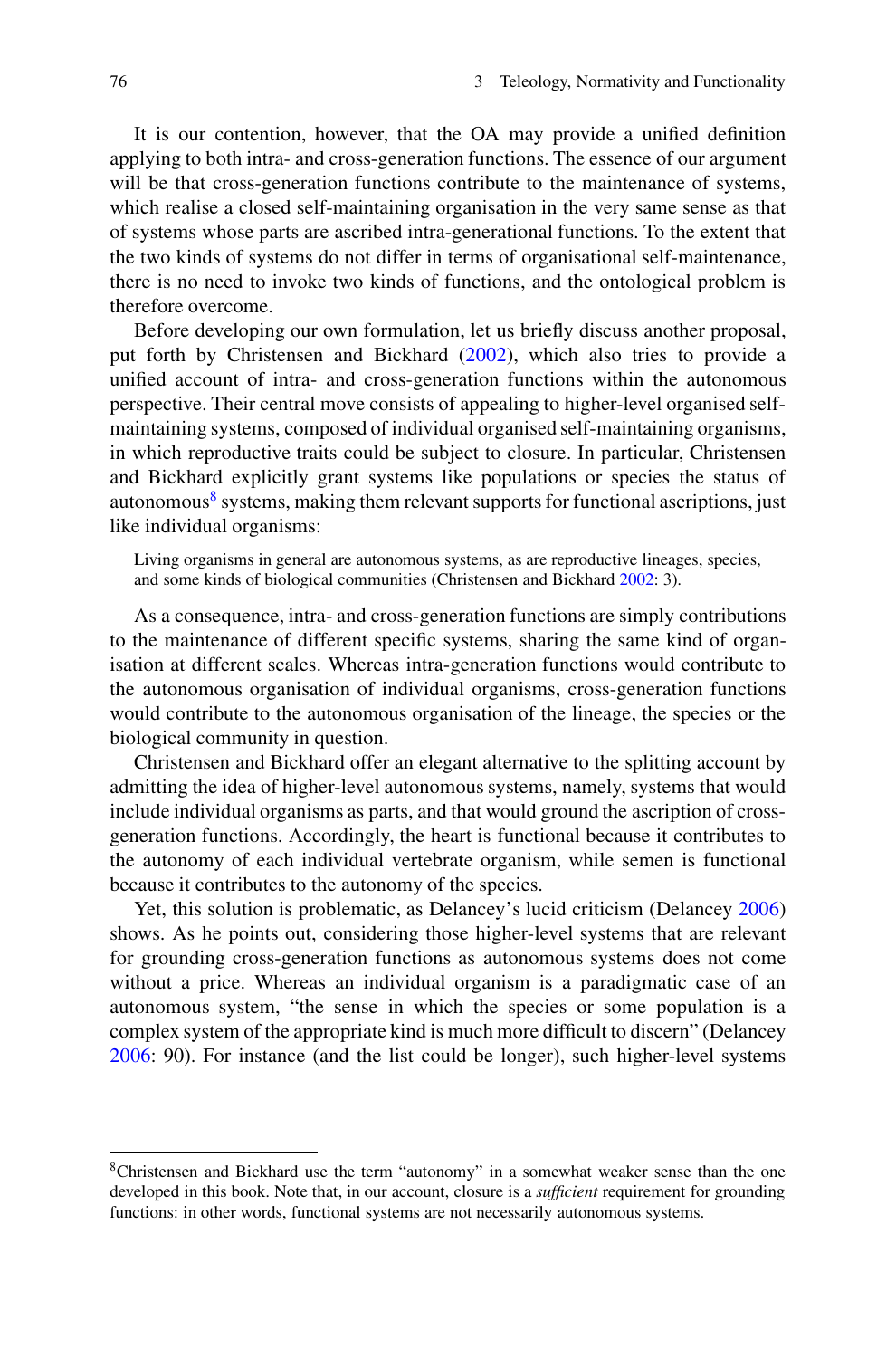have no clear boundaries, no stable form and, above all, it is very hard to see how their own "internal" organisation would realise closure, as is the case for individual autonomous systems.

According to Delancey, the organisational account has not explored these radical differences with sufficient accuracy, which means that the interpretation of higherlevel systems as autonomous (or at least closed) systems appears, to say the least, to be an ad hoc hypothesis to cover reluctant cases.<sup>9</sup> In particular, to the extent that Christensen and Bickhard appeal to the idea of autonomy in a fairly general sense, we assume that Delancey's criticism applies equally to an interpretation of higherlevel systems as organised self-maintaining systems, which could be put forward within our own conceptual framework.

A possible reply would consist of arguing that other biological supra-organismal systems do possess the properties required to be considered self-maintaining organisations. Let us briefly explore another possibility, not mentioned by Delancey's analysis: the ecosystem. Compared with species, lineages or populations, there do indeed seem to be better reasons for considering ecosystems higher-level closed systems, relevant for functional ascriptions, especially if one adopts our characterisation in terms of self-maintaining organisations realising closure, rather than the more demanding terms of autonomy. Although there are clear differences (just to mention one: the ecosystem has no physical boundaries), ecosystems share several organisational properties with individual organisms. For instance, the various components (be they individual organisms or groups of organisms) contribute to maintaining a global organisation (the ecosystem itself), which in turn is a general condition for their own continuous existence. Similarly, the various components seem to be mutually dependent, so that the disappearance, death, or anomalous behaviour of one may provoke the collapse of the whole ecosystem.

For these and other reasons, the ecosystem has some features in common with an organism, and in fact it does not seem unreasonable, despite being somewhat uncommon, to use a functional discourse to describe it. So, for instance, we could describe and explain the organisation of an ecosystem by attributing to its various components functions such as the regulation of air, climate, water, water supply, disturbance prevention, soil formation and erosion, nutrient cycling, waste treatment, pollination, biological control of pests and diseases, and so on (De Groot et al. 2002; Nunes et al. 2014). Specifically, cross-generation traits would have the function of regenerating the various components of the ecosystem, which would tend to decay because of their dissipative nature.

In our view, the idea that the ecosystem is, at least, a closed self-maintaining system is an attractive one, and deserves further investigation. Indeed, we discuss

<sup>9</sup>Delancey's remark is fundamentally correct. As a matter of fact, we try to make some preliminary steps towards an account of higher-level closed organisations at the end of Chap. [4,](http://dx.doi.org/10.1007/978-94-017-9837-2_4) and then of higher-level autonomous systems in Chap. [6.](http://dx.doi.org/10.1007/978-94-017-9837-2_6)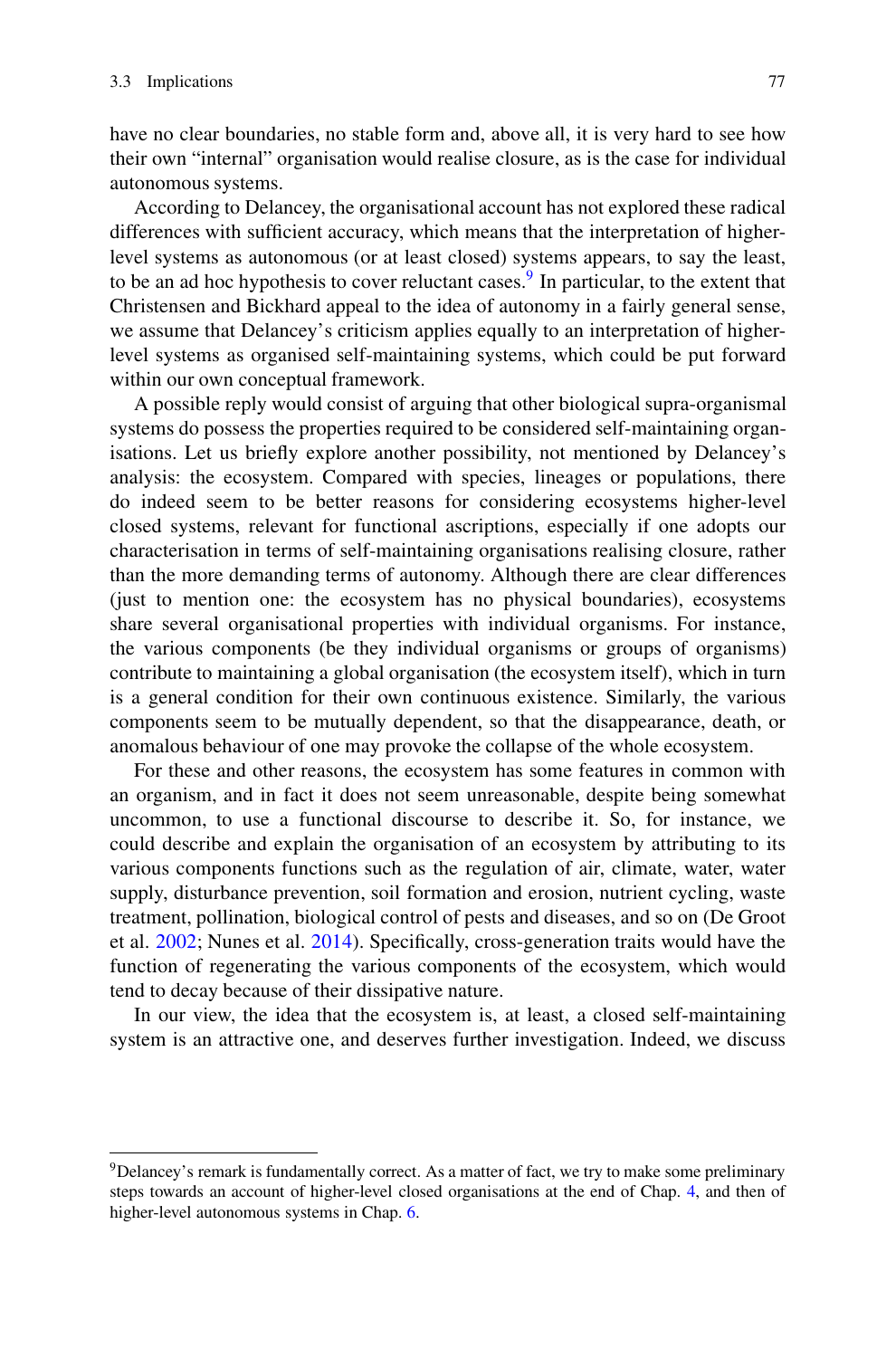this issue in more detail in Chap. [4,](http://dx.doi.org/10.1007/978-94-017-9837-2_4) Sect.  $4.5<sup>10</sup>$  Yet, the search for higherlevel closed organisations would be largely irrelevant for solving the problem of cross-generation functions within the organisational account since, we submit, *the reason why we ascribe functions to cross-generation traits is not related to their contribution to the maintenance of some higher-level system*. Cross-generation functions, we argue, do not require an account of higher-level closed systems in order to be adequately naturalised within an organisational account. Let us then turn to our proposal.

The gist of our account consists of arguing that the apparent difficulty in integrating cross-generation functions into the definition does not stem from an ontological difference between intra- and cross-generation functions but rather from an inadequate understanding of what a closed self-maintaining organisation actually is. Cross-generation functions constitute a "recalcitrant" class of functions only if the boundaries of the self-maintaining organisation are confused with the boundaries of the individual organisms themselves, whereas, in fact, they are conceptually distinguishable. Once this confusion has been cleared up, the ontological problem disappears.

In our account, functional traits are those traits that, by being subject to closure, contribute to the maintenance of an organisation, which in turn exerts some causal influence on the production and maintenance of the traits. The whole system, as discussed in Chap. [1,](http://dx.doi.org/10.1007/978-94-017-9837-2_1) realises a self-maintaining organisation through closure. The first remark is that a self-maintaining organisation occurs in time, and can be observed only in time. Now, as we have mentioned in Chap. [1,](http://dx.doi.org/10.1007/978-94-017-9837-2_1) Sect. [1.6,](http://dx.doi.org/10.1007/978-94-017-9837-2_1) biological organisms undergo various material, structural and morphological changes and modifications over time. If, due to these changes, one were to consider the various temporal instances  $O_1, O_2, \ldots O_n$ , as different organisations, then functions could not exist. A trait would be produced by a given organisation  $O<sub>1</sub>$ , and would contribute to maintaining another organisation  $O<sub>2</sub>$ . No organisation would actually self-maintain, no trait could be subject to closure, and functions could not be ascribed.

The crucial point is that, in the organisational account, these changes are irrelevant with regards to functional ascriptions, because what matters is the *continuity of organisational closure*.

<sup>&</sup>lt;sup>10</sup>Besides, the claim that certain supra-organismal organisations could harbour functional relations does not undermine our previous proposal of grounding functions in the causal regime of organisms. Since obviously any supra-organismal organisation requires the existence of organisms, it implicitly supposes the (intra)organismic organisation in order to ground the existence of functions. For example, the constraints that ensure the maintenance of an ecosystem are generated by the specific metabolic organisations of different types of species in a given ecosystem. In this sense, the requirement that the constraints be generated within the system – if by the system we understand the supra-organismal organisation– is only satisfied partially (Nunes et al. 2014).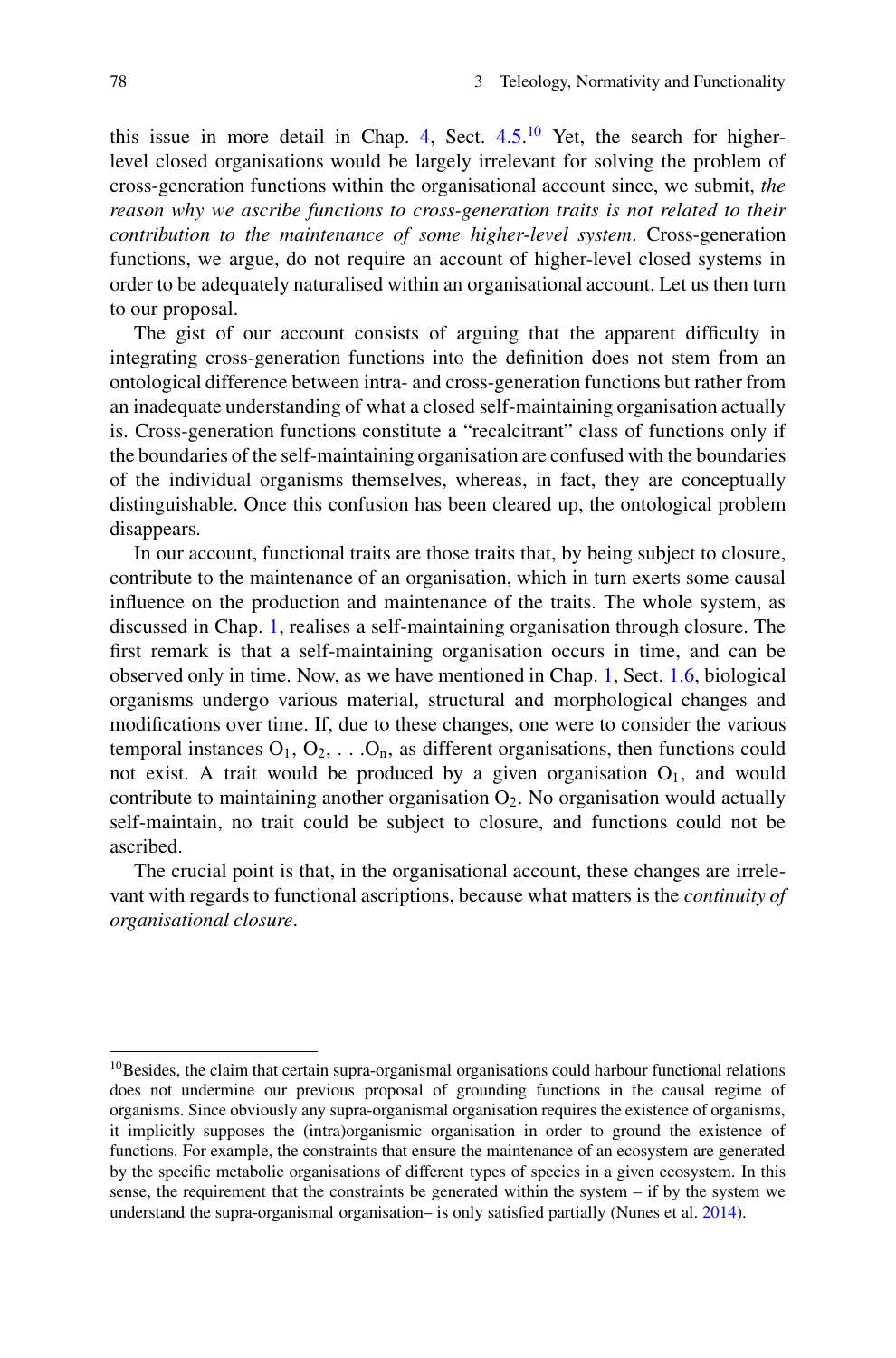As discussed in Chap. [1,](http://dx.doi.org/10.1007/978-94-017-9837-2_1) Sect. [1.6,](http://dx.doi.org/10.1007/978-94-017-9837-2_1) the realisation of closure requires considering a *minimal* temporal interval (say,  $\tau_n$ ), wide enough to include the specific time scales<sup>11</sup> at which all constitutive constraints and their mutual dependencies can be described. As a consequence, the various temporal instances (at time scales  $\tau_1$ ,  $\tau_2 \ldots \langle \tau_n \rangle$  of a system can be considered – in spite of any changes that may occur – instances of the *same* encompassing self-maintaining organisation, to the extent that their constitutive organisation realises closure at  $\tau_n$ . In particular, this implies that the system in which a trait *x* performs an enabling function at time  $\tau_1$  is the *same* system in which, at  $\tau_2$ , that function of x is dependent, if both  $\tau_1$  and  $\tau_2$  are included in  $\tau_n$  (at which closure is realised).<sup>12</sup>

In other terms, for the purposes of ascribing functions, the continuity of closure (and thus the maintenance of the system) takes precedence as a criterion of individuation over other criteria on the basis of which the various instances of the organisation would possibly *not* be taken as instances of the same system. If there is a causal dependence between two temporal instances of a system, such that their conjunction realises closure, then it could be claimed that, in this respect (and possibly *only* in this respect) the two instances are temporal instances of the same encompassing organisation.

Our central thesis is that self-maintaining organisations, which ground the ascription of cross-generation functions, and specifically reproductive functions, comply with the very same characterisation as those organisations, which ground intra-generation functions. While they may (and actually do) differ in important ways, the two classes of self-maintaining organisations do not differ with respect to the relevant properties that ground functional ascriptions.

Cross-generation functions are subject to closure within those self-maintaining organisations whose extension in time goes beyond the lifespan of individual organisms. For instance, by inseminating the ovum, mammalian semen contributes to the maintenance of the organisation by contributing to the production of a new individual organism to replace the previous one. In turn, the organisation (which consists in the conjunction of both the reproducer and the reproduced system) exerts several constraints under which the semen is produced and maintained. The crucial point is that the organisation of the system constituted by the conjunction of the reproducing and reproduced organisms (in this specific case, a minimal lineage with two elements) has exactly the same status, in terms of self-maintenance, as that of the individual organisms themselves. The fact of considering the organisation

 $11$ Of course, time scales may greatly vary according to the specific function: the function of the lung is subject to closure in a very short period of time (one cannot stop breathing for more than a few minutes) whereas, for instance, the function of the stomach is subject to closure over a longer period of time (one can stop eating for days).

<sup>&</sup>lt;sup>12</sup>See Chap. [1,](http://dx.doi.org/10.1007/978-94-017-9837-2_1) Sect. [1.5,](http://dx.doi.org/10.1007/978-94-017-9837-2_1) for the definition of dependence among constraints (functions), as well as the distinction between enabling and dependent.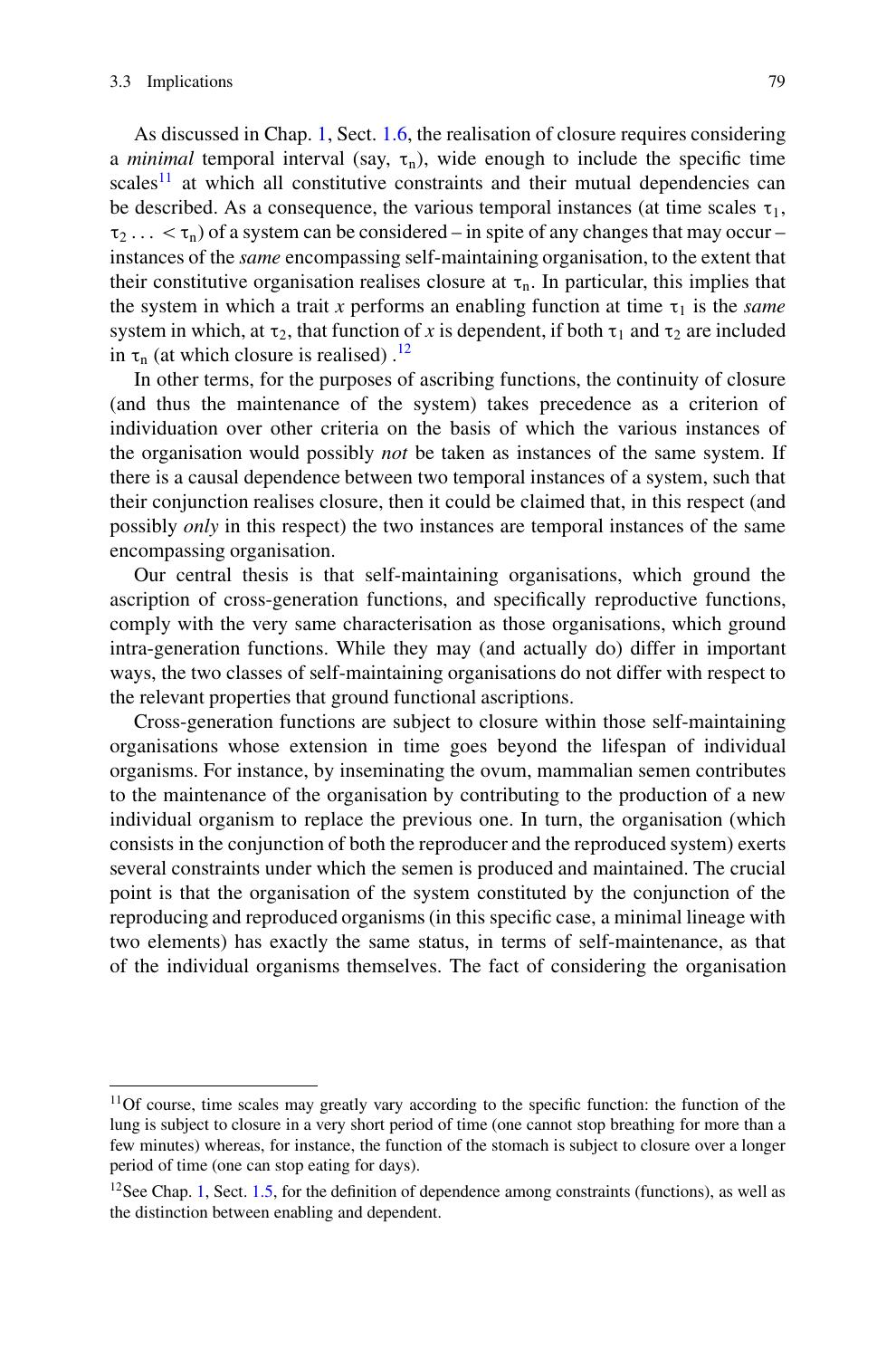of individual organisms (at  $\tau_n$ ) or their conjunction (at  $\tau_{2n}$ ) as the relevant selfmaintaining organisation depends on the explanatory exigencies for functional ascriptions.

Since what matters in the case of organisational self-maintaining systems is the fact that they use their own constitutive organisation to exert a causal influence on the maintenance of (at least part of) their own conditions of existence, then the organisation of the "encompassing system" made up by a reproducer and a reproduced system itself fits the characterisation of a closed self-maintaining organisation. Reproduction, in this sense, simply constitutes one of the functions through which the organisation succeeds in maintaining itself beyond the lifespan of individual organisms. Since the encompassing system made up by the reproducer and the reproduced organism possesses a temporally wider self-maintaining organisation, reproductive traits are subject to organisational closure, and their functions are correctly grounded in the organisational account.

Why do cross-generation functions appear problematic? Intuitively, the point seems to be that reproduction involves a dramatic transition from the reproducer to the reproduced organism, so much so, in fact, that it cannot be maintained that they constitute the same organised system. Given that reproduction may involve phenomena like embryogenesis and development, such causal and phenomenological discontinuities prevent us from considering these systems as temporal instances of the same self-maintaining system. Only individual organisms are genuine selfmaintaining organised systems.

In our view, this objection is not compelling, since it is based on an insufficient understanding of what matters for considering that an organisation is self-maintaining. The crucial requirement, as discussed above, is the functional dependence of the temporal instances of an organisation. Two systems which realise closure at a time scale  $\tau_n$ , may be said to constitute, at a longer time scale  $\tau_{2n}$ , two temporal instances of an encompassing self-maintaining organisation if it can be shown that the conjunction of the two instances realises itself closure (which includes more functions, in particular cross-generation functions). The relevant question is: is there a causal dependence between the two instances, such that the encompassing organisation can be said to realise closure? Or, to put it another way, is there continuity in the realisation of closure across the successive instances of the self-maintaining organisation? Since the answer to these questions is, in a fundamental sense, affirmative for the case of the relationship between the reproducer and the reproduced system, we claim that the encompassing organisation including them is itself a closed self-maintaining organisation that maintains itself also through reproduction.

As Griesemer has pointed out, the reproduction process does indeed involve the material connection between the reproducer and the reproduced system:

Reproduction, ... is the multiplication of entities with a material overlap of parts between parents and offspring. Material overlap means that parts of the parents (at some time) become parts of the offspring (at some other time). Thus reproduction is no mere transmission or copying of form– it is a flow of matter (Griesemer 2002: 105).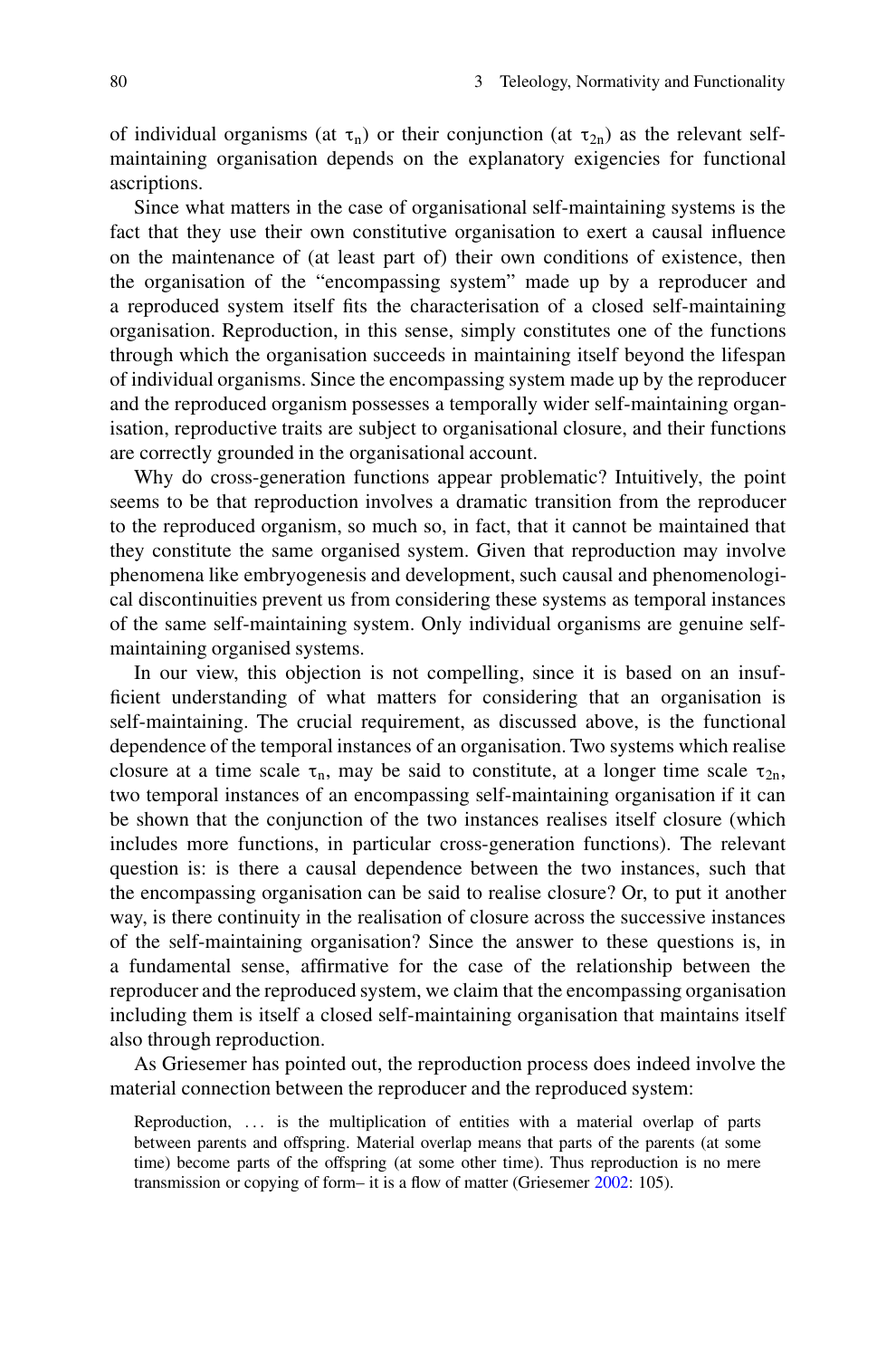<span id="page-18-0"></span>Rather than a flow of matter as such, the autonomous perspective emphasises the continuity of the functional organisation, which maintains itself over time, also because of reproduction. As it has been argued (Zepik et al. 2001) the occurrence of reproduction may be explained in terms of the time relation between the production and decay of the constitutive components in a far-from-equilibrium organisation. If the rate of replacement of the constitutive components is faster than their decay, the self-maintaining cycles of the system will prompt it to establish reproductive cycles: the system will grow and reproduce; otherwise, it will disintegrate. Only in the very unlikely case of coincidence between the rates of replacement and decay will the self-production cycles of the system realise self-maintenance without reproduction.

The macroscopic transition produced by the reproductive process can then be seen as the way in which the organisation actually manages to self-maintain beyond the temporal boundaries of individual organisms. Just as the various temporal instances of an individual organism are considered, despite changes and modifications, a single self-maintaining organisation to the extent that the organisational properties are causally linked throughout the various instances, so too are the various instances of the inter-generational organisation considered a single selfmaintaining organisation due to causal dependence between the instances. The conceptual operation is exactly the same, the difference lies only in the level of temporal "zoom" through which self-maintenance is observed.<sup>13</sup>

This is why development is an essential feature of the self-maintaining organisation of living organisms. Once we see reproduction as a process that causally connects the reproducer and the reproduced organisations, development appears as a necessary step in this continuous process of complex self-maintenance. Indeed, self-maintenance of biological individuals can only be ensured through a continuous unfolding of changes, including reproduction and development. Chapter. [6](http://dx.doi.org/10.1007/978-94-017-9837-2_6) will further elaborate on the place of development within the theory of autonomy.

Since the only relevant ground for functional ascriptions is organisational closure, all other criteria of distinction between biological systems may be considered as irrelevant for this specific purpose. This is why reproductive traits can be said to be subject to organisational closure and why, then, we ascribe functions to them.

## *3.3.2 Malfunctions*

A second major implication of the organisational account is the characterisation of malfunctions. It is often claimed (see for instance Neander 1995; McLaughlin 2009; Krohs 2010, 2011; Christensen 2012) that a satisfactory theory of functions

<sup>&</sup>lt;sup>13</sup>The fact that self-maintenance, in the form of closure, spans beyond the lifetime of individual organisms is an important aspect related to the historical dimension of autonomy. See Chap. [5](http://dx.doi.org/10.1007/978-94-017-9837-2_5) for a detailed discussion.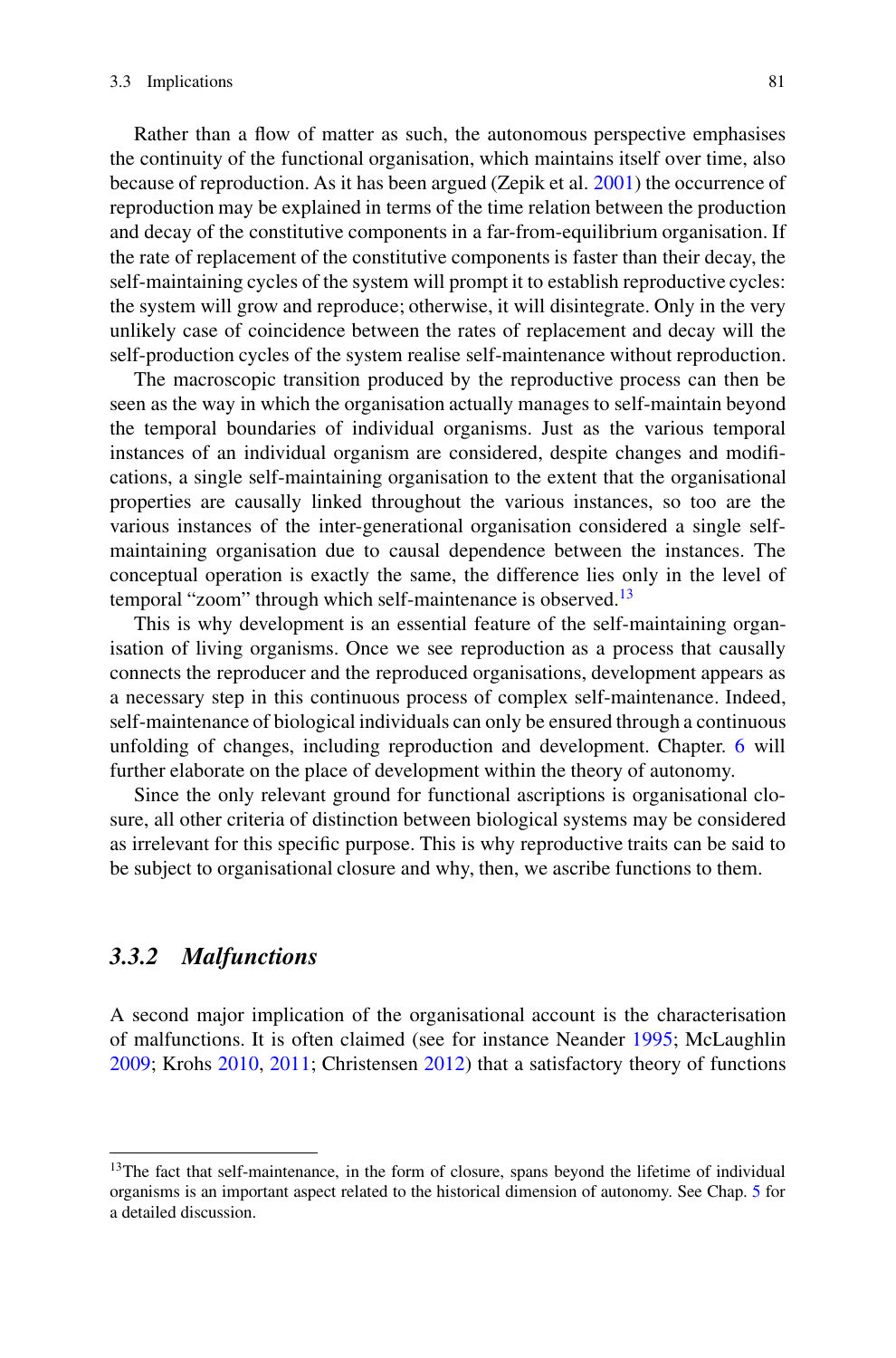should be able to ground both functions and malfunctions,  $14$  since a function can be performed well, or defectively, or even not at all. Yet, in spite of the fact that the concept of malfunction is widely used both in everyday language and in scientific disciplines such as physiology or medicine,  $15$  the theoretical grounding of malfunctions has received little attention in the philosophical debate, which has mainly focused on the concept of function.

What is the gist of a philosophical account of malfunction? Claiming that a trait can function "well" or "poorly" implies a reference to a norm, which may or may not be fulfilled. Malfunctions, then, have a normative dimension, just as functions do. But, and here comes the central philosophical issue, the norms grounding functions and malfunctions are not the same, and an independent justification must be provided for each.

The closure of biological organisation provides the relevant grounding in which the concept of function can be adequately naturalised. In particular, it generates the norms that the traits subject to closure must fulfil in order to be functional: as we claimed, the organisational approach identifies these norms as the conditions under which the whole organisation (or, more precisely, each specific regime of organised self-maintenance, see Chap. [1,](http://dx.doi.org/10.1007/978-94-017-9837-2_1) Sect. [1.8.1\)](http://dx.doi.org/10.1007/978-94-017-9837-2_1), and consequently each of its constituents, can exist. Thus, functional traits are all those whose causal effects contribute to the maintenance of the whole organisation.

Now, of the whole set of traits that fulfil the norms of functionality, some do so well and others poorly. Yet the norms generated by closure are blind with respect to the distinction between these two types of effects, because both of them contribute to the maintenance of the organisation (albeit in some cases poorly), and both are therefore *functional*. Hence, the distinction between (well-)functions and malfunctions requires an additional set of norms, on the basis of which it might be possible to discriminate between different ways of contributing to the maintenance of a closed organisation.

One important implication of this line of thought is that functions and malfunctions are by no means alternative kinds of entities; rather, malfunctions are a subset of functions that, while fulfilling the norms generated by closure, fail to comply with the norms of *well*-functions. This enables, among other things, a straightforward conceptual distinction to be made between *malfunctions* and *nonfunctions* (often confused both in ordinary use and specialised literature): while the former are indeed a class of functions, the latter do not. Nonfunctions refer to the effects of traits which do not comply with the norms generated by closure, and do not therefore contribute at all to maintaining the organisation. A kidney that does not filter blood, for instance, is nonfunctional rather than malfunctional. The distinction between

<sup>14</sup>We prefer to use the term *malfunction*, because *dysfunction* is usually used to refer both to malfunctional and nonfunctional behaviours.

<sup>&</sup>lt;sup>15</sup>The concept of malfunction has often been used to justify the conceptual distinction between health and disease: some of the most influential groundings of the concept of disease have specifically interpreted diseases as malfunctions (Boorse 1977, 2002; Schramme 2007).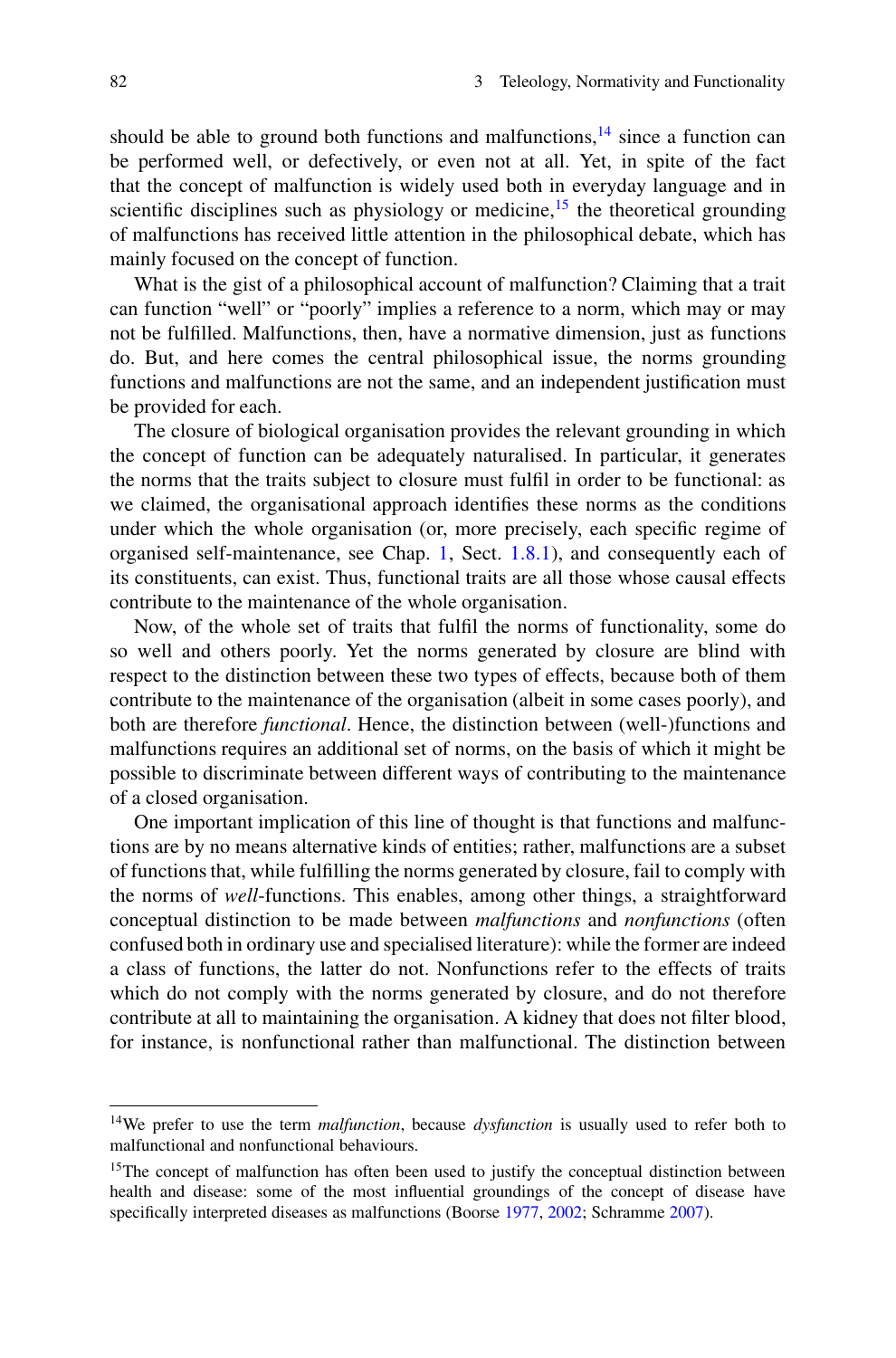nonfunctions and malfunctions also serves to highlight the fact that malfunctionality is a *matter of degree* (Krohs 2010: 342). While functions are all-or-nothing concepts (a trait is either functional or nonfunctional), malfunctions admit degrees and a given trait can contribute more or less well (or poorly) to the maintenance of the organisation.

How does the organisational account deal with the concept of malfunction? Although no fully-fledged organisational definition of malfunction has been proposed so far, several authors whose approach could be considered within, or at least close to, the organisational account have pointed to a link between malfunction and adaptivity. For instance, Edin (2008) refers to malfunctions in terms of deviations from the "optimal self-maintenance" of a living system:

Organisms are typically endowed with multiple, extensive and complex feedback systems, many of which have a set point that, when considered from the standpoint of the maintenance of the organism, is close to optimal. For this reason, physiologists talk about events or circumstances that cause the variable magnitude of such a system to deviate from the set point as disturbances or challenges. (Edin 2008: 206)

Christensen and Bickhard (2002) also consider malfunctionality to be related to the adaptive properties of organisms:

There are a number of reasons why understanding the relative significance of dysfunction is an important adaptive issue. It is important to understand the wider systemic implications of failure in order to understand whether and how the system can compensate. It is also important to know how the system can recognise failure as part of its compensatory abilities. These are surely important issues for understanding functional organisation (Christensen and Bickhard 2002: 18).

In what follows, we will elaborate on this very idea, by relying on our characterisation of regulation exposed in Chap. [1,](http://dx.doi.org/10.1007/978-94-017-9837-2_1) Sect. [1.8.2](http://dx.doi.org/10.1007/978-94-017-9837-2_1) above. As we discussed, biological organisms have to modulate their organisation to cope with the changes that they continuously undergo, be they internally or externally generated (for instance, in this second case, by a variation of the environmental conditions). Regulation is a specific form of modulation, such that a functional subsystem (a dedicated mechanism) of the organisation induces the establishment of a different and more adequate constitutive regime of self-maintenance, among a set of possible ones. Regulatory functions are, then, second-order functions (subject to secondorder closure and norms) that modulate the constitutive set of functional traits and their interrelations.

In a nutshell, our account of malfunction is the following. The whole dynamic repertoire of the constitutive organisation on which regulation is exerted is limited by its physical and material structure, which implies, in particular, that each trait can only operate within a given potential range of activity. For each specific regime of self-maintenance that the system may adopt, a specific *admissible* range of activity, included in the potential one, can be determined.

If, because of some structural defect, a particular trait (1) does not modulate its activity in spite of the triggering of a regulatory mechanism and (2) as consequence, it is unable to operate within the admissible range determined by some of the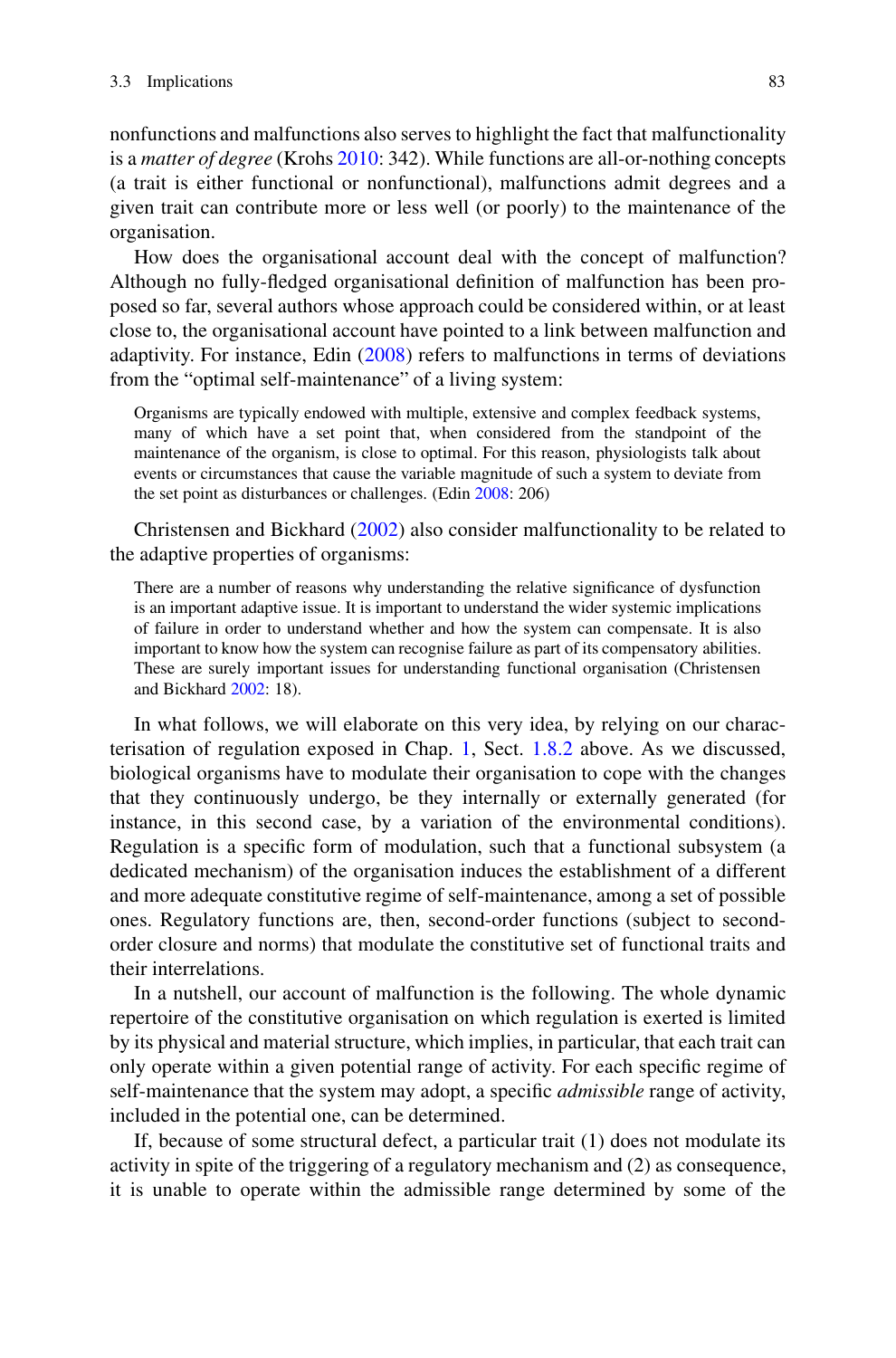regimes of self-maintenance among which regulation governs the shifts, then the trait malfunctions in organisational terms. Let us explain this idea in more detail.

Within each specific realisation of a closed organisation (i.e. each regime of selfmaintenance), functional traits *presuppose*<sup>16</sup> each other, which means that the whole set of mutual interactions among them determines the range of admissible functional effects, defined as a subset of all potential effects that the trait may possibly produce, given its own structure. For example, a human heart can pump blood within a certain range of potential frequencies, among which a range of admissible frequencies are determined by each ongoing realisation of the organisation. Similar ranges apply of course to the lungs, kidneys::: and to all other organs and functional traits.

Suppose that, in some circumstances, a regulatory mechanism is triggered to shift an organism form a given regime of self-maintenance to a different one. For instance, the autonomic nervous system (the regulatory subsystem, in this case), in a situation of danger, can send signals to move from a regime "at rest" to another one "under stress" in which the organism runs. Suppose also that, for some structural reason, one functional part of the organism does not modulate its activity and, as a consequence, it is unable to match the functional presuppositions of the regime induced by the regulatory functions. For instance, the coronary artery might not be able to increase its diameter sufficiently to match the higher rate of blood flow pumped by the heart: as a consequence, its range of activity is not in accordance with the functional presuppositions of the other functional traits and organs in this specific circumstances. Regulatory functions might therefore fail in modulating the defective trait's activity, so to match the new functional presuppositions (fall within the admissible ranges). For that specific trait, in a word, regulation had no effect.

In these specific situations, in which an unresponsive trait does not modulate its activity as required by the intervention of regulatory functions and therefore prevents adaptive regulation to shift to a different first-order organisational regime, so that the whole system can only remain in a specific organisational regime in which the trait match the functional presuppositions, that trait is malfunctional.

<sup>&</sup>lt;sup>16</sup>The idea of functional presupposition was originally put forward by Bickhard (see for instance Bickhard 2000; Christensen and Bickhard 2002). We can understand the idea through the following example: "As everybody knows, the function of the heart is to pump blood, or more accurately to pump blood as a contribution to an ensemble of activities that result in blood circulation. The function that this serves, however, is to provide fluid transport for delivering nutrients to cells and removing metabolic end products. In this respect heart activity and cellular metabolism are interdependent processes. Without heart activity, fluid transport stops, and with it cellular metabolism. And if cellular metabolism ceases then heart activity also ceases, and subsequently fluid transport. In addition to heartbeat, cellular activity also produces other motor action that contributes to interaction processes such as breathing, food acquisition, eating and excreting. In turn these processes provide the resources required for cellular metabolism and expel waste products, thus contributing to the cellular processes that subserve them., ::: , These patterns of process interdependence in biological systems are  $(\ldots)$  what determine the nature of organisms as viable (cohesive) systems" (Christensen and Bickhard 2002: 16–17).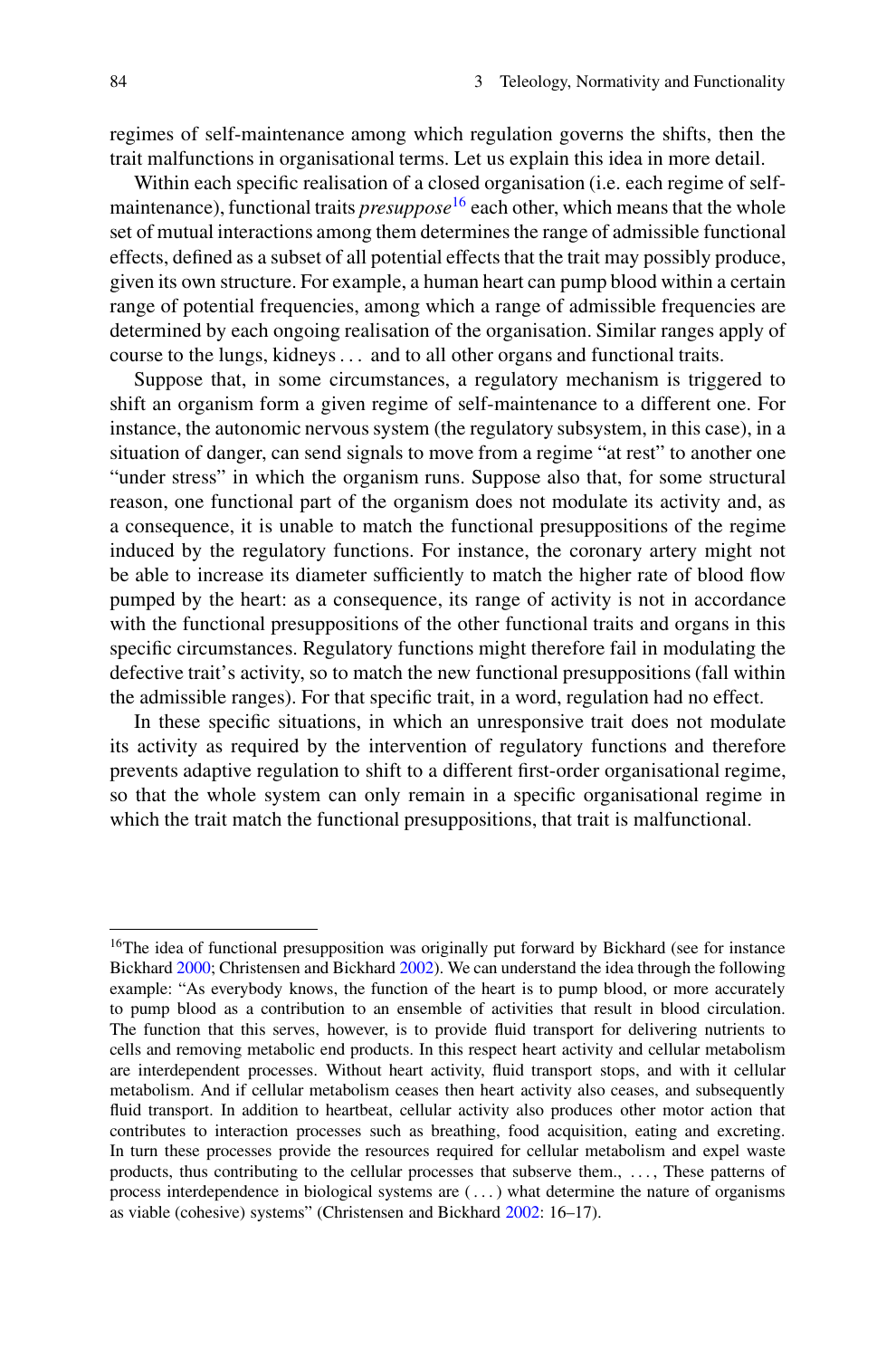The organisational account, therefore, interprets malfunction as any functional activity with respect to which there has been a *failure*<sup>17</sup> of regulation. In other terms, malfunctions are a subset of functions that fit first-order norms (of the first-order ongoing organisation in which they match functional presuppositions), but *not* second-order ones (since they do not obey to second-order regulatory functions, and prevent the shift to another first-order organisation). In this respect, the degree of malfunction of a trait could be assessed in terms of the set of firstorder organisations of which it prevents the realisation. The degree of malfunction is, therefore, inversely proportional to the degree of adaptivity of the organism (see also chap. [4\)](http://dx.doi.org/10.1007/978-94-017-9837-2_4).

Malfunction occurs when the autonomous system fails in regulating the activity of a trait, including the specific case in which regulation aims at compensating for a "defective" activity of the trait in a given organisational regime. This is a crucial implication, because were a given first-order regime of self-maintenance capable of compensating for the apparently malfunctional activity of a trait, it would be impossible, from an autonomous perspective, to contend that the trait is malfunctioning. In such a case, its contribution to the system would, in principle, be indistinguishable from another contribution within the presupposed range of functioning. Indeed, if there were no higher-order regime with respect to which the behaviour of the trait is unfit, we would simply be faced, from the autonomous perspective, with a *different* organism (i.e. an organism that would function in a different, equally viable, way), and not with a malfunctioning one. For example, certain organs of the mole (i.e. those involved in sensory-motor activities) presuppose that its eyes provide very limited visual capacity, and that is why this animal is perfectly viable despite being almost blind (in fact some moles, like the star-nosed mole, display a remarkable foraging ability thanks to the star-shaped set of appendages that ring their nose). If there were no (failed) regulatory intervention, there would not be organisational criteria to interpret the behaviour of the trait as malfunctional. On the other hand, if regulation were able to compensate for the operations of a defective trait – by shifting to a regime of self-maintenance in which the trait would match the functional presuppositions – there would not be organisational reasons either to contend that the trait is malfunctioning. In such a case, its contribution to the system would match both first-order and second-order norms, and therefore it would be theoretically indistinguishable from any other contribution within the presupposed range of functioning.

A trait that malfunctions is, first of all, a functional trait, in the sense that it contributes to the maintenance of a self-maintaining organisation. What happens is that this contribution is not made *according to certain second-order norm* and that is why we say that it is a "bad" or "poor" contribution. Malfunctional traits show

<sup>&</sup>lt;sup>17</sup>In technical terms, the very possibility to detect a failure of regulation supposes that the admissible ranges of the ongoing organisation and the alternative ones (to which regulation should move the system) are, at least *partly, non* overlapping. This means that the regulatory intervention must result in an observable *change* of the defective trait's activity.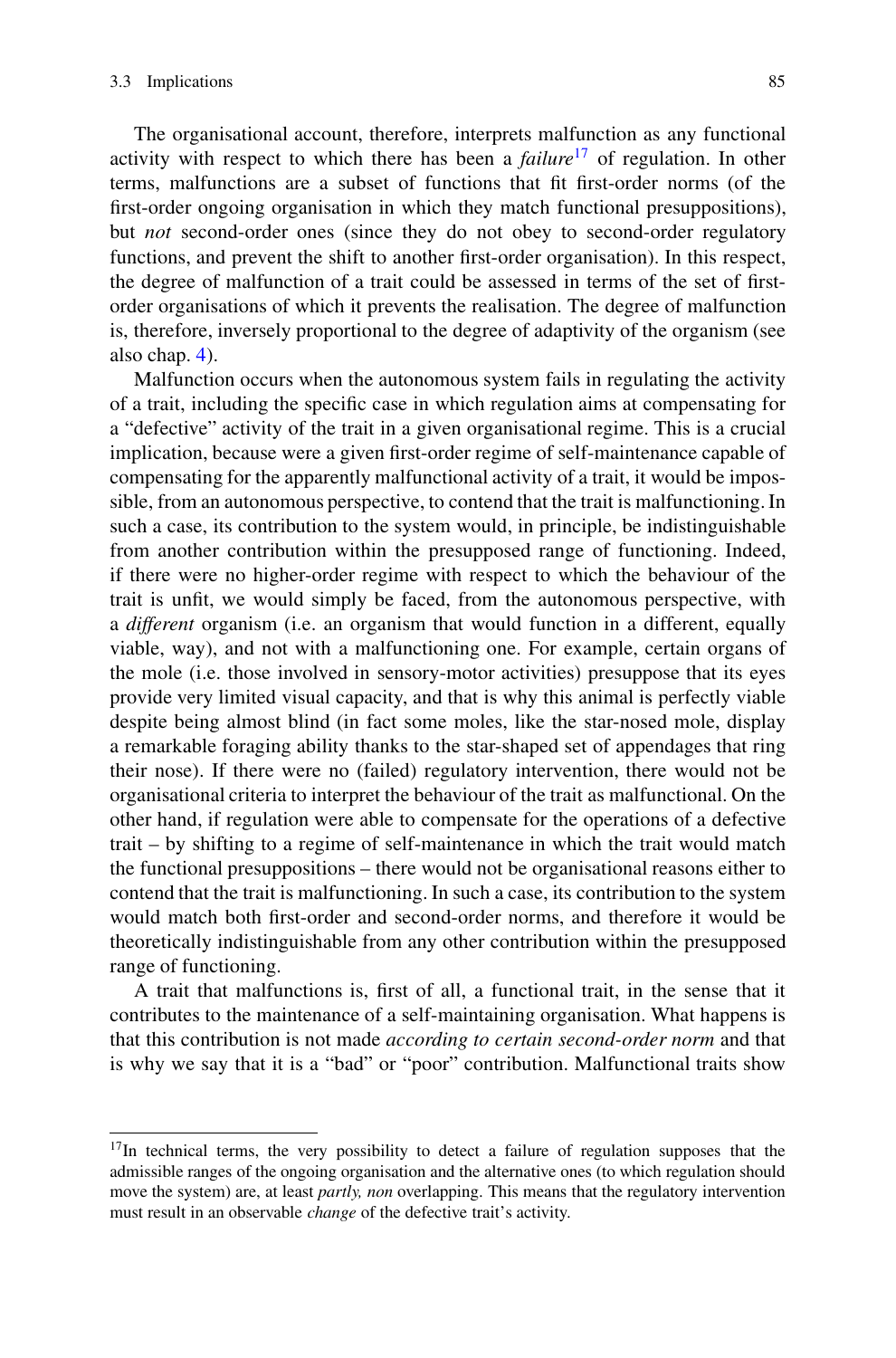a degree of malfunction rather than an "all-or-nothing", "function-no function" dichotomy. And the effects of a functional trait are deemed "good" or "bad" according to the norm that lies in the action of a regulatory subsystem (Saborido et al. 2014; Saborido and Moreno 2015).

It could be argued (Artiga 2011) that, ultimately, the norms to which any organism is subject have been set through evolution by natural selection, which shapes the species it belongs to. In particular, each given set of second-order norms could be defined at the populational level, because it has been selected in relation to the conditions of a stable existence (over a long period of time, covering many generations) in a given niche. Thus, it is because of its contribution to the selfmaintenance of a class of organisms that this particular normative mechanism exists. And this happens too with the shaping of the structure and organisation of functional traits.

Yet, there are two aspects in which the current organisation of individual organisms matters. First, though the mechanism of adaptive regulation of a given organism is set through an historical-collective selective process – because only those forms of modulation that ensure viable organisations (in specific environments) can be selected – ultimately the regulatory mechanism would not exist if it did not make a contribution to the self-maintenance of each individual system in which it operates. The second, and even more important aspect is that although the *origin* of the norm according to which something is deemed malfunctional is ultimately an evolutionary matter, this does not mean that we cannot define, in the current organisation of each individual organism, whether or not a given trait is well-functioning or not. As Christensen has recently pointed out:

The aetiologist may point out that, living systems have infrastructure for self-perpetuation largely as a result of an evolutionary history., ... nevertheless, ... the key perspective for normative evaluation of function is the current system rather than past selection. Regulation does not succeed by making parts function as they did in the past, it succeeds by making the system work well in present conditions. (Christensen 2012: 107)

In this respect, we consider that the organisational account of malfunctions can include evolutionary considerations without falling into epiphenomenalism*,* i.e., an understanding of functional attributions appealing to something other than the traits' current performance (see Sect. [3.1.2](#page-4-0) above).

To conclude, we wish to emphasise that the organisational account to malfunctions does not rely on the subjective criteria of an external observer. What matters is what happens operationally within the system itself, and whether or not there is failure in adaptive regulation. Moreover, the normativity to which obeys the adaptive subsystem of a given organism is not defined with respect to a *type* of organisms but, rather, in relation to the current organisation of this organism and, more precisely, to the second-order closure to which regulatory functional traits are subject. This way of understanding the concept of malfunction is quite different from the most predominant notion of malfunction used in the philosophy of medicine, namely the bio-statistical conception, expounded by authors such as Boorse (1977, 1997), which claims that a malfunction is a deviation from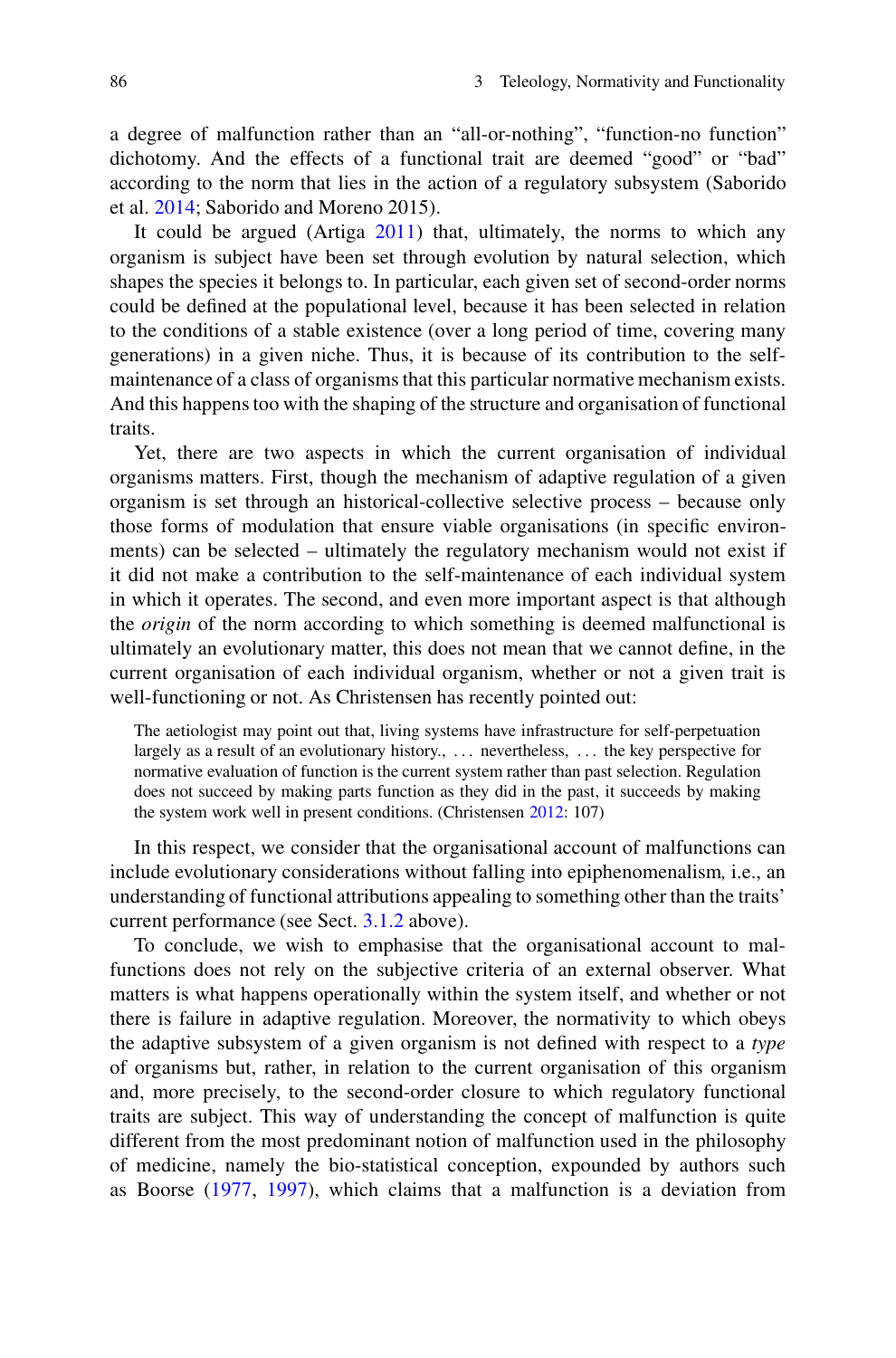"normal" (i.e., the statistically more common) functional behaviour. The biostatistical conception has been fiercely criticised (Amundson 2000), and numerous problems and counterexamples have been put forward, so that its influence within the philosophy of medicine is declining (Khushf 2007).

The implications of an organisational account of malfunction are still to be explored and critically assessed. Yet, this account might open new directions in the search for a theoretical grounding of the notion of physiological disease, within an alternative naturalistic perspective.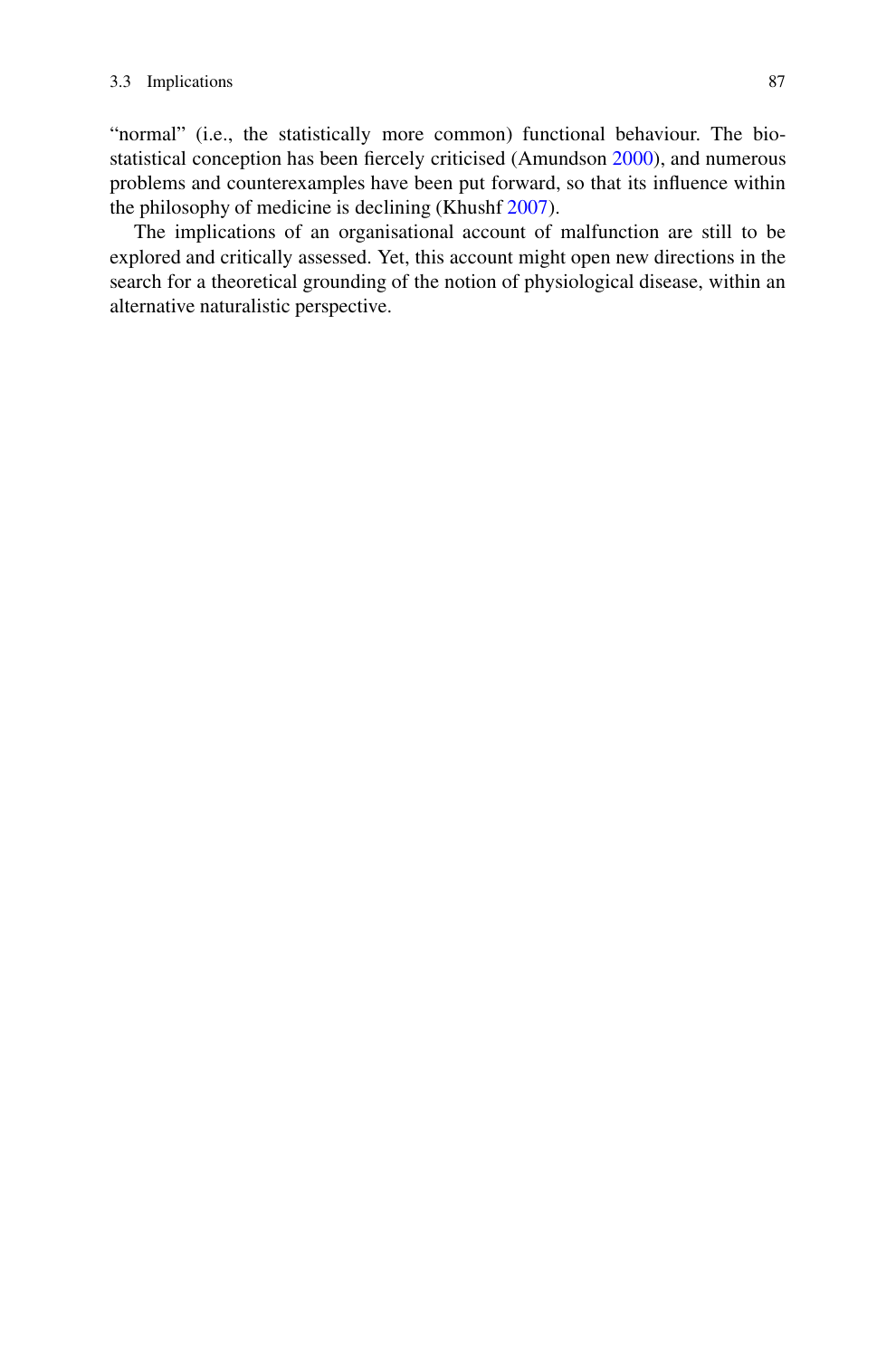# **References**

- Abbott, N. (1995). Cerebrovascular organization and dynamics in cephalopods. In N. J. Abbott, R. Williamson, & L. Maddock (Eds.), *Cephalopod neurobiology*. Oxford: Oxford Science Publications.
- Adams, F. R. (1979). A goal-state theory of function attributions. *Canadian Journal of Philosophy, 9*, 493–518.
- Alexander, S. (1920). *Space, time and deity*. London: Macmillan.
- Allen, C., & Bekoff, M. (1995). Biological function, adaptation and natural design. *Philosophy of Science, 62*, 609–622.
- Allen, C., Bekoff, M., & Lauder, G. V. (Eds.). (1998). *Nature's purposes*. Cambridge, MA: MIT Press.
- Alon, U., Camarena, L., Surette, M. G., Aguera y Arcas, B., Liu, Y., Leiber, S., & Stock, J. B. (1998). Response regulator output in bacterial chemotaxis. *EMBO Journal, 17*(15), 4238–4248.
- Amundson, R. (2000). Against normal function. *Studies in History and Philosophy of Biological and Biomedical Sciences, 31*, 33–53.
- Anet, F. (2004). The place of metabolism in the origin of life. *Current Opinion in Chemical Biology, 8*, 654–659.
- Angerer, R. C., & Angerer, L. M. (2012). *Sea urchin embryo: specification of cell fates*. Chichester: ELS John Wiley & Sons.
- Arendt, D. (2008). The evolution of cell types in animals: emerging principles from molecular studies. *Nature Reviews Genetics, 9*(11), 868–882.
- Ariew, A. R., Cummins, R., & Perlman, M. (Eds.). (2002). *Functions*. Oxford: Oxford University Press.
- Arnellos, A., & Moreno, A. (2012). How functional differentiation originated in prebiotic evolution. *Ludus Vitalis, 37*, 1–23.
- Arnellos, A., & Moreno, A. (in press). Multicellular agency: an organizational view. *Biology & Philosophy.*
- Arnellos, A., Moreno, A., & Ruiz Mirazo, K. (2014). Organizational requirements for multicellular autonomy: insights from a comparative case study. *Biology & Philosophy, 29*, 851–884.
- Artiga, M. (2011). Re-organizing organizational accounts of function. *Applied Ontology, 6*(2), 105–124.
- Atkins, P. W. (1984). *The second law*. New York: Freeman.
- Barandiaran, X. (2008). *Mental life. A naturalized approach to the autonomy of cognitive agents*. Ph.D. dissertation, University of the Basque Country (UPV/EHU).
- Barandiaran, X., & Egbert, M. D. (2013). Norm-establishing and norm-following in autonomous agency. *Artificial Life Journal, 20*(1), 5–28.
- © Springer Science+Business Media Dordrecht 2015

A. Moreno, M. Mossio, *Biological Autonomy*, History, Philosophy and Theory

of the Life Sciences 12, DOI 10.1007/978-94-017-9837-2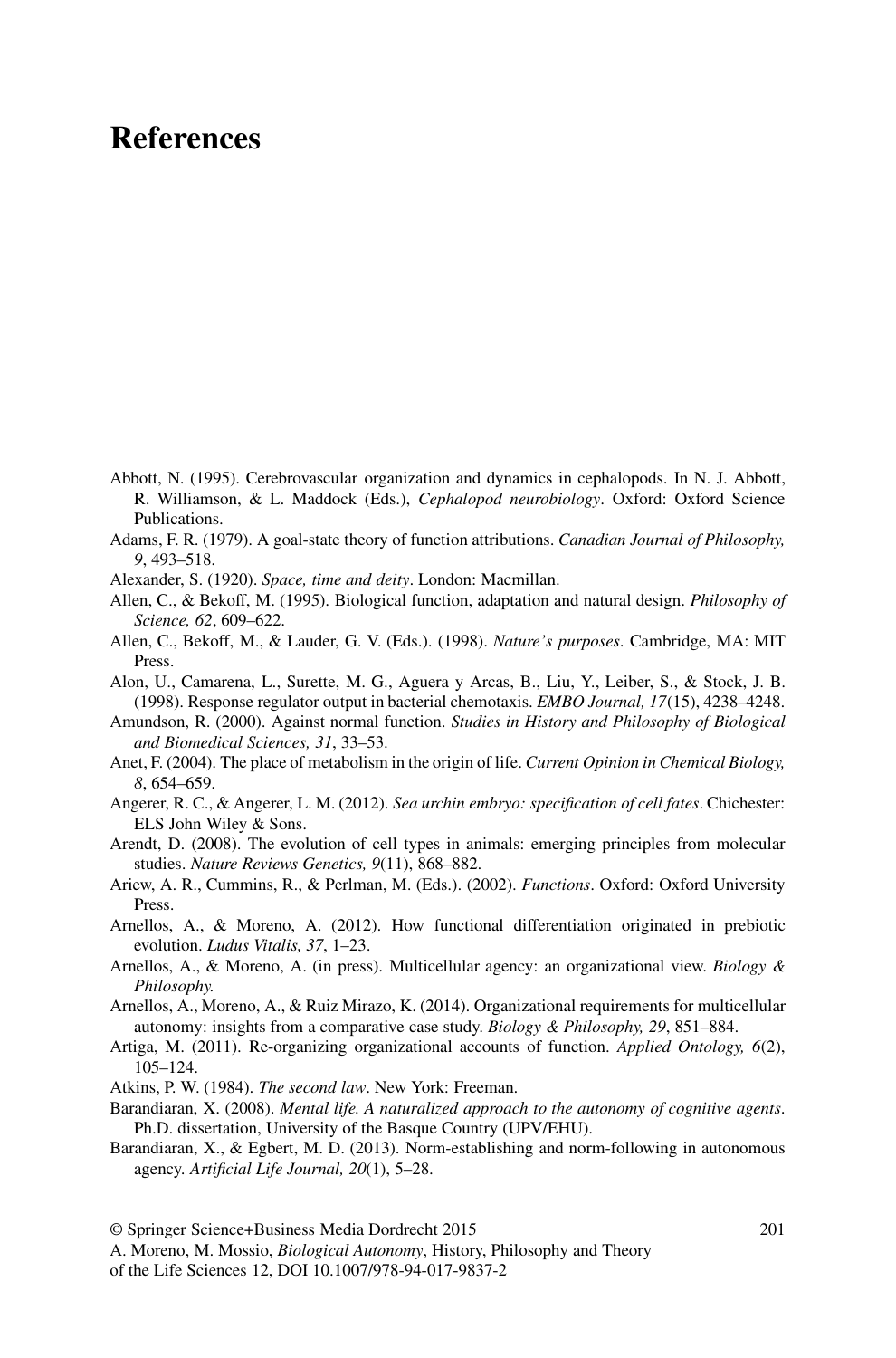- Barandiaran, X., & Moreno, A. (2006). On what makes certain dynamical systems cognitive. *Adaptive Behavior, 14*, 171–185.
- Barandiaran, X., & Moreno, A. (2008). Adaptivity: from metabolism to behavior. *Adaptive Behavior, 16*(5), 325–344.
- Barandiaran, X., Di Paolo, E., & Rohde, M. (2009). Defining agency. Individuality, normativity, asymmetry and spatio-temporality in action. *Journal of Adaptive Behavior, 17*(5), 367–386.
- Barthal, I. B., Decety, J., & Mason, P. (2011). Empathy and pro-social behavior in rats. *Science, 334*(6061), 1427–1430.
- Bechara, A. (2004). The role of emotion in decision-making: evidence from neurological patients with orbitofrontal damage. *Brain and Cognition, 55*, 30–40.
- Bechtel, W. (2007). Biological mechanisms: organized to maintain autonomy. In F. Boogerd, F. Bruggeman, J. H. Hofmeyr, & H. V. Westerhoff (Eds.), *Systems biology. Philosophical foundations* (pp. 269–302). Amsterdam: Elsevier.
- Bedau, M. A. (1992). Goal-directed systems and the good. *The Monist, 75*, 34–49.
- Bedau, M. A. (1996). The nature of life. In M. Boden (Ed.), *The philosophy of artificial life* (pp. 332–357). New York: Oxford University Press.
- Bell, G., & Mooers, A. O. (1997). Size and complexity among multicellular organisms. *Biological Journal of the Linnean Society, 60*, 345–363.
- Benner, S. A. (1999). How small can a microorganism be? In *Size limits of very small microorganisms (Proceedings on a workshop)* (pp. 126–135). Washington, DC: National Academy Press.
- Ben-Tabou de-Leon, S., & Davidson, E. H. (2007). Gene regulation: gene control network in development. *Annual Review of Biophysics and Biomolecular Structure, 36*, 191–212.
- Berger, S. L., Kouzarides, T., Shiekhattar, R., & Shilatifard, A. (2009). An operational definition of epigenetics. *Genes and Development, 23*(7), 781–783.
- Berleman, J., & Kirby, J. (2009). Deciphering the hunting strategy of a bacterial wolfpack. *FEMS Microbiology Reviews, 33*(5), 942–957.
- Bernard, C. (1865). *Introduction á l'étude de la médecine expérimentale*. Paris: Baillière.
- Bernard, C. (1878). *Leçons sur les phénomènes de la vie communs aux animaux et aux végétaux*. Paris: Baillière.
- Bich, L. (2012). Complex emergence and the living organization: an epistemological framework for biology. *Synthese, 185*, 215–232.
- Bich, L., Moreno, M., Mossio, M., & Ruiz-Mirazo, K. (forthcoming). Biological regulation: controlling the system from within.
- Bickhard, M. H. (2000). Autonomy, function, and representation. *Communication and Cognition Artificial Intelligence, 17*(3–4), 111–131.
- Bickhard, M. H. (2004). Process and emergence: normative function and representation. *Axiomathes – An International Journal in Ontology and Cognitive Systems, 14*, 121–155.
- Bigelow, J., & Pargetter, R. (1987). Functions. *Journal of Philosophy, 84*, 181–196. Reprinted in Buller, D. J. (1999). *Function, selection, and design* (pp. 97–114). Albany: SUNY Press.
- Bitbol, M. (2007). Ontology, matter and emergence. *Phenomenology and the Cognitive Science, 6*, 293–307.
- Block, N. (2003). Do causal powers drain away? *Philosophy and Phenomenological Research, 67*(1), 133–150.
- Bonner, J. T. (1988). *The evolution of complexity by means of natural selection*. Princeton: Princeton University Press.
- Bonner, J. T. (1999). The origins of multicellularity. *Integrative Biology, 1*, 27–36.
- Bonner, J. T. (2000). *First signals. The evolution of multicellular development*. Princeton: Princeton University Press.
- Boogerd, F., Bruggeman, F., Hofmeyr, J.-H., & Westerhoff, H. V. (Eds.). (2007). *Systems biology. Philosophical foundations*. Amsterdam: Elsevier.
- Boorse, C. (1976). Wright on functions. *Philosophical Review, 85*, 70–86.
- Boorse, C. (1977). Health as a theoretical concept. *Philosophy of Science, 44*(4), 542–573.
- Boorse, C. (1997). A rebuttal on health. In J. M. Humber & R. F. Almeder (Eds.), *What is Disease?* (pp. 1–134). Totowa, NJ: Humana Press.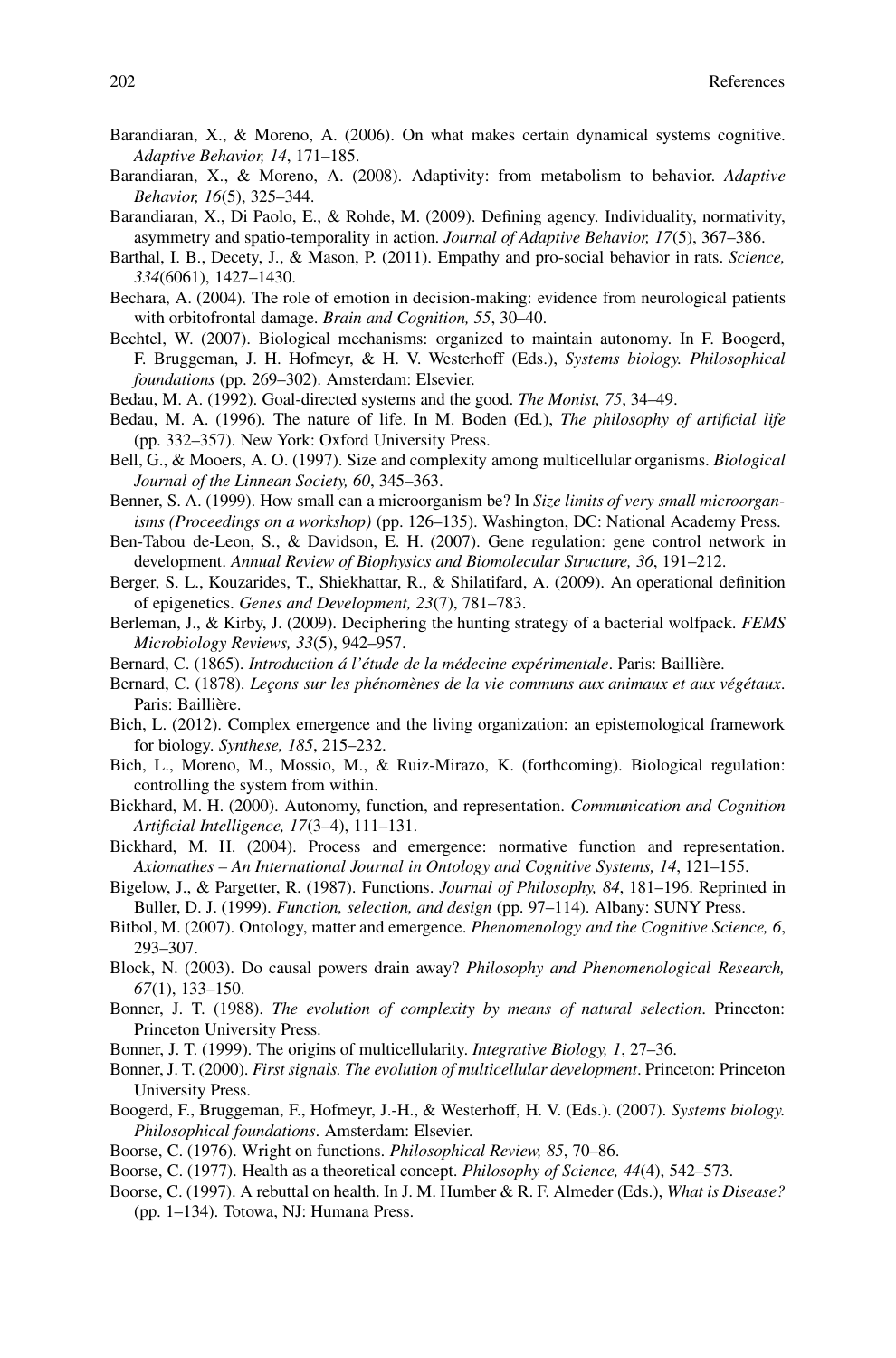- Boorse, C. (2002). A rebuttal on functions. In A. Ariew, R. Cummins, & M. Perlman (Eds.), *Functions* (pp. 63–112). Oxford: Oxford University Press.
- Bourgine, P., & Stewart, J. (2004). Autopoiesis and cognition. *Artificial Life, 10*, 327–345.
- Bourgine, P., & Varela, F. J. (1992). *Toward a practice of autonomous systems*. Cambridge, MA: MIT Press/Bradford Books.
- Broad, C. D. (1925). *The mind and its place in nature*. London: Routledge and Kegan Paul.
- Brown, T. S. (1911). The intrinsic factors in the act of progression in the mammal. *Proceeding of the Royal Society London, Series B, 84*, 308–319.
- Budin, I., & Szostak, J. W. (2011). Physical effects underlying the transition from primitive to modern cell membranes. *PNAS, 108*(13), 5249–5254.
- Buller, D. J. (1999). *Function, selection, and design*. Albany: SUNY Press.
- Bullock, T. H., Bennett, M. V. L., Johnston, D., Josephson, R., Marder, E., & Fields, R. D. (2005). The neuron doctrine, redux. *Science, 4–310*(5749), 791–793.
- Burge, T. (2009). Primitive agency and natural norms. *Philosophy and Phenomenological Research, 79*(2), 251–278.
- Burge, T. (2010). *Origins of objectivity*. Oxford: Oxford University Press.
- Buss, L. W. (1987). *The evolution of individuality*. Princeton: Princeton University Press.
- Cahiers du CREA. (1985). *Histoires de cybernetique* (Vol. 7). Paris: Ecole Polytechnique.
- Campbell, D. T. (1974). Downward causation in hierarchically organized biological systems. In F. J. Ayala & T. Dobzhansky (Eds.), *Studies in the philosophy of biology* (pp. 179–186). Berkeley/Los Angeles: University of California Press.
- Campbell, R. J., & Bickhard, M. H. (2011). Physicalism, emergence and downward causation. *Axiomathes, 21*(1), 33–56. Quotations from the online version: [http://www.lehigh.edu/~mhb0/](http://www.lehigh.edu/~mhb0/physicalemergence.pdf) [physicalemergence.pdf.](http://www.lehigh.edu/~mhb0/physicalemergence.pdf)
- Campbell, E. L., Summers, M. L., Christman, H., Martin, M. E., & Meeks, J. C. (2007). Global gene expression patterns of *Nostoc punctiforme* in steady-state dinitrogen-grown heterocystcontaining cultures and at single time points during the differentiation of akinetes and hormogonia. *Journal of Bacteriology, 189*, 5247–5256.
- Canfield, J. (1964). Teleological explanation in biology. *British Journal for the Philosophy of Science, 14*, 285–295.
- Cannon, W. B. (1929). Organisation for physiological homeostasis. *Physiological Reviews, 9*(3), 399–431.
- Cárdenas, M. L., Letelier, J. C., Gutierrez, C., Cornish-Bowden, A., & Soto-Andrade, J. (2010). Closure to efficient causation, computability and artificial life. *Journal of Theoretical Biology, 263*(1), 79–92.
- Carroll, S. B. (2001). Chance and necessity: the evolution of morphological complexity and diversity. *Nature, 409*, 1102–1109.
- Centler, F., & Dittrich, P. (2007). Chemical organizations in atmospheric photochemistries: a new method to analyze chemical reaction networks. *Planetary and Space Science, 55*(4), 413–428.
- Chandler, J. L. R., & Van De Vijver, G. (Eds.). (2000). *Closure: emergent organizations and their dynamics* (Vol. 901). New York: Annals of the New York Academy of Science.
- Chandresekhar, S. (1961). *Hydrodynamic and hydromagnetic stability*. Oxford: Clarendon.
- Chiel, H., & Beer, R. (1997). The brain has a body: adaptive behaviour emerges from interactions of nervous system, body and environment. *Trends Neuroscience, 20*, 553–557.
- Christensen, W. D. (2007). Volition and cognitive control. In D. Spurrett, H. Kincaid, L. Stephens, & D. Ross (Eds.), *Distributed cognition and the will: individual volition and social context* (pp. 255–287). Cambridge, MA: MIT Press.
- Christensen, W. D. (2012). Natural sources of normativity. *Studies in History and Philosophy of Science Part C, 43*(1), 104–112.
- Christensen, W. D., & Bickhard, M. H. (2002). The process dynamics of normative function. *The Monist, 85*(1), 3–28.
- Christensen, W. D., & Hooker, C. A. (2000). An interactivist-constructivist approach to intelligence: self-directed anticipative learning. *Philosophical Psychology, 13*, 5–45.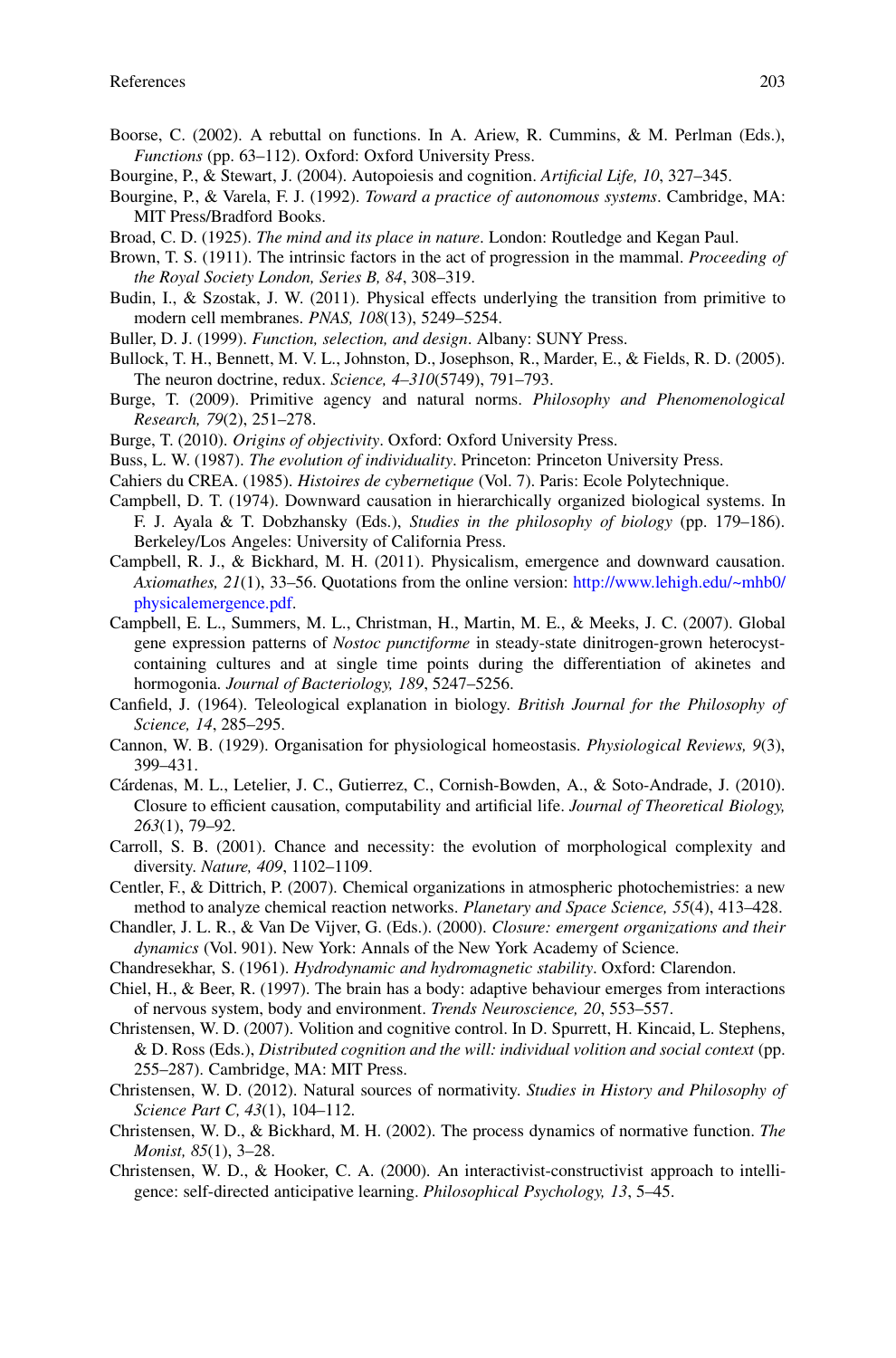- Christman, H. D., Campbell, E. L., & Meeks, J. C. (2011). Global transcription profiles of the nitrogen stress response resulting in heterocyst or hormogonium development in *Nostoc punctiforme. Journal of Bacteriology, 193*(24), 6874–6886.
- Clarke, E. (2011). The problem of biological individuality. *Biological Theory, 5*(4), 312–325.
- Clarke, E. (2013). The multiple realizability of biological individuals. *The Journal of Philosophy, 8*, 413–435.
- Cleland, C., & Chyba, C. (2007). *Does life have a definition?* In W. T. Sullivan & J. A. Baross (Eds.), *Planets and life: The emerging science of astrobiology* (Ch. 5, pp. 119–131). Cambridge: Cambridge University Press. Reprinted in C. E. Cleland & M. A. Bedau (Eds.) *The nature of life: Classical and contemporary perspectives from philosophy and science*. Cambridge, 2010, pp. 326–339.
- Collier, J. D. (2000). Autonomy and process closure as the basis for functionality. In J. L. R. Chandler & G. van der Vijver (Eds.), *Closure: emergent organisations and their dynamics* (pp. 280–290). New York: Annals of the New York Academy of Sciences.
- Conrad, M. (1979). Bootstrapping on the adaptive landscape. *BioSystems, 11*, 167–182.
- Costa, S., & Shaw, P. (2007). 'Open minded' cells: how cells can change fate. *Trends in Cell Biology, 17*, 101–106.
- Craver, C. F. (2001). Role functions, mechanisms, and hierarchy. *Philosophy of Science, 68*, 53–74.
- Craver, C. F., & Bechtel, W. (2007). Top-down causation without top-down causes. *Biology and Philosophy, 22*, 547–563.
- Crick, F., & Koch, C. (1990). Towards a neurobiological theory of consciousness. *Seminars in the Neurosciences, 2*, 263–275.
- Crutchfield, J. P. (1994). The calculi of emergence: computations, dynamics, and induction. *Physica D, 75*, 11–54.
- Cummins, R. (1975). Functional analysis. *Journal of Philosophy, 72*, 741–765. Reprinted in Buller, D. J. (1999). *Function, selection, and design* (pp. 57–83). Albany: SUNY Press.
- Cummins, R. (2002). Neo-teleology. In A. Ariew, R. Cummins, & M. Perlman (Eds.), *Functions* (pp. 157–172). Oxford: Oxford University Press.
- Dagg, J. (2003). Ecosystem organization as side-effects of replicator and interactor activities. *Biology and Philosophy, 18*, 491–492. doi[:10.1023/A:1024128115666.](http://dx.doi.org/10.1023/A:1024128115666)
- Damasio, A. R. (1994). *Descartes' error. Emotion, reason and the human brain*. New York: G.P. Putnam's Sons.
- Damasio, A. R. (1999). *The feeling of what happens*. New York: Harcourt Brace and Company.
- Davidson, D. (1963). Actions, reasons, and causes. *The Journal of Philosophy, 60*(23), 685–700.
- Davies, P. S. (1994). Troubles for direct proper functions. *Noûs, 28*, 363–381.
- Davies, P. S. (2000). Malfunctions. *Biology and Philosophy, 15*, 19–38.
- Davies, P. S. (2001). *Norms of nature. Naturalism and the nature of functions*. Cambridge, MA: MIT Press.
- Dawkins, R. (1976). *The selfish gene*. New York: Oxford University Press.
- Dawkins, R. (1982). *The extended phenotype: the long reach of the gene*. Oxford: Oxford University Press.
- De Duve, C. (2007). Chemistry and selection. *Chemistry and Biodiversity, 4*(4), 574–583.
- De Groot, R. S., Wilson, M. A., & Boumans, R. (2002). A typology for the classification, description and valuation of ecosystem functions, goods and services. *Ecological Economics, 41*, 393–408.
- De Jaegher, H., & Di Paolo, E. (2007). Participatory sense-making: an enactive approach to social cognition. *Phenomenology and the Cognitive Sciences, 6*(4), 485–507.
- De Jaegher, H., Di Paolo, E., & Gallagher, S. (2010). Can social interaction constitute social cognition? *Trends in Cognitive Science, 14*, 441–447.
- Deamer, D. W. (1997). The first living systems: a bioenergetic perspective. *Microbiology and Molecular Biology Reviews, 61*(2), 239–261.
- Deamer, D. W. (2008). Origins of life: how leaky were primitive cells? *Nature, 454*, 37–38.
- Deamer, D. W. (2009). On the origin of systems. Systems biology, synthetic biology and the origin of life. *EMBO Reports, 10*(1), S1–S4.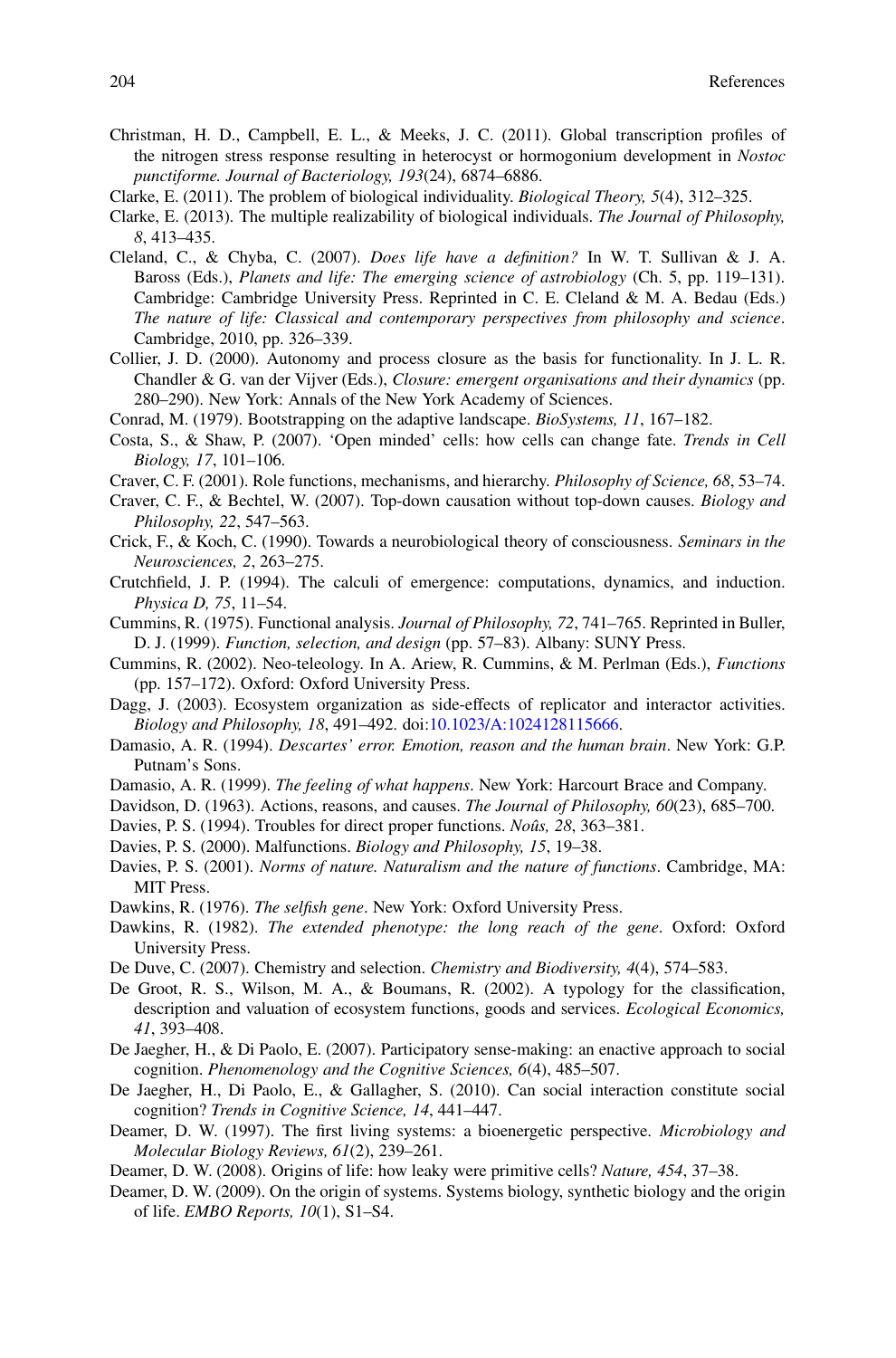- Delancey, C. (2006). Ontology and teleofunctions: a defense and revision of the systematic account of teleological explanation. *Synthese, 150*, 69–98.
- Dennett, D. (1986). *Kinds of minds: towards an understanding of consciousness*. New York: Basic Books.
- Di Paolo, E. A. (2005). Autopoiesis, adaptivity, teleology, agency. *Phenomenology and the Cognitive Sciences, 4*(4), 429–452.
- Di Paolo, E. A., & De Jaegher, H. (2012). The interactive brain hypothesis. *Frontiers in Human Neuroscience, 6*, 163.
- Dobzhansky, T. (1973). Nothing in biology makes sense except in the light of evolution. *American Biology Teacher, 35*, 125–129.
- Dretske, F. (1988). *Explaining behavior*. Cambridge, MA: MIT Press.
- Duchesneau, F. (1974). Du modèle cartésien au modèle spinoziste de l'être vivant. *Canadian Journal of Philosophy, 3*(4), 539–562.
- Edelman, G. (1987). *Neural Darwinism. The theory of neuronal group selection*. New York: Basic Books.
- Edelman, G. M. (1989). *The remembered present: a biological theory of consciousness*. New York: Basic Books.
- Edelman, G. M. (1992). *Brilliant air, brilliant fire: on the matter of mind*. New York: Basic Books.
- Edelman, D. B., & Seth, A. K. (2009). Animal consciousness: a synthetic approach. *Trends in Neuroscience, 32*(9), 476–484.
- Edelman, G. M., & Tononi, G. (2000). *Consciousness: how matter becomes imagination*. London: Penguin Books.
- Edin, B. (2008). Assigning biological functions: making sense of causal chains. *Synthese, 161*, 203–218.
- Eigen, M. (1971). Selforganization of matter and evolution of biological Macromolecules. *Naturwissenschaften, 58*(10), 465–523.
- Emmeche, C. (1992). Life as an abstract phenomenon: is artificial life possible? In F. Varela & P. Bourgine (Eds.), *Toward a practice of autonomous systems* (pp. 466–474). Cambridge, MA: MIT Press.
- Emmeche, C., Stjernfelt, F., & Køppe, S. (2000). Levels, emergence, and three versions of downward causation. In P. B. Andersen, C. Emmeche, N. O. Finnemann, & P. V. Christiansen (Eds.), *Downward causation. minds, bodies and matter* (pp. 13–34). Aarhus: Aarhus University Press.
- Engel, A. K., & Singer, W. (2001). Temporal binding and the neural correlates of sensory awareness. *Trends in Cognitive Sciences, 5*(1), 16–25.
- Ereshefsky, M., & Pedroso, M. (2013). Biological individuality: the case of biofilms. *Biology and Philosophy, 28*(2), 331–349.
- Erickson, K., & Schulkin, J. (2003). Facial expressions of emotion: a cognitive neuroscience perspective. *Brain and Cognition, 52*(1), 52–60.
- Eschenmosser, A. (2007). The search for the chemistry of life's origin. *Tetrahedron, 63*, 12821–12844.
- Etxeberria, A., & Moreno, A. (2001). From complexity to simplicity: nature and symbols. *BioSystems, 60*(1–3), 149–157.
- Etxeberria, A., & Umerez, J. (2006). Organización y organismo en la Biología Teórica ¿Vuelta al organicismo? *Ludus Vitalis, 26*, 3–38.
- Farmer, J., Kauffman, S., & Packard, N. (1986). Autocatalytic replication of polymers. *Physica D, 22*, 50–67.
- Fell, D. (1997). *Understanding the control of metabolism*. London: Portland University Press.
- Flemming, H., & Wingender, J. (2010). The biofilm matrix. *Nature Reviews Microbiology, 8*, 623–633.
- Folse, H. J., 3rd, & Roughgarden, J. (2010). What is an individual organism? A multilevel selection perspective. *The Quarterly Review of Biology, 85*(4), 447–472.
- Fontana, W. (1992). Algorithmic chemistry. In C. G. Langton, C. Taylor, J. D. Farmer, & S. Rasmussen (Eds.), *Artificial life II* (pp. 159–209). Redwood City: Addison-Wesley.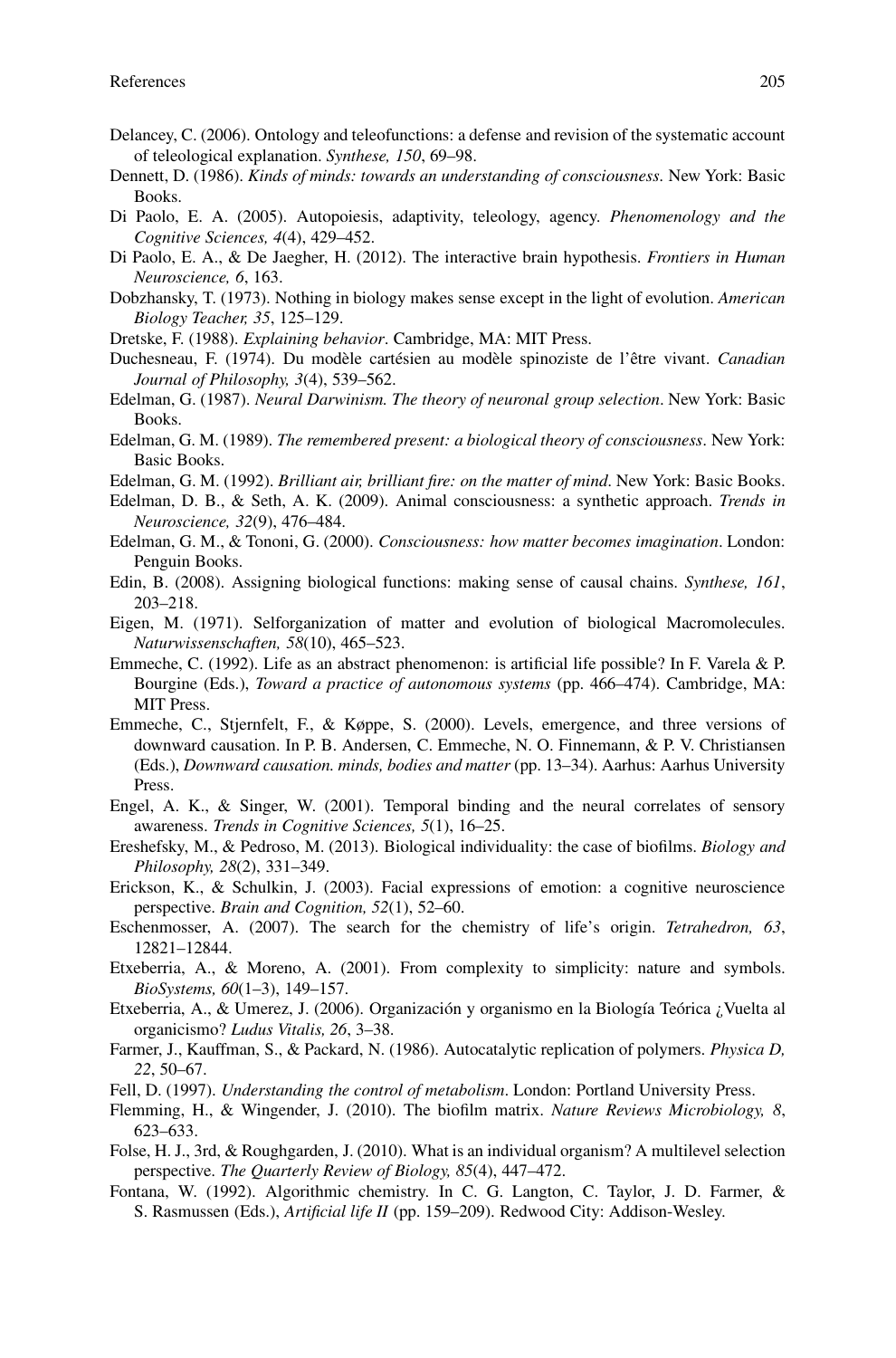- Fontana, W., Wagner, G., & Buss, L. W. (1994). Beyond digital naturalism. *Artificial Life, 1*(1/2), 211–227.
- Fox Keller, E. (2007). The disappearance of function from 'self-organizing systems'. In F. Boogerd, F. Bruggeman, J.-H. Hofmeyr, & H. V. Westerhoff (Eds.), *Systems biology: philosophical foundations* (pp. 303–317). Amsterdam: Elsevier.
- Fox Keller, E. (2009). Self-organization, self-assembly, and the inherent activity of matter. In S. H. Otto (Ed.), *The Hans Rausing lecture 2009* (Uppsala University, Disciplinary Domain of Humanities and Social Sciences, Faculty of Arts, Department of History of Science and Ideas).
- Fox Keller, E. (2010). It is possible to reduce biological explanations to explanations in chemistry and/or physics? In F. J. Ayala & R. Arp (Eds.), *Contemporary debates in philosophy of biology* (pp. 19–31). Chichester: Wiley.
- Frankfurt, H. G. (1978). The problem of action. *American Philosophical Quarterly, 15*(2), 157–162.
- Fraser, O., & Bugnyar, T. (2010). Do ravens show consolation? Responses to distressed others. *PLoS ONE, 5*(5), 1–8.
- Fry, I. (2000). *The emergence of life on Earth: a historical and scientific overview*. London: Rutgers University Press.
- Fuchs, T., & De Jaegher, H. (2009). Enactive intersubjectivity: participatory sense-making and mutual incorporation. *Phenomenology and the Cognitive Sciences, 8*, 465–486.
- Ganti, T. (1975). Organization of chemical reactions into dividing and metabolizing units: the chemotons. *BioSystems, 7*, 15–21.
- Ganti, T. (1973/2003). *The principles of life*. Oxford: Oxford University Press.
- Gardner, A. (2009). Adaptation as organism design. *Biology Letters, 5*(6), 861–864.
- Gardner, A., & Grafen, A. (2009). Capturing the superorganism: a formal theory of group adaptation. *Journal of Evolutionary Biology, 22*(4), 659–671.
- Gaukroger, S., Schuster, J., & Sutton, J. (Eds.). (2000). *Descartes' natural philosophy*. London: Routledge.
- Gayon, J. (2006). Les biologistes ont-ils besoin du concept de fonction? Perspective philosophique. *Comptes Rendus Palevol, 5*(3–4), 479–487.
- Gayon, J., & de Ricqlès, A. (Eds.). (2010). *Les fonctions: des organismes aux artefacts*. Paris: Presses Universitaires de France.
- Gerhart, J., & Kirschner, M. (1997). *Cells, embryos and evolution*. Malden: Blackwell Science.
- Gil, R., Silva, F. J., Peretó, J., & Moya, A. (2004). Determination of the core of a minimal bacteria gene set. *Microbiology and Molecular Biology Reviews, 68*, 518–537.
- Gilbert, S. F., & Sarkar, S. (2000). Embracing complexity: organicism for the 21st century. *Developmental Dynamics, 219*(1), 1–9.
- Glansdorff, P., & Prigogine, I. (1971). *Thermodynamics of structure, stability and fluctuations*. London: Wiley.
- Gloor, P. (1997). *The temporal lobe and limbic system*. New York: Oxford University Press.
- Godfrey-Smith, P. (1994). A modern history theory of functions. *Noûs, 28*, 344–362. Reprinted in Buller, D. J. (1999). *Function, selection, and design* (pp. 199–220). Albany: SUNY Press.
- Godfrey-Smith, P. (2009). *Darwinian populations and natural selection*. Oxford: Oxford University Press.
- Godfrey-Smith, P. (2010). *Thinking like an octopus*. Harvard Gazette, Oct 21.
- Godfrey-Smith, P. (2013): On being an octopus. Boston Review. [https://www.bostonreview.net/](https://www.bostonreview.net/books-ideas/peter-godfrey-smith-being-octopus) [books-ideas/peter-godfrey-smith-being-octopus](https://www.bostonreview.net/books-ideas/peter-godfrey-smith-being-octopus)
- Godfrey-Smith, P. (2014). *Philosophy of biology*. Princeton: Princeton University Press.
- Gommans, W., Mullen, S., & Maas, S. (2009). RNA editing: a driving force for adaptive evolution? *Bioessays, 31*(10), 1137–1145.
- Gould, S. J. (1988). On replacing the idea of progress with an operational notion of directionality. In N. H. Nitecki (Ed.), *Evolutionary progress* (pp. 319–338). Chicago: University of Chicago Press.
- Gould, S. J. (1994). The evolution of life on the Earth. *Scientific American,* Oct 85–91.9.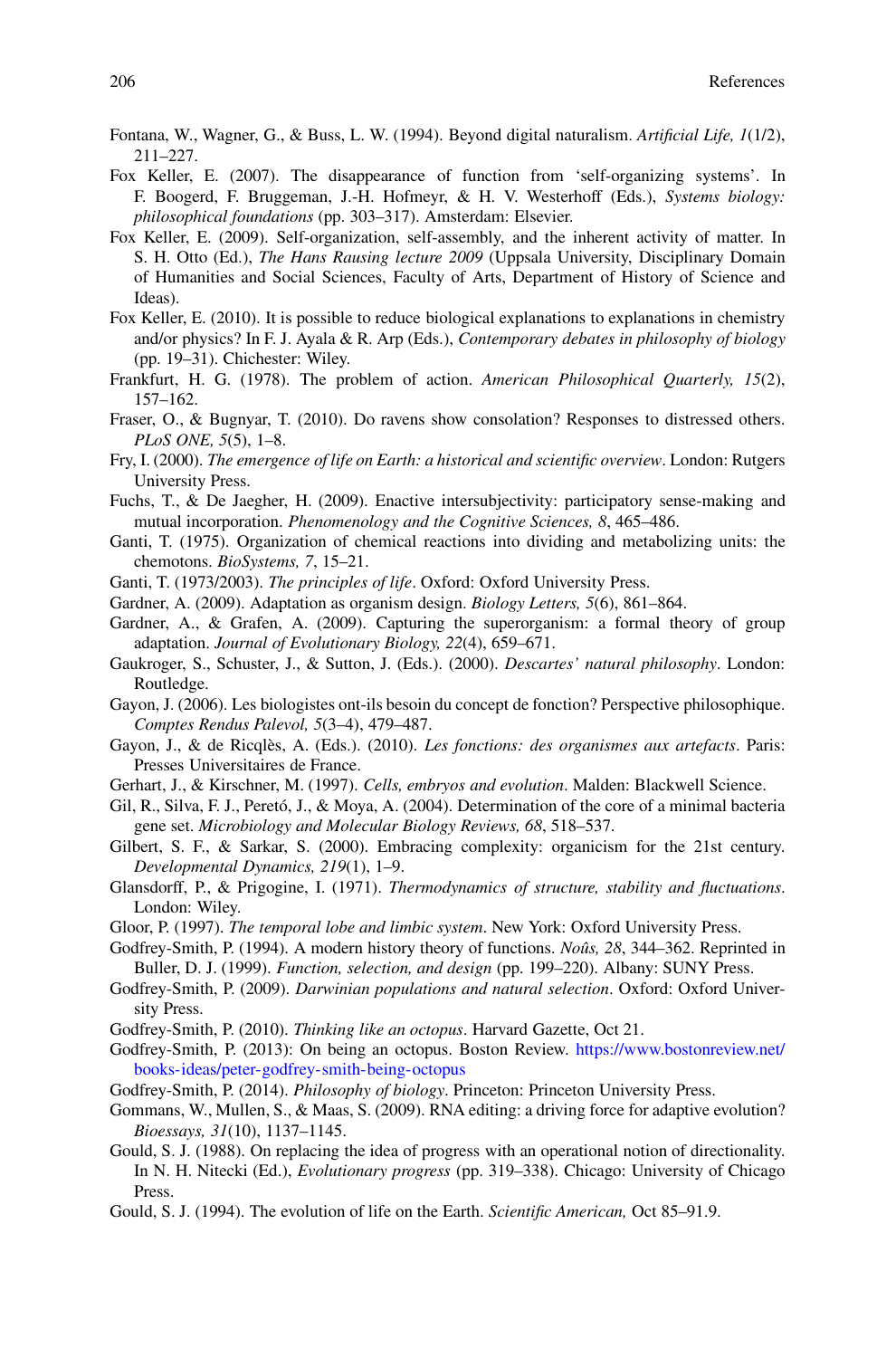- Gould, S. J. (2002). *The structure of evolutionary theory*. Cambridge, MA: Harvard University Press.
- Gould, S. J., & Lewontin, R. C. (1979). The spandrels of San Marco and the Panglossian paradigm: a critique of the adaptationist programme. *Proceedings of the Royal Society of London B, 205*, 581–598.
- Griesemer, J. R. (2002). What is "epi" about epigenetics? In L. Van Speybroeck, G. Van de Vijver, & D. De Waele (Eds.), *From epigenesis to epigenetics: the genome in context* (pp. 97–110). New York: New York Academy of Sciences.
- Griesemer, J. R., & Szathmáry, E. (2009). Ganti's chemoton model and life criteria. In S. Rasmussen, M. A. Bedau, L. Chen, D. Deamer, D. C. Krakauer, & N. H. Packard (Eds.), *Protocells: bridging nonliving and living matter* (pp. 481–512). Cambridge, MA: MIT Press.
- Griffiths, P. E. (1993). Functional analysis and proper functions. *British Journal for the Philosophy of Science, 44*, 409–422. Reprinted in Buller, D. J. (1999). *Function, selection, and design* (pp. 143–158). Albany: SUNY Press.
- Griffiths, P. E. (2001). Genetic information: a metaphor in search of a theory. *Philosophy of Science, 68*(3), 394–412.
- Grosberg, R. K., & Strathmann, R. R. (2007). The evolution of multicellularity: a minor major transition. *Annual Review of Ecology, Evolution, Systematics, 38*, 621–654.
- Hallmann, A. (2011). Evolution of reproductive development in the volvocine algae. *Sexual Plant Reproduction, 24*, 97–112.
- Hanczyc, M., & Ikegami, T. (2010). Chemical basis for minimal cognition. *Artificial Life, 16*(3), 233–243.
- Hardcastle, V. G. (2002). On the normativity of functions. In A. Ariew, R. Cummins, & M. Perlman (Eds.), *Functions* (pp. 144–156). Oxford: Oxford University Press.
- Hartenstein, V. (2006). The neuroendocrine system in inveretbrates: a developmental and evolutionary perspective. *Endocrinology, 190*, 555–570.
- Hempel, C. G. (1965). *Aspects of scientific explanation*. London: Collier Macmillan Publishers.
- Hempel, C. G., & Oppenheim, P. (1948). Studies in the logic of explanation. *Philosophy of Science, 15*, 135–175.
- Hertel, J., Lindemeyer, M., Missal, K., Fried, C., Tanzer, A., Flamm, C., Hofacker, I. L., & Stadler, P. F. (2006). The expansion of the metazoan microRNA repertoire. *BMC Genomics, 7*(1), 25.
- Hickman, C., Roberts, L., & Larson, A. (2001). *Integrated principles of zoology*. Boston: MacGraw-Hill.
- Hoffmeyer, J. (1996). *Signs of meaning in the universe*. Bloomington: Indiana University Press.
- Hoffmeyer, J. (1998). Life: the invention of externalism. In Farre, G., & Oksala, T. (Eds.), *Emergency, complexity, hierarchy, organization*. Selected and Edited Papers from the ECHO III Conference. Acta Polytechnica Scandinavica 91, Espoo, pp. 187–196.
- Hooker, C. (2004). Asymptotics, reduction and emergence. *British Journal for the Philosophy of Science, 55*(3), 435–479.
- Hooker, C. (2009). Interaction and bio-cognitive order. *Synthese, 166*, 513–546.
- Hooker, C. (2011). Introduction to philosophy of complex systems. Part A: Towards framing philosophy of complex systems. In C. A. Hooker (Ed.), *Philosophy of complex systems* (Handbook of the philosophy of science, Vol. 10, pp. 3–92). Amsterdam: North Holland/Elsevier.
- Hooker, C. (2013). On the import of constraints in complex dynamical systems. *Foundations of Science, 18*, 757–780.
- Hooker, C., & Christensen, W. (1999). The organisation of knowledge: beyond Campbell's evolutionary epistemology. *Philosophy of Science, 66*(3), 237–249.
- Horibe, N., Hanczyc, M., & Ikegami, T. (2011). Mode switching and collective behavior in chemical oil droplets. *Entropy, 13*(3), 709–719.
- Hull, D. L. (1988). *Science as a process: an evolutionary account of the social and conceptual development of science*. Chicago: University of Chicago Press.
- Huneman, P. (2006). Naturalizing purpose: from comparative anatomy to the "adventures of reason". *Studies in History and Philosophy of Life Sciences, 37*(4), 621–656.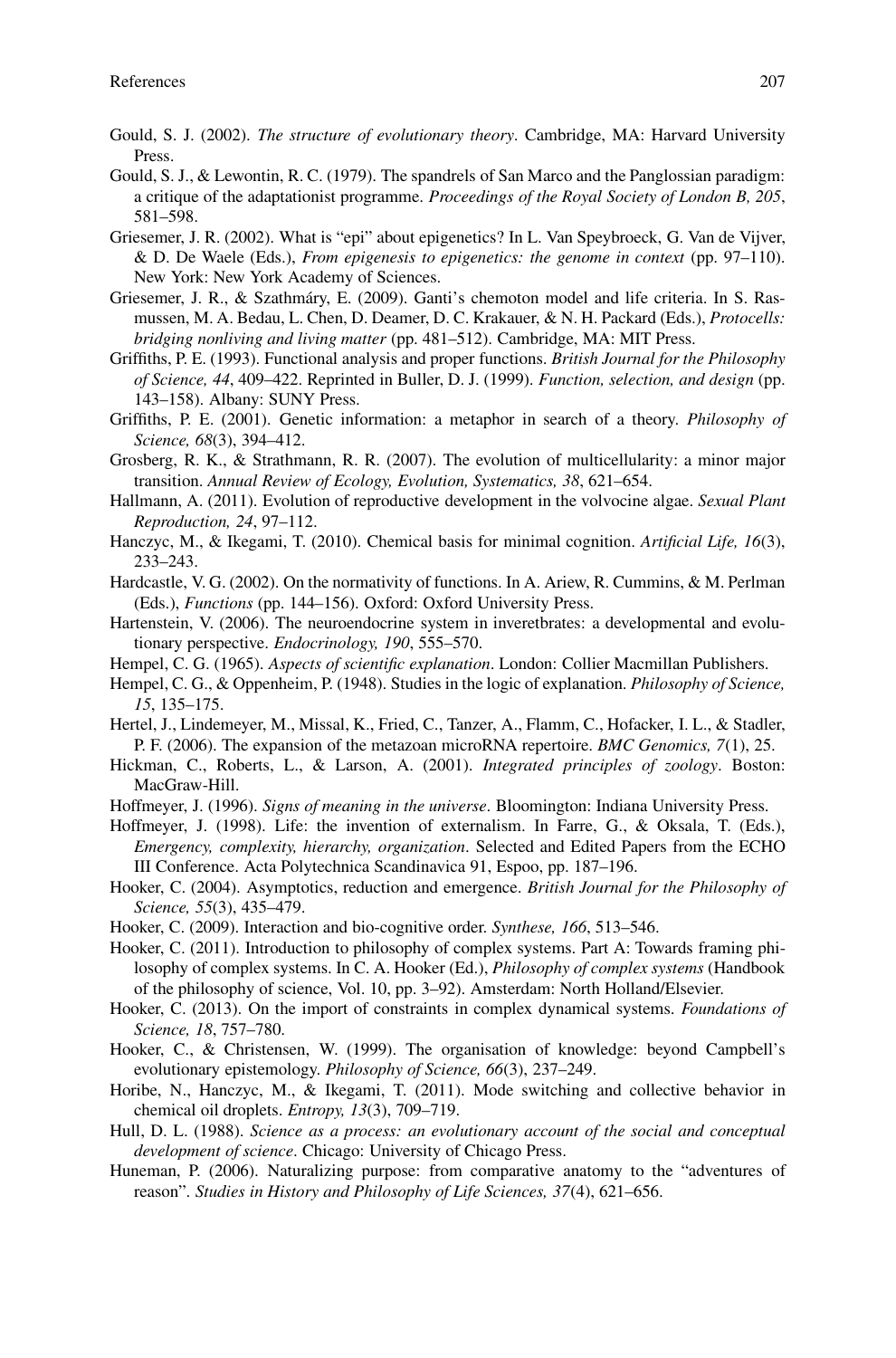- Huneman, P. (Ed.). (2007). *Understanding purpose? Kant and the philosophy of biology*. Rochester: University of Rochester Press.
- Jacobs, D. K., Nakanishi, N., Yuan, D., Camara, A., Nichols, S. A., & Hartenstein, V. (2007). Evolution of sensory structures in basal metazoa. *Integrative and Comparative Biology, 47*(5), 712–723.
- Jonas, H. (1966/2001). *The phenomenon of life: toward a philosophical biology*. Evanston: Northwestern University Press.
- Juarrero, A. (1999). *Dynamics in action: intentional behavior as a complex system*. Cambridge, MA: MIT Press.
- Juarrero, A. (2009). Top-down causation and autonomy in complex systems. In N. Murphy, G. Ellis, & T. O'Connor (Eds.), *Downward causation and the neurobiology of free will* (pp. 83–102). Berlin/Heidelberg: Springer.
- Kacian, D. L., Mills, D. R., Kramer, F. R., & Spiegelman, S. (1972). A replicating RNA molecule suitable for a detailed analysis of extracellular evolution and replication. *Proceedings of the National Academy of Sciences of the United States of America, 69*(10), 3038–3042.
- Kaiser, D. (2001). Building a multicellular organism. *Annual Review of Genetics, 35*, 103–123.
- Kandel, E. R. (1995). *Essentials of neural science and behavior*. Norwalk: Appleton and Lange.

Kant, E. (1790/1987). *Critique of judgment*. Indianapolis: Hackett Publishing.

- Kauffman, S. (1986). Autocatalytic sets of proteins. *Journal of Theoretical Biology, 119*, 1–24.
- Kauffman, S. (2000). *Investigations*. Oxford: Oxford University Press.
- Keijzer, F., van Duijn, M., & Lyon, P. (2013). What nervous systems do: early evolution, input– output, and the skin brain thesis. *Adaptive Behavior, 21*(2), 67–85.
- Khushf, G. (2007). An agenda for future debate on concepts of health and disease. *Medicine, Health Care and Philosophy, 10*, 19–27.
- Kim, J. (1993). *Supervenience and mind: selected philosophical essays*. Cambridge: Cambridge University Press.
- Kim, J. (1997). Explanation, prediction and reduction in emergentism. *Intellectica, 25*(2), 45–57.
- Kim, J. (1998). *Mind in a physical world*. Cambridge, MA: MIT Press.
- Kim, J. (2003). Blocking causal drainage and other maintenance chores with mental causation. *Philosophy and Phenomological Research, 67*(1), 151–176.
- Kim, J. (2006). Emergence: core ideas and issues. *Synthese, 151*(3), 547–559.
- Kim, J. (2010). *Essays in the metaphysics of mind*. Oxford: Oxford University Press.
- Kimura, M. (1968). Explanatory rate at the molecular level. *Nature, 217*, 624–626.
- Kirk, D. L. (1998). *Volvox: molecular-genetic origins of multicellularity and cellular differentiation* (Developmental and cell biology series). Cambridge: Cambridge University Press.
- Kirk, D. L. (2005). A twelve-step program for evolving multicellularity and a division of labor. *BioEssays, 27*, 299–310.
- Kirk, M. M., Ransick, A., McRae, S. E., & Kirk, D. L. (1993). The relationship between cell size and cell fate in *Volvox carteri. Journal of Cell Biology, 123*, 191–208.
- Kirschner, M., & Gerhart, J. (1998). Evolvability. *PNAS, 95*(15), 8420–8427.
- Kitano, H. (2002). Computational systems biology. *Nature, 420*, 206–210.
- Kitcher, P. (1993). Function and design. *Midwest Studies in Philosophy, 18*, 379–397.
- Koufopanou, V. (1994). The evolution of soma in the Vovocales. *American Naturalist, 143*, 907– 931.
- Kozmik, Z., Ruzickova, J., Jonasova, K., Matsumoto, Y., Vopalensky, P., Kozmikova, I., Strnad, H., Kawamura, S., Piatigorsky, J., & Paces, V. (2008). Assembly of the cnidarian camera-type eye from vertebrate-like component*s. Proceedings of the National Academy of Sciences of the United States of America, 105*, 8989–8993.
- Krohs, U. (2010). Dys-, Mal- et Non-: L'autre face de la fontionnalité. In J. Gayon & A. De Ricqlès (Eds.), *Les fonctions: des organismes aux artefacts* (pp. 337–352). Paris: Presses Universitaires de France.
- Krohs, U. (2011). Functions and fixed types: biological and other functions in the post-adaptationist era. *Applied Ontology, 6*(2), 125–139.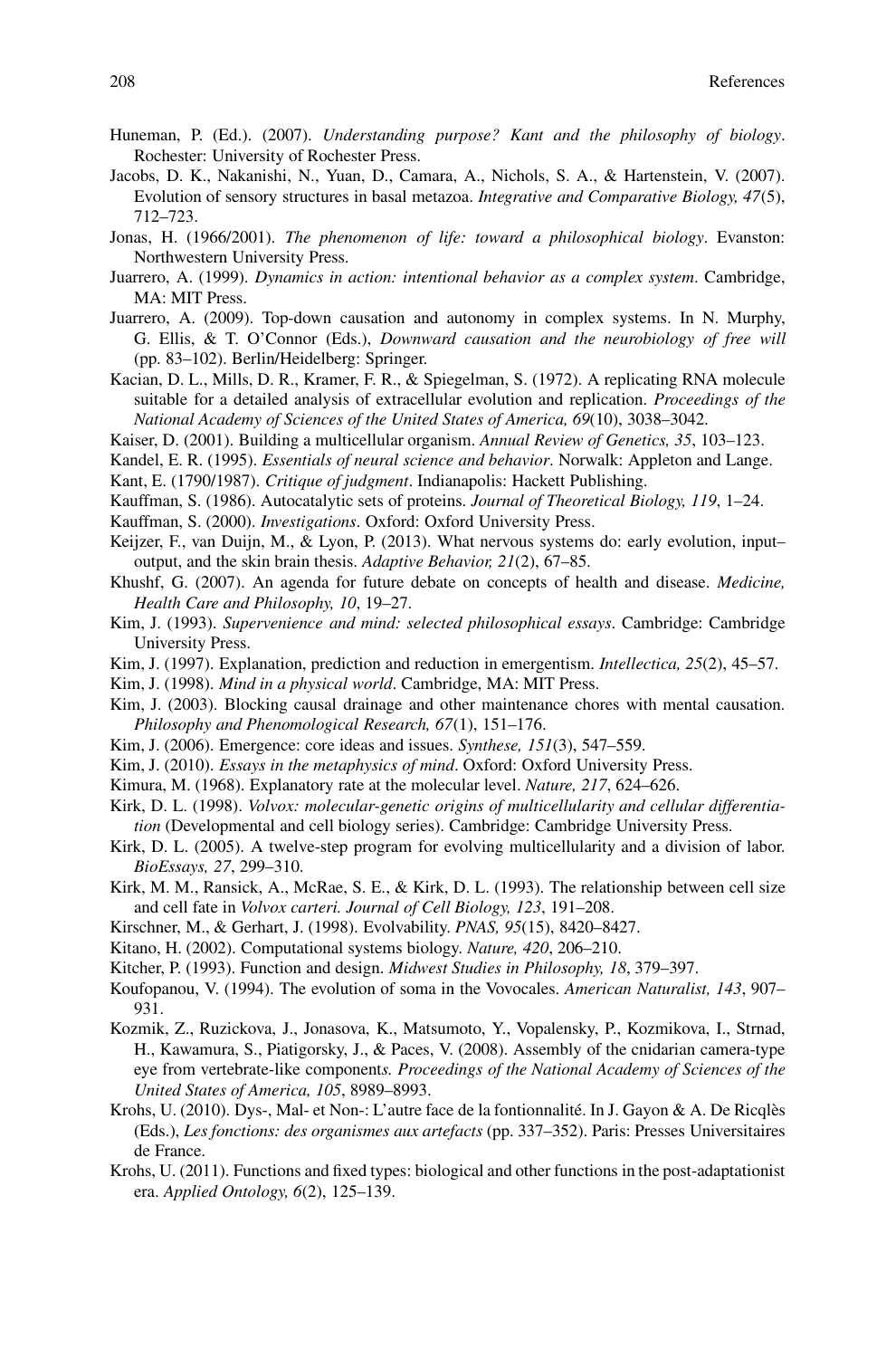- Kumar, K., Mella Herrera, A. R., & Golden, W. J. (2010). Cyanobacterial Heterocysts. Cold Spring Harb, *Perspect Biol*. doi: 10.1101/cshperspect.a000315.
- Kupiec, J. J., & Sonigo, P. (2000). *Ni Dieu ni gene. Pour une autre théorie de l'hérédité*. Paris: Seuil.
- Lagzi, I. (2013). Chemical robotics- chemotactic drug carriers. *Central European Journal of Medicine, 8*(4), 377–382.
- Laland, K., Sterelny, K., Odling-Smee, J., Hopitt, W., & Uller, T. (2011). Cause and effect in biology revisited: Is Mayr's proximate-ultimate dichotomy still useful? *Science, 334*(6062), 1512–1516.
- Laubichler, D., & Maienschein, J. (Eds.). (2007). *From embriology to evo-devo. A history of developmental evolution*. Cambridge, MA: MIT Press.
- Laughlin, R., & Pines, D. (2000). The theory of everything. *Proceedings of the National Academy of Science of the United States of America, 97*, 28–31.
- Laughlin, R., Pines, D., Schmalien, J., Stojkovic, B., & Wolynes, P. (2000). The middle way. *Proceedings of the National Academy of Science of the United States of America, 97*, 32–37.
- Ledoux, J. (1996). *The emotional brain: the mysterious underpinnings of emotional life*. New York: Simon & Schuster.
- Lengeler, J. W. (2000). Metabolic networks: a signal-oriented approach in cellular models. *Biological Chemistry, 381*, 911–920.
- Letelier, J.-C., Marin, J., & Mpodozis, J. (2003). Autopoietic and (M, R)-systems. *Journal of Theoretical Biology, 222*, 261–272.
- Letelier, J.-C., Soto-Andrade, J., Guiñez Abarzua, F., Cornish-Bowden, A., & Cardenas, M. L. (2006). Organizational invariance and metabolic closure: analysis in terms of (M, R)-systems. *Journal of Theoretical Biology, 238*, 949–961.
- Levi-Montalcini, R. L. (1999). *La galassia mente*. Milano: Baldini and Castoldi.
- Levy, A. (2011). Information in biology: a fictionalist account. *Noûs, 45*(4), 640–657.
- Lewis, M. D. (2005). Bridging emotion theory and neurobiology through dynamic systems modeling. *Behavioral and Brain Sciences, 28*(2), 169–194.
- Lewontin, R. C. (1970). The units of selection. *Annual Review of Ecology and Systematics, 1*, 1–18.
- Llinás, R., Ribary, U., Contreras, D., & Pedroarena, C. (1998). The neuronal basis for consciousness. *Philosophical Transactions of the Royal Society of London, Series B, 353*, 1841–1849.
- Lloyd Morgan, C. (1923). *Emergent evolution*. London: Williams and Norgate.
- Longo, G., & Montevil, M. (2014). *Perspectives on organism: biological time, symmetries and singularities*. Heidelberg: Springer.
- Losik, R., & Kaiser, D. (1997). Why and how bacteria communicate. *Scientific American, 276*(2), 68–73.
- Luisi, P. L. (2006). *The emergence of life: from chemical origins to synthetic biology*. Cambridge: Cambridge University Press.
- Luisi, P. L., Ferri, F., & Stano, P. (2006). Approaches to semi-synthetic minimal cells: a review. *Naturwissenschaften, 93*(1), 1–13.
- Lyon, P. (2006). The biogenic approach to cognition. *Cognitive Processing, 7*(1), 11–29.
- Manrubia, S., & Briones, C. (2007). Modular evolution and increase of functional complexity in RNA molecules. *RNA, 13*(1), 97–107.
- Mansy, S., Schrum, J. P., Krishnamurthy, M., Tobé, S., Treco, D. A., & Szostak, J. W. (2008). Template directed synthesis of a genetic polymer in a model protocell. *Nature, 454*, 122–126.
- Martin, W., & Russell, M. J. (2003). On the origins of cells: a hypothesis for the evolutionary transitions from abiotic geochemistry to chemoautotrophic prokaryotes, and from prokaryotes to nucleated cells. *Philosophical Transaction: Biological Science, 358*, 59–85.
- Mattick, J. (2004). The hidden genetic program of complex organisms. *Scientific American, 291*(4), 60–67.
- Maturana, H., & Varela, F. (1973). *De máquinas y seres Vivos Una teoría sobre la organización biológica*. Santiago de Chile: Editorial Universitaria S.A.
- Maturana, H., & Varela, F. (1980). *Autopoiesis and cognition. The realization of the living*. Dordrecht: Reidel Publishing.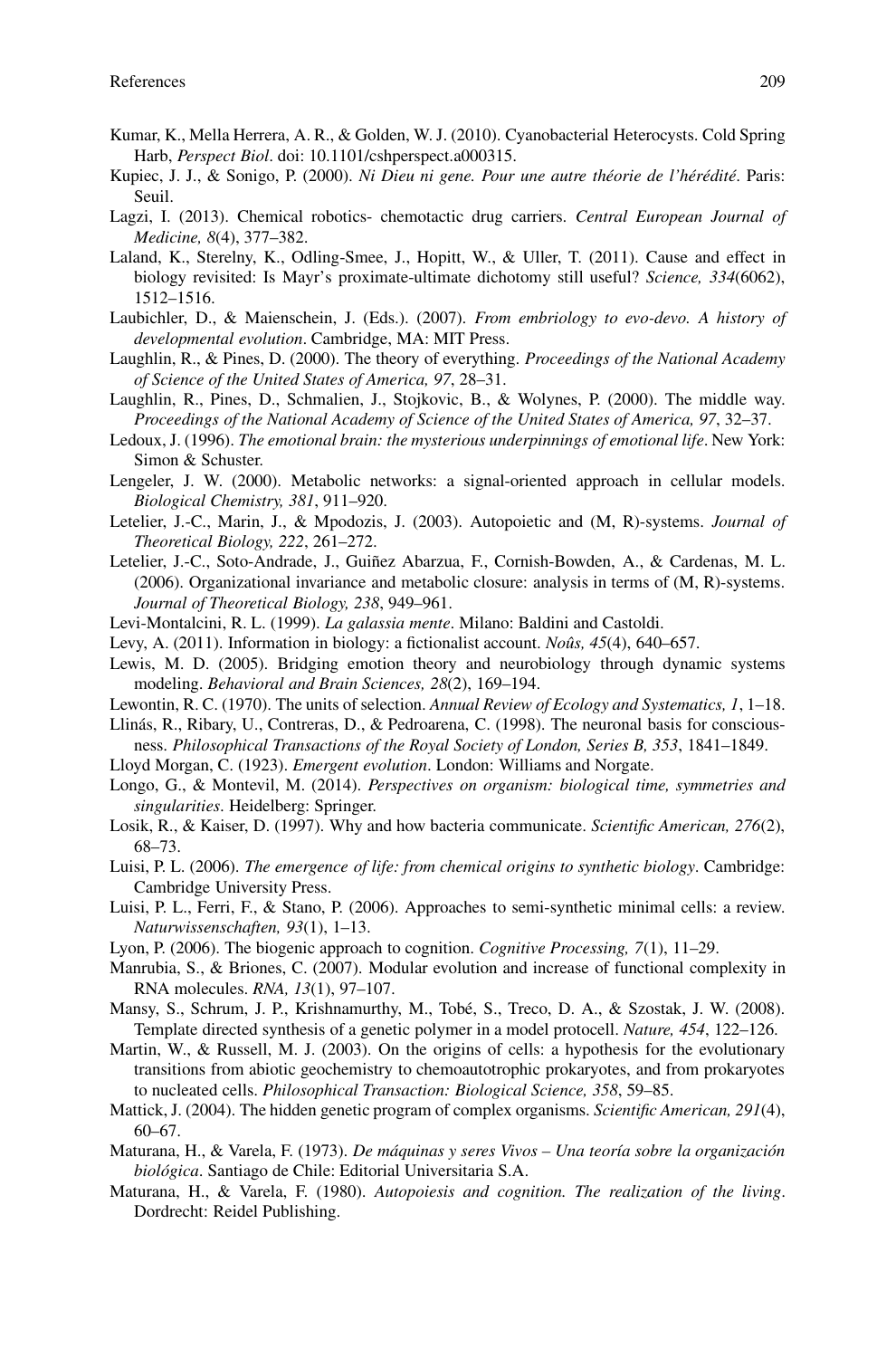- Maturana, H., & Varela, F. (1987). *The tree of knowledge: the biological roots of human understanding*. Boston: Shambhala Publications.
- Maynard Smith, J. (1986). *The problems of biology*. Oxford: Oxford University Press.
- Maynard Smith, J., & Szathmary, E. (1995). *Major transitions in evolution*. Oxford: Oxford University Press.
- Maynard Smith, J., Burian, R., Kauffman, S., Alberch, P., Campbell, J., Goodwin, B., Lande, R., Raup, D., & Wolpert, L. (1985). Developmental constraints and evolution. *Quarterly Review of Biology, 60*, 265–287.
- Mayr, E. (1961). Cause and effect in biology: kinds of causes, predictability, and teleology are viewed by a practicing biologist. *Science, 134*, 1501–1506.
- Mayr, E. (2004). *What makes biology unique? Considerations on the autonomy of a scientific discipline*. Cambridge: Cambridge University Press.
- McAdams, H. H., & Arkin, A. (1997). Stochastic mechanisms in gene expression. *PNAS, 94*(3), 814–819.
- McFall-Ngai, M. J. (1999). Consequences of evolving with bacterial symbionts: insights from the Squid-Vibrio Associations. *Annual Review of Ecology and Systematics, 30*, 235–256.
- McGann, M., & De Jaegher, H. (2009). Self-other contingencies: enacting social perception. *Phenomenology and the Cognitive Sciences, 8*, 417–437.
- McLaughlin, B. P. (1992). The rise and fall of British emergentism. In A. Beckermann, H. Flohr, & J. Kim (Eds.), *Emergence or reduction? Essays on the prospects of nonreductive physicalism* (pp. 49–93). Berlin: Walter de Gruyter.
- McLaughlin, P. (2001). *What functions explain. Functional explanation and self-reproducing systems*. Cambridge: Cambridge University Press.
- McLaughlin, P. (2009). Functions and norms. In U. Krohs & P. Kroes (Eds.), *Functions in biological and artificial worlds. Comparative philosophical perspectives* (pp. 93–102). Cambridge, MA: MIT Press.
- McMullin, B. (1997). SCL: an artificial chemistry in Swarm. *Santa Fe Institute Working Paper* (SFI).
- McMullin, B., & Varela, F. J. (1997). Rediscovering computational autopoiesis. In P. Husbands & I. Harvey (Eds.), *Proceedings of the fourth European conference on artificial life* (pp. 38–47). Cambridge, MA: MIT Press.
- Melander, P. (1997). *Analyzing functions. An essay on a fundamental notion in biology*. Stockholm: Almkvist & Wiksell International.
- Meyer, L. M. N., Bomfim, G. C., & El-Hani, C. N. (2013). How to understand the gene in the 21st century. *Science Education, 22*(2), 345–374.
- Michod, R. E. (1999). *Darwinian dynamics: evolutionary transitions in fitness and individuality*. Princeton: Princeton University Press.
- Michod, R. E. (2005). On the transfer of fitness from the cell to the multicellular organism. *Biology and Philosophy, 20*, 967–987.
- Mill, J. S. (1843). *A system of logic*. London: Parker.
- Miller, R. V. (1998). Bacterial gene swapping in nature. *Scientific American, 278*(1), 66–71.
- Miller, M. B., & Bassler, B. L. (2001). Quorum sensing in bacteria. *Annual Review of Microbiology, 55*, 165–199.
- Millikan, R. G. (1984). *Language, thought, and other biological categories*. Cambridge, MA: MIT Press.
- Millikan, R. G. (1989). In defense of proper functions. *Philosophy of Science, 56*, 288–302.
- Millikan, R. G. (1993). Propensities, exaptations, and the brain. In R. G. Millikan (Ed.), *White queen psychology and other essays for Alice* (pp. 31–50). Cambridge, MA: MIT Press.
- Millikan, R. G. (2002). Biofunctions: two paradigms. In A. Ariew, R. Cummins, & M. Perlman (Eds.), *Functions* (pp. 113–143). Oxford: Oxford University Press.
- Mills, D. R., Peterson, R. L., & Spiegelman, S. (1967). An extracellular Darwinian experiment with a self-duplicating nucleic acid molecule. *Proceedings of the National Academy of Sciences of the United States of America, 58*(1), 217–224.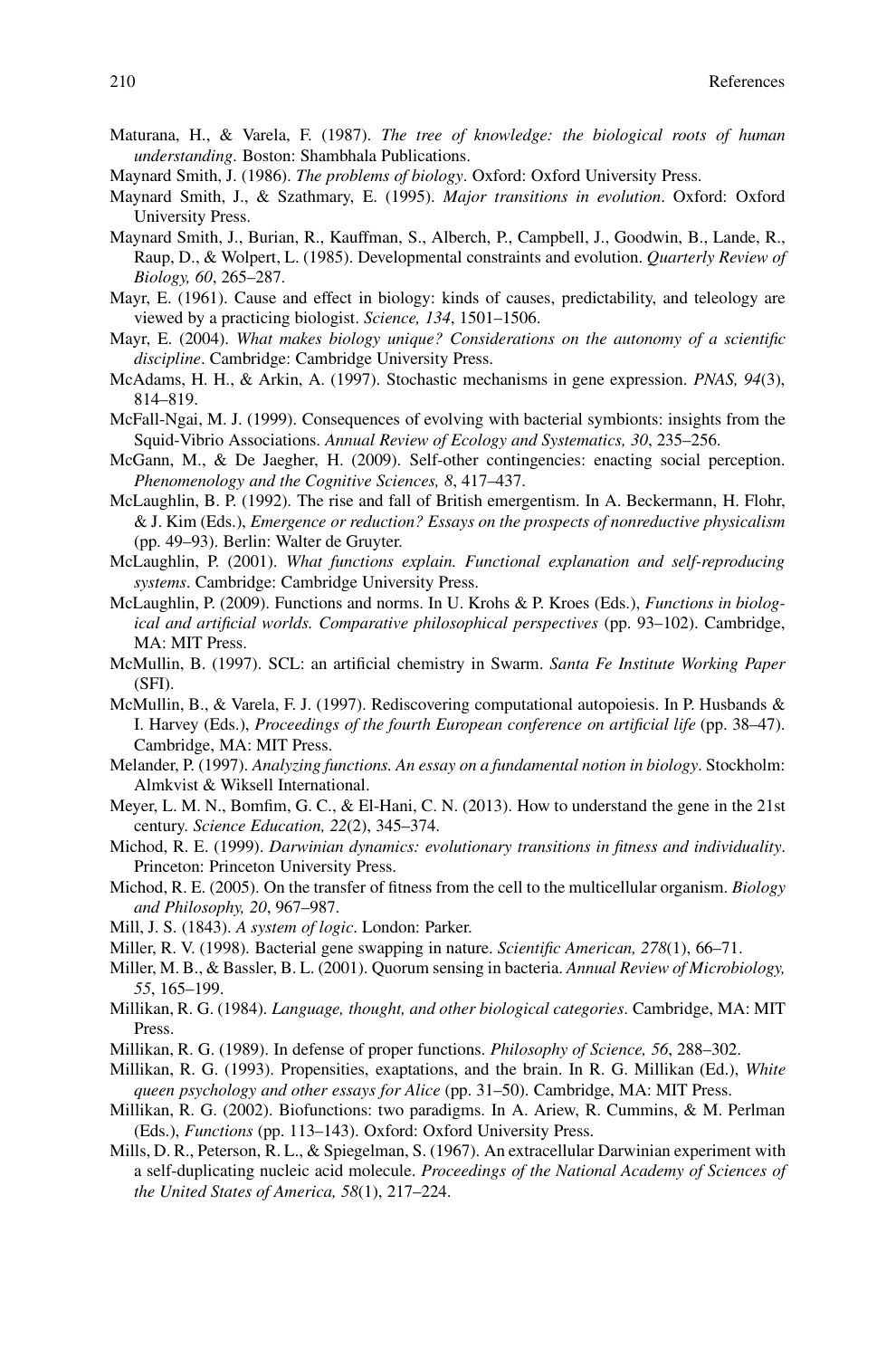- Monod, J. (1970). *Le hasard et la nécessité. Essai sur la philosophie naturelle de la biologie moderne*. Paris: éditions du Seuil.
- Montévil, M., & Mossio, M. (2015). Biological organisation as closure of constraints. *Journal of Theoretical Biology, 372*, 179–191.
- Morán, F., Moreno, A., Montero, F., & Minch, E. (1997). Further steps towards a realistic description of the essence of life. In C. G. Langton & K. Shimohara (Eds.), *Artificial life V (Proceedings of the 5th international workshop on the synthesis and simulation of living systems)* (pp. 255–263). London: MIT Press.
- Morange, M. (2003). La vie expliquée ? 50 ans après la double hélice. Paris: Odile Jacob. Eng trans. (2008). *Life explained*. New Haven: Yale University Press.
- Moreno, A. (2007). A systemic approach to the origin of biological organization. In F. Boogerd, J. H. Bruggeman, H. V. Hofmeyr, & H. Westerhoff (Eds.), *Systems biology. Philosophical foundations* (pp. 243–268). Dordrecht: Elsevier.
- Moreno, A., & Etxeberria, A. (2005). Agency in natural and artificial systems. *Artificial Life, 11*(1–2), 161–175.
- Moreno, A., & Fernández, J. (1990). Structural limits for evolutive capacities in molecular complex systems. *Biology Forum, 83*(2/3), 335–347.
- Moreno, A., & Lasa, A. (2003). From basic adaptivity to early mind. *Evolution and Cognition, 9*(1), 12–30.
- Moreno, A., & Ruiz Mirazo, K. (1999). Metabolism and the problem of its universalization. *BioSystems, 49*(1), 45–61.
- Moreno, A., & Ruiz-Mirazo, K. (2009). The problem of the emergence of functional diversity in prebiotic evolution. *Biology and Philosophy, 24*(5), 585–605.
- Moreno, A., & Umerez, J. (2000). Downward causation at the core of living organization. In P. B. Anderson, C. Emmeche, N. O. Finnemann, & P. V. Christiansen (Eds.), *Downward causation* (pp. 99–117). Aarhus: Aarhus University Press.
- Moreno, A., Etxeberria, A., & Umerez, J. (1994). Universality without matter? In R. A. Brooks & P. Maes (Eds.), *Artificial life IV (Proceedings of the 4th international workshop on the synthesis and simulation of living systems)* (pp. 406–410). London: MIT Press.
- Moreno, A., Etxeberria, A., & Umerez, J. (2008). The autonomy of biological individuals and artificial models. *BioSystems, 91*(2), 309–319.
- Moreno, A., Ruiz-Mirazo, K., & Barandiaran, X. E. (2011). The impact of the paradigm of complexity on the foundational frameworks of biology and cognitive science. In C. A. Hooker, D. V. Gabbay, P. Thagard, & J. Woods (Eds.), *Handbook of the philosophy of science* (Philosophy of complex systems, pp. 311–333). Amsterdam: Elsevier.
- Moreno, A., Umerez, J., & Ibáñez, J. (1997). Cognition and life. *The Autonomy of Cognition Brain & Cognition, 34*(1), 107–129. Academic Press.
- Morowitz, H. J. (1968). *Energy flow in biology*. New York: Academic Press.
- Morowitz, H. J. (1992). *Beginnings of cellular life*. New Haven: Yale University Press.
- Mossio, M. (2013). Closure, causal. In W. Dubitzky, O. Wolkenhauer, K.-H. Cho, & H. Yokota (Eds.), *Encyclopedia of systems biology* (pp. 415–418). New York: Springer.
- Mossio, M., & Moreno, A. (2010). Organizational closure in biological organisms. *History and Philosophy of the Life Sciences, 32*(2–3), 269–288.
- Mossio, M., Bich, L., & Moreno, A. (2013). Emergence, closure and inter-level causation in biological systems. *Erkenntnis, 78*(2), 153–178.
- Mossio, M., Longo, G., & Stewart, J. (2009a). A computable expression of closure to efficient causation. *Journal of Theoretical Biology, 257*(3), 489–498.
- Mossio, M., Saborido, C., & Moreno, A. (2009b). An organizational account of biological functions. *British Journal for the Philosophy of Science, 60*, 813–841.
- Nagel, E. (1961). *The structure of science*. London: Routledge & Kegan Paul.
- Nagel, E. (1977). Teleology revisited. *Journal of Philosophy, 74*, 261–301.
- Neander, K. (1980). Teleology in biology. *Paper presented to the AAP conference*, Christchurch, New Zealand.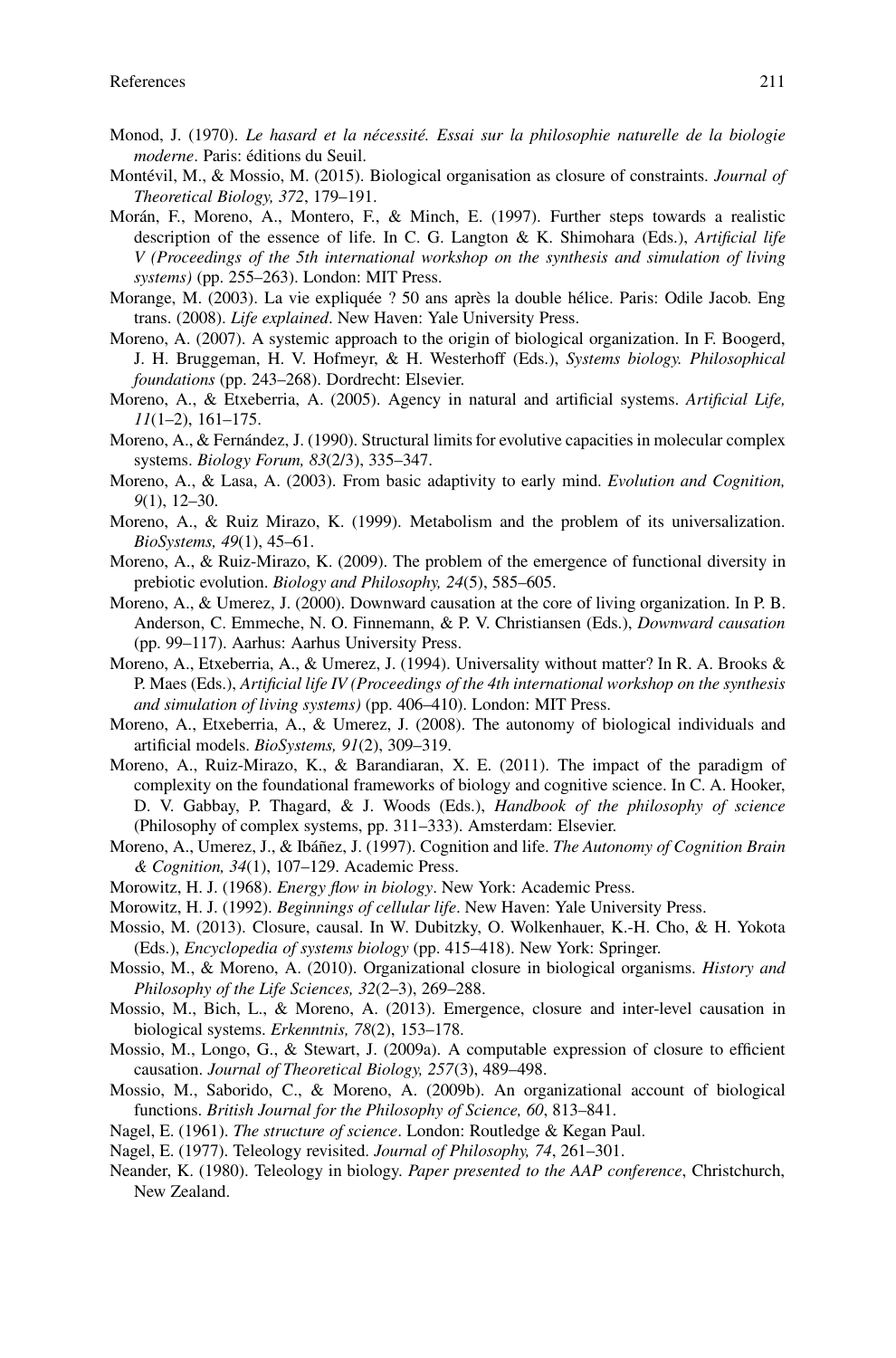- Neander, K. (1991). Function as selected effects: the conceptual analyst's defense. *Philosophy of Science, 58*, 168–184.
- Neander, K. (1995). Misrepresenting and malfunctioning. *Philosophical Studies, 79*, 109–141.
- Nedelcu, A. M., & Michod, R. E. (2004). Evolvability, modularity, and individuality during the transition to multicellularity in volvocalean green algae. In G. Wagner & G. Schlosser (Eds.), *Modularity in development and evolution* (pp. 468–489). Chicago: University of Chicago Press.
- Neihardt, F. (Ed.). (1996). *Escherichia coli and salmonella: cellular and molecular biology*. Washington, DC: American Society for Microbiology.
- Newell, A. (1980). Physical symbol systems. *Cognitive Science, 4*, 135–183.
- Nicolis, G., & Prigogine, I. (1977). *Self-organisation in non-equilibrium systems: from dissipative structures to order through fluctuation*. New York: Wiley.
- Nilsson, S., & Holmgren, S. (Eds.). (1994). *Comparative physiology and evolution of the autonomic nervous system*. Chur: Harwood Academic Publishers.
- Nissen, L. (1980). Nagel's self-regulation analysis of teleology. *Philosophical Forum, 12*, 128–138.
- Nunes, N., Moreno, A., & El Hani, C. (2014). Function in ecology: an organizational approach. *Biology and Philosophy, 29*(1), 123–141.
- Oehlenschläger, F., & Eigen, M. (1997). 30 years later—a new approach to Sol Spiegelman's and Leslie Orgel's in vitro evolutionary studies. Dedicated to Leslie Orgel on the occasion of his 70th birthday. *Origins of Life and Evolution of the Biosphere, 27*(5–6), 437–457.
- Oliveri, P., Tu, Q., & Davidson, E. H. (2008). Global regulatory logic for specification of an embryonic cell lineage. *Proceedings of the National Academy of Sciences of the United States of America, 105*, 5955–5962.
- Oyama, S. (2002). The nurturing of natures. In A. Grunwald, M. Gutmann, & E. Neumann-Held (Eds.), *On human nature. Anthropological, biological and philosophical foundations* (pp. 163–170). New York: Springer.
- Panksepp, J. B., & Lahvis, G. P. (2011). Rodent empathy and affective neuroscience. *Neuroscience and Biobehavioral Reviews, 35*, 1864–1875.
- Pattee, H. H. (1972). Laws and constraints, symbols and languages. In C. H. Waddington (Ed.), *Towards a theoretical biology* (Vol. 4). Edinburgh: Edinburgh University Press.
- Pattee, H. H. (1973). The physical basis and origin of hierarchical control. In H. H. Pattee (Ed.), *Hierarchy theory* (pp. 73–108). New York: Braziller.
- Pattee, H. H. (1977). Dynamic and linguistic modes of complex systems. *International Journal of General Systems, 3*, 259–266.
- Pattee, H. H. (1982). Cell psychology: an evolutionary approach to the symbol-matter problem. *Cognition and Brain Theory, 4*, 325–341.
- Pattee, H. H. (2007). Laws, constraints, and the modeling relation History and interpretations. *Chemistry and Biodiversity, 4*, 2272–2295.
- Pepper, J. W., & Herron, M. D. (2008). Does biology need an organism concept? *Biological Reviews, 83*(4), 621–627.
- Pereto, J. (2005). Controversies on the origin of life. *International Microbiology, 8*, 23–31.
- Perlman, R. L. (2000). The concept of the organism in physiology. *Theory in Bioscience, 119*, 174–186.
- Pessoa, L. (2008). On the relationship between emotion and cognition nature reviews. *Nature Reviews Neuroscience, 9*(2), 148–158.
- Peter, I., & Davidson, E. H. (2009). Genomic control of patterning. *International Journal of Developmental Biology, 53*, 707–716.
- Peter, I., & Davidson, E. H. (2010). The endoderm gene regulatory network in sea urchin embryos up to mid-blastula stage. *Developmental Biology, 340*(2), 188–199.
- Peter, I., & Davidson, E. H. (2011). A gene regulatory network controlling the embryonic specification of endoderm. *Nature, 474*, 635–639.
- Piaget, J. (1967). *Biologie et connaissance*. Paris: Éditions de la Pléiade.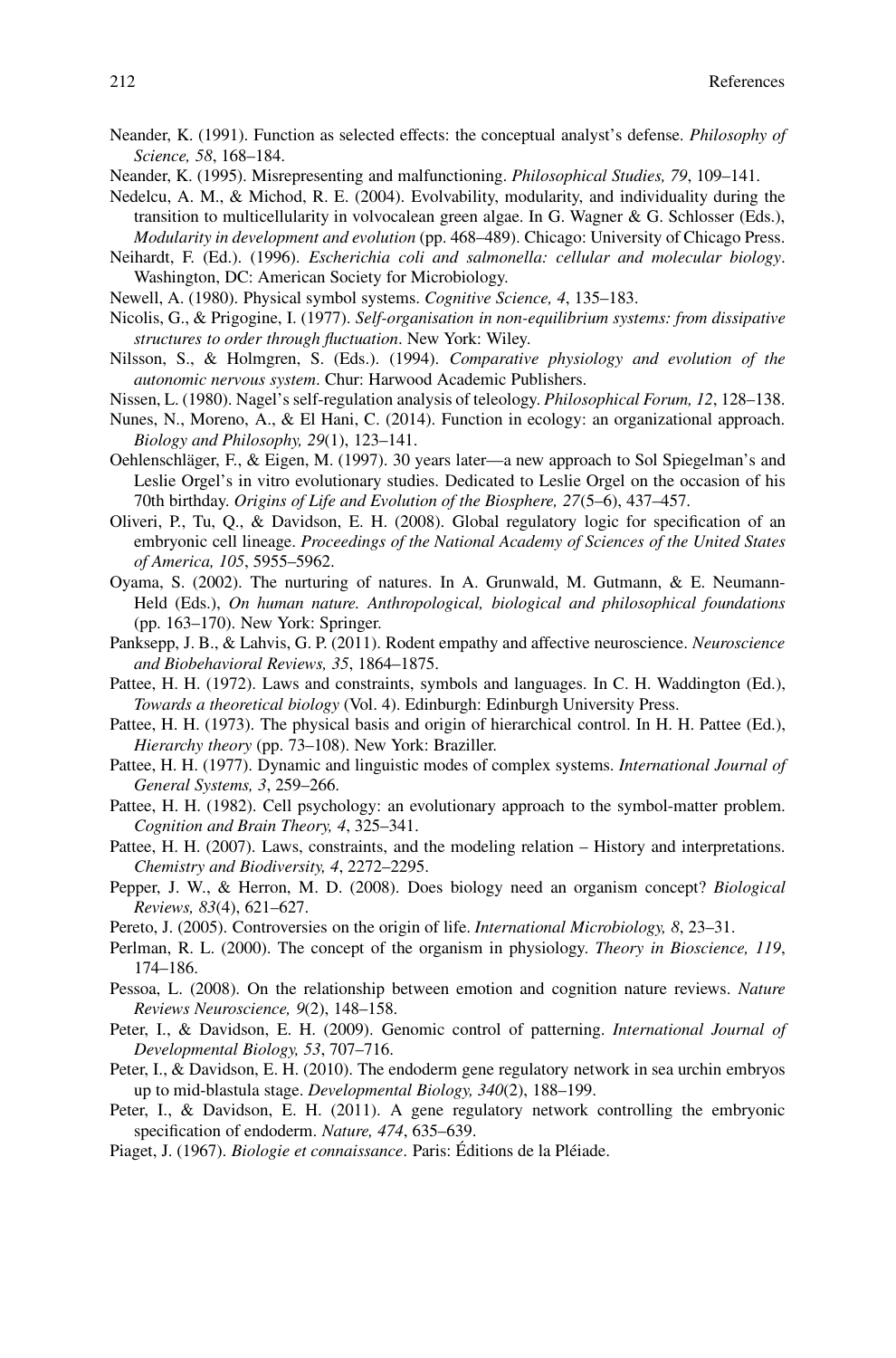- Piedrafita, G., Montero, F., Morán, F., Cárdenas, M. L., & Cornish-Bowden, A. (2010). A simple self-maintaining metabolic system: robustness, autocatalysis, bistability. *PLoS Computational Biology, 6*(8), e1000872.
- Pigliucci, M., & Muller, G. (Eds.). (2010). *Evolution: the extended synthesis*. Cambridge, MA: MIT Press.
- Porges, S. (1997). Emotion: an evolutionary by-product of the neural regulation of the autonomic nervous system. In C. S. Carter, B. Kirkpatrick, & I. I. Lederhendler (Eds.), *The integrative neurobiology of affiliation* (Vol. 807, pp. 62–67). New York: Annals of the New York Academy of Sciences.
- Powers, W. T. (1973). *Behavior: the control of perception*. Chicago: Aldine de Gruyter.
- Price, T., Qvarnström, A., & Irwin, D. (2003). The role of phenotypic plasticity in driving genetic evolution. *Proceedings of the Royal Society of London B, 270*, 1433–1440.
- Prigogine, I. (1962). *Introduction to nonequilibrium thermodynamics*. New York: Wiley-Interscience.
- Pross, A. (2003). The driving force for life's emergence: kinetic and thermodynamic considerations. *Journal of Theoretical Biology, 220*(3), 393–406.
- Queller, D. C., & Strassmann, J. E. (2009). Beyond society: the evolution of organismality. *Philosophical Transactions Royal Society, B: Biological Sciences, 364*, 3143–3155.
- Raff, R. (1996). *The shape of life*. Chicago: University of Chicago Press.
- Rasmussen, S., Bedau, M. A., Liaohai, C., Deamer, D., Krakauer, D. C., Packhard, N. H., & Stadler, P. F. (Eds.). (2008). *Protocells: bridging nonliving and living matter*. Cambridge, MA: MIT Press.
- Richards, R. J. (2000). Kant and Blumenbach on the Bildungstrieb: a historical misunderstanding. *Studies in History and Philosophy of Biology and Biomedical Science, 31*(1), 11–32.
- Rokas, A. (2008). The origins of multicellularity and the early history of the genetic toolkit for animal development. *Annual Review of Genetics, 42*, 235–251.
- Rosen, R. (1971). Some realizations of (M, R)-systems and their interpretation. *Bulletin of Mathematical Biophysics, 33*, 303–319.
- Rosen, R. (1972). Some relational cell models: the metabolism-repair systems. In R. Rosen (Ed.), *Foundations of mathematical biology* (Vol. II, pp. 217–253). New York: Academic Press.
- Rosen, R. (1973). On the dynamical realizations of (M, R)-systems. *Bulletin of Mathematical Biophysics, 35*, 1–9.
- Rosen, R. (1978). *Fundamentals of measurement and representation of natural systems*. New York: North Holland.
- Rosen, R. (1991). *Life itself. A comprehensive enquiry into the nature, origin and fabrication of life*. New York: Columbia University Press.
- Rosenblueth, A., Wiener, N., & Bigelow, J. (1943). Behavior, purpose and teleology. *Philosophy of Science, 10*, 18–24.
- Rosslenbroich, B. (2014). *On the origin of autonomy. A new look at the major transitions in evolution*. Cham: Springer.
- Ruiz-Mirazo, K. (2001). *Condiciones físicas para la aparición de sistemas autónomos con capacidades evolutivas abiertas*. Ph.D. dissertation, University of the Basque Country.
- Ruiz-Mirazo, K. (2011). Protocell. In M. Gargaud, R. Amils, J. Cernicharo Quintanilla, H. J. Cleaves, W. M. Irvine, D. Pinti, & M. Viso (Eds.), *Encyclopedia of astrobiology* (Vol. 3, pp. 1353–1354). Heidelberg: Springer.
- Ruiz Mirazo, K., Briones, C., & Escosura, A. (2013). Prebiotic systems chemistry: new perspectives for the origins of life. *Chemical Reviews, 114*(1), 285–366. 2014.
- Ruiz-Mirazo, K., & Mavelli, F. (2007). Simulation model for functionalized vesicles: lipid-peptide integration in minimal protocells. In F. Almeida e Costa, L. M. Rocha, I. Harvey, & A. Coutinho (Eds.), *ECAL 2007*, Lisbon, Portugal, 10–14 Sept 2007. Proceedings (Lecture notes in computer science 4648, pp. 32–41). Heidelberg: Springer.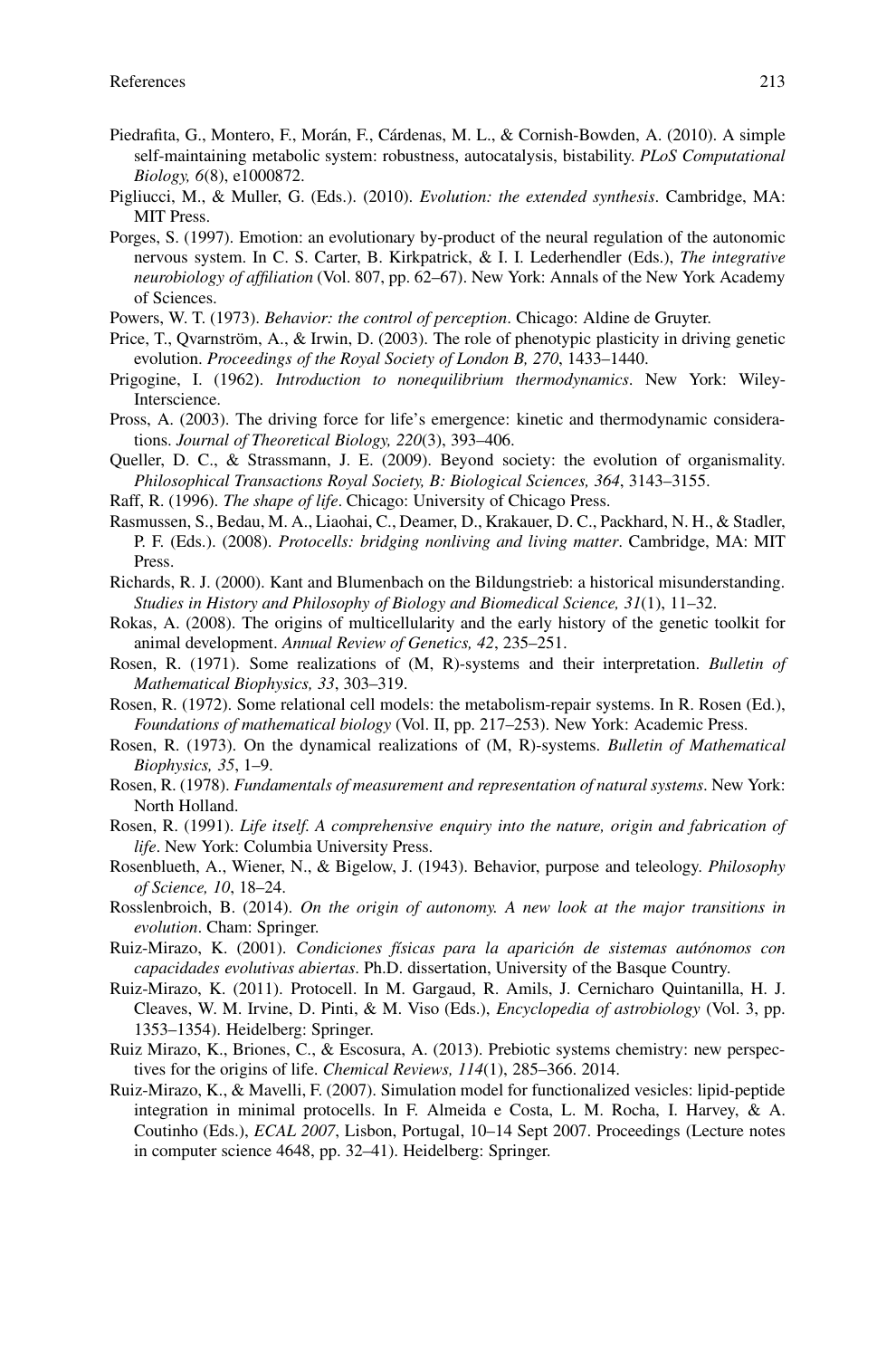- Ruiz-Mirazo, K., & Mavelli, F. (2008). Towards 'basic autonomy': stochastic simulations of minimal lipid- peptide cells. *BioSystems, 91*(2), 374–387.
- Ruiz-Mirazo, K., & Moreno, A. (2004). Basic autonomy as a fundamental step in the synthesis of life. *Artificial Life, 10*(3), 235–259.
- Ruiz-Mirazo, K., & Moreno, A. (2006). On the origins of information and its relevance for biological complexity. *Biological Theory, 1*(3), 227–229.
- Ruiz-Mirazo, K., & Moreno, A. (2009). New century biology could do with a universal definition of life. In G. Terzis & R. Arp (Eds.), *Information and living systems: essays in philosophy of biology*. Cambridge, MA: MIT Press.
- Ruiz-Mirazo, K., & Moreno, A. (2012). Autonomy in evolution: from minimal to complex life. *Synthese, 185*(1), 21–52.
- Ruiz-Mirazo, K., Etxeberria, A., Moreno, A., & Ibañez, J. (2000). Organisms and their place in biology. *Theory in Biosciences, 119*, 43–67.
- Ruiz-Mirazo, K., Peretó, J., & Moreno, A. (2004). A universal definition of life: autonomy and open-ended evolution. *Origins of Life and Evolution of the Biosphere, 34*(3), 323–346.
- Ruiz-Mirazo, K., Umerez, J., & Moreno, A. (2008). Enabling conditions for open-ended evolution. *Biology and Philosophy, 23*(1), 67–85.
- Ruse, M. (1971). Functional statements in biology. *Philosophy of Science, 38*, 87–95.
- Saborido, C. (2012). *Funcionalidad y organización en biología. Reformulación del concepto de función biológica desde una perspectiva organizacional*. Ph.D. dissertation. University of the Basque Country.
- Saborido, C., Mossio, M., & Moreno, A. (2011). Biological organization and cross-generation functions. *The British Journal for the Philosophy of Science, 62*, 583–606.
- Saborido, C., & Moreno, A. (2015). Biological pathology from an organizational perspective. *Journal of Theoretical Medicine and Bioethics, 36*(1), 86–95.
- Saborido, C., Moreno, A., González-Moreno, M., & Hernández, J. C. (2014). Organizational malfunctions and the notions of health and disease. In M. Lemoine & E. Giroux (Eds.), *Naturalism in philosophy of health: issues, limits and implications.* In Press, Springer.
- Salmon, W. C. (1998). *Causality and explanation*. Oxford: Oxford University Press.
- Santelices, B. (1999). How many kinds of individual are there? *Trends in Ecology & Evolution, 14*(4), 152–155.
- Sartenaer, O. (2013). *Émergence et réduction. Analyse épistémologique de la dynamique des systèmes naturels*. Ph.D. dissertation, Université Catholique de Louvain.
- Schlosser, G. (1998). Self-re-production and functionality: a systems-theoretical approach to teleological explanation. *Synthese, 116*, 303–354.
- Schramme, T. (2007). A qualified defence of a naturalist theory of health. *Medicine, Health Care and Philosophy, 10*, 11–17.
- Schrödinger, E. (1944). *What is life? The physical aspect of the living cell*. Cambridge: Cambridge University Press.
- Science. (2002). *Special Issue on Systems Biology, 295*, 5560, 1589–1780.
- Segré, D., & Lancet, D. (2000). Composing life. *EMBO Reports, 1*(3), 217–222.
- Segré, D., Ben-Eli, D., Deamer, D., & Lancet, D. (2001). The lipid world. *Origins of Life and Evolution of the Biosphere, 31*, 119–145.
- Seipel, K., & Schmid, V. (2005). Evolution of striated muscle: Jellyfish and the origin of triploblasty. *Developmental Biology, 282*, 14–26.
- Sengupta, S., Ibele, M., & Sen, A. (2012). Fantastic voyage: designing self-powered nanorobots. *Angewandte Chemie International Edition, 51*(34), 8434–8445.
- Seth, A. K. (2009). Brain mechanisms of consciousness in humans and other animals. In S. Atlason & Þ. Helgadóttir (Eds.), *Veit efnið af andanum* (pp. 47–72). Reykjavík: University of Iceland Press.
- Shani, I. (2012). Setting the bar for cognitive agency: or how minimally autonomous can an autonomous agent be? *New Ideas in Psychology, 31*(2), 151–165.
- Shapiro, J. A. (1998). Thinking about bacterial populations as multicellular organisms. *Annual Review of Microbiology, 52*, 81–104.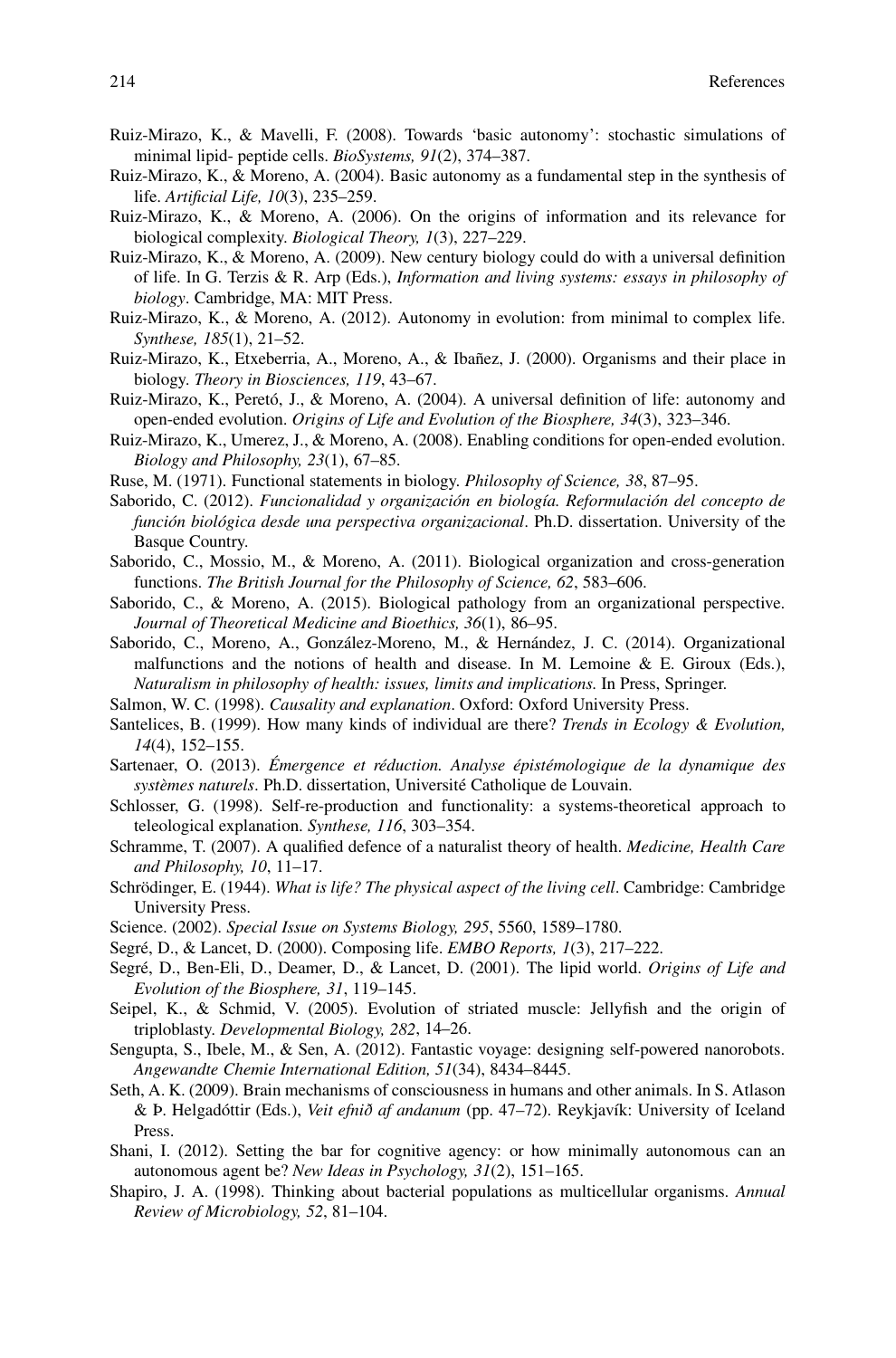- Shepherd, G. M. (1994). *Neurobiology* (3rd ed.). New York: Oxford University press.
- Sherrington, C. S. (1947). *The integrative action of the nervous system* (2nd ed.). New Haven: Yale University Press.
- Sherwood, L. (1997). *Human physiology*. Belmont: Wadsworth Publishing Company.
- Silbersten, M., & McGeever, J. (1999). The search for ontological emergence. *Philosophical Quarterly, 50*(195), 182–200.
- Simon, H. (1969). *The sciences of the artificial*. Cambridge, MA: MIT Press.
- Simons, P. J. (1981). The role of electricity in plant movements. *New Phytologist, 87*, 11–37.
- Skewes, J., & Hooker, C. (2009). Bio-agency and the problem of action. *Biology and Philosophy, 24*(3), 283–300.
- Sloan, P. (2002). Preforming the categories: eighteenth–century generation theory and the biological roots of Kant's a–priori. *Journal of the History of Philosophy, 40*, 229–253.
- Smithers, T. (1997). Autonomy in robots and other agents. *Brain and Cognition, 34*, 88–106.
- Sober, E. (Ed.). (2006). *Conceptual issues in evolutionary biology*. Cambridge, MA: MIT Press.
- Soto, A. M., Sonnenschein, C., & Miquel, P. A. (2008). On physicalism and downward causation in developmental and cancer biology. *Acta Biotheoretica, 56*, 257–274.
- Sperry, R. W. (1969). A modified concept of consciousness. *Psychological Review, 76*(6), 532–536.
- Spinoza, B. (1677/2002). *Ethics*. In Complete works translated by Samuel Shirley and others. Indianapolis: Hackett Publication Company.
- Srere, P. A. (1984). Why are enzymes so big? *Trends in Biochemical Sciences, 9*, 387–390.
- Stephan, A. (1992). Emergence a systematic view on its historical facets. In A. Beckermann, H. Flohr, & J. Kim (Eds.), *Emergence or reduction? Essays on the prospects of nonreductive physicalism* (pp. 25–48). Berlin: Walter de Gruyter.
- Sterelny, K., & Griffiths, P. (1999). *Sex and death. An introduction to philosophy of biology*. Chicago: The University of Chicago Press.
- Stewart, J. (1996). Cognition=life: implications for higher-level cognition. *Behavioral Processes*, *35*, 311–326.
- Storer, T., Usinger, R., Stebbins, R., & Nybakken, J. (1979). *General zoology*. New York: McGraw-Hill.
- Strassmann, J. E., & Queller, D. C. (2010). The social organism: congresses, parties and committees. *Evolution, 64*(3), 605–616.
- Szathmary, E. (2000). The evolution of replicators. *Philosophical Transactions of the Royal Society of London B, 355*, 1669–1676.
- Szathmary, E. (2006). The origin of replicators and reproducers. *Philosophical Transactions of the Royal Society B., 361*, 1761–1776.
- Szathmary, E., & Maynard Smith, J. (1997). From replicators to reproducers: the first major transitions leading to life. *Journal of Theoretical Biology, 187*, 555–571.
- Taft, R. J., Pheasant, M., & Mattick, J. S. (2007). The relationship between non-protein-coding DNA and eukaryotic complexity. *BioEssays, 29*, 288–297.
- Teller, P. (1986). Relational holism and quantum mechanics. *The British Journal for the Philosophy of Science, 37*, 71–81.
- Thompson, E. (2007). *Mind in life. Biology, phenomenology, and the sciences of mind*. Cambridge, MA: Harvard University Press.
- Tononi, G., & Edelman, G. M. (1998). Consciousness and complexity. *Science, 262*, 1846–1851.
- Tononi, G., Sporns, O., & Edelman, G. M. (1999). Measures of degeneracy and redundancy in biological networks. *Proceedings of the National Academy of Sciences USA, 96*, 3257–3262.
- Trewavas, A. (2003). Aspects of plant intelligence. *Annals of Botany, 92*, 1–20.
- Turroni, F., Ribbera, A., Foroni, E., van Sinderen, D., & Ventura, M. (2008). Human gut microbiota and bifidobacteria: from composition to functionality. *Antonie van Leeuwenhoek, 94*(1), 35–50.
- Umerez, J. (1994). *Jerarquías Autónomas. Un estudio sobre el origen y la naturaleza de los procesos de control y de formación de niveles en sistemas naturales complejos*. Ph.D. dissertation. Donostia/San Sebastian: University of the Basque Country.
- Umerez, J. (1995). Semantic closure: a guiding notion to ground artificial life. *Advances in artificial life, 929*, 77–94.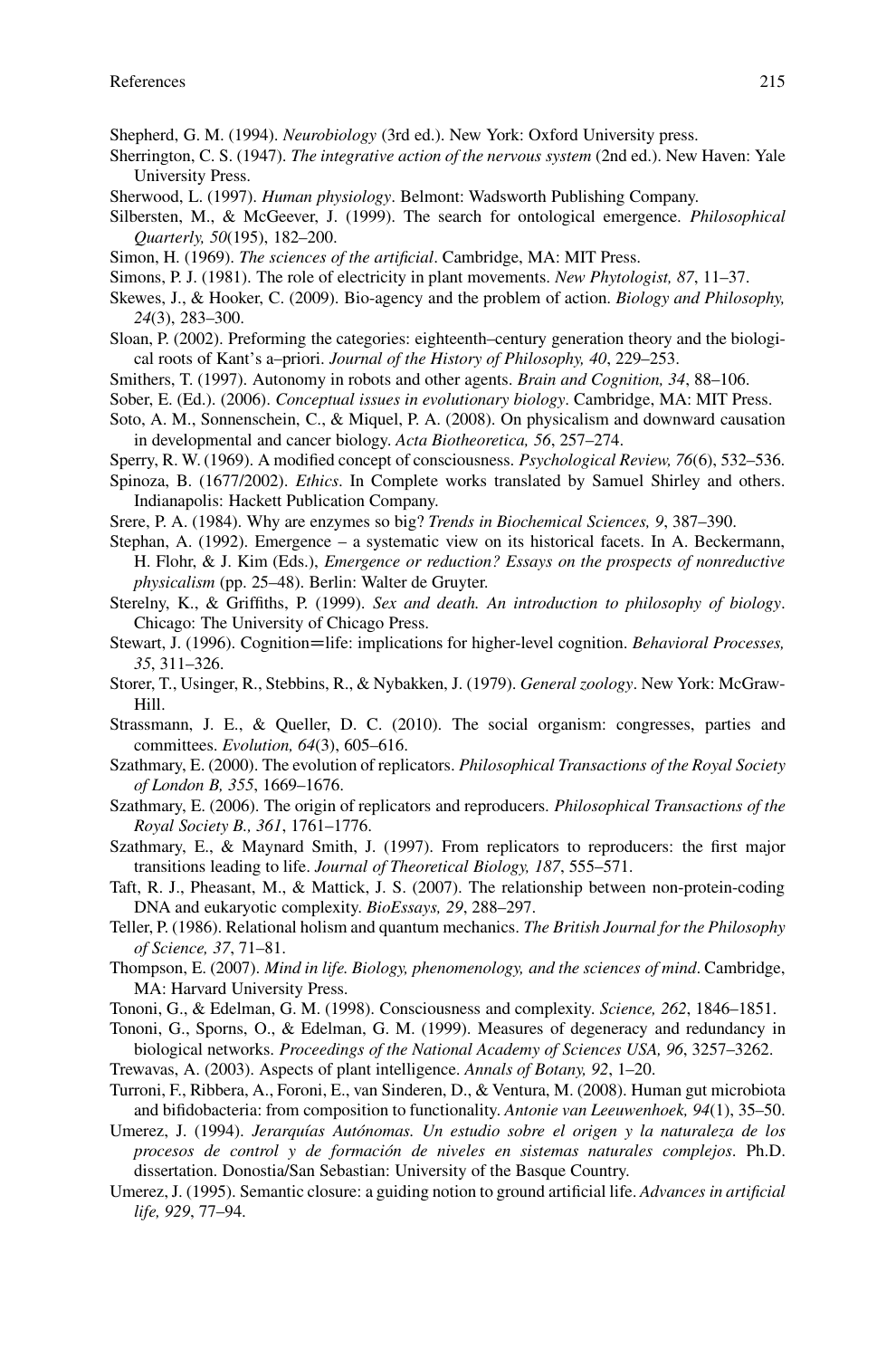- Umerez, J. (2001). Howard Pattee's theoretical biology—a radical epistemological stance to approach life, evolution and complexity. *Biosystems, 60*(1), 159–177.
- Umerez, J., & Mossio, M. (2013). Constraint. In W. Dubitzky, O. Wolkenhauer, K.-H. Cho, & H. Yokota (Eds.), *Encyclopedia of systems biology* (pp. 490–493). New York: Springer.
- Van Dujin, M., Keijzer, F., & Franjen, D. (2006). Principles of minimal cognition: casting cognition as sensorimotor coordination. *Adaptive Behavior, 14*(2), 157–170.
- Van Gulick, R. (2001). Reduction, emergence and other recent options on the mind/body problem: a philosophical overview. *Journal of Consciousness Studies, 8*(9–10), 1–34.
- Varela, F. J. (1979). *Principles of biological autonomy*. New York: North Holland.
- Varela, F. J. (1981). Autonomy and autopoiesis. In G. Roth & H. Schwegler (Eds.), *Self-organizing systems: an interdisciplinary approach* (pp. 14–24). Frankfurt/New York: Campus Verlag.
- Varela, F. J. (1997). Patterns of life: intertwining identity and cognition. *Brain and Cognition, 34*, 72–87.
- Varela, F. J., Maturana, H., & Uribe, R. (1974). Autopoiesis: the organisation of living systems, its characterization and a model. *BioSystems, 5*, 187–196.
- Vasas, V., Fernando, C., Santos, M., & Kauffman, S. (2012). Evolution before genes. *Biol Direct,*  $7-1$ .
- Vicente, A. (2011). Current physics and 'the physical'. *The British Journal for the Philosophy of Science, 62*(2), 393–416.
- Vieira, F. S., & El-Hani, C. (2008). Downward determination: a philosophical step in the way to a dynamic account of emergence. *Cybernetics and Human Knowing, 15*(3–4), 145–147.
- Virchow, R. (1858/1978). *Die Cellularpathologie in ihrer Begründung auf physiologische und pathologische Gewebelehre.* English translation, Cellular pathology. special ed., 204–207. John Churchill London, UK.
- Vogel, S. (1988). *Life's devices: the physical world of animals and plants*. Princeton: Princeton University Press.
- Von Uexkull, J. (1982/1940). The theory of meaning. *Semiotica, 42*(1),25–82.
- Waddington, C. H. (1968–1972). *Towards a theoretical biology*. 4 vols. Edinburgh: Edinburgh University Press.
- Wagner, G. P., & Altenberg, L. (1996). Complex adaptations and the evolution of evolvability. *Evolution, 50*(3), 967–976.
- Walsh, D. M. (1996). Fitness and function. *British Journal for the Philosophy of Science, 47*, 553– 574.
- Walsh, D. M., & Ariew, A. (1996). A taxonomy of functions. *Canadian Journal of Philosophy, 26*, 493–514. Reprinted in Buller, D. J. (1999). *Function, selection, and design*(pp. 257–279). Albany: SUNY Press.
- Ward, P., & Brownlee, D. (2004). *Rare earth: why complex life is uncommon in the universe*. New York: Copernicus Books.
- Weber, A., & Varela, F. (2002). Life after Kant: natural purposes and the autopoietic foundations of biological individuality. *Phenomenology and the Cognitive Sciences, 1*, 97–125.
- Wicken, J. S. (1987). *Evolution, thermodynamics and information. Extending the Darwinian program*. Oxford: Oxford University Press.
- Wilson, J. (1999). *Biological individuality. The individuation and persistence of living entities*. Cambridge: Cambridge University Press.
- Wilson, J. (2000). Ontological butchery: organism concepts and biological generalizations. *Philosophy of Science, 67*, 301–311.
- Wilson, D. S., & Sober, E. (1989). Reviving the superorganism. *Journal of Theoretical Biology, 136*, 337–356.
- Wimsatt, W. (2002). Functional organisation, functional inference, and functional analogy. In A. Ariew, R. Cummins, & M. Perlman (Eds.), *Functions* (pp. 174–221). Oxford: Oxford University Press.
- Winther, R. (2006). Parts and theories in compositional. *Biology and Philosophy, 21*(4), 471–499.
- Woese, C. (2002). On the evolution of cells. *Proceedings of the National academy of Science, 99*(13), 8742–8747.